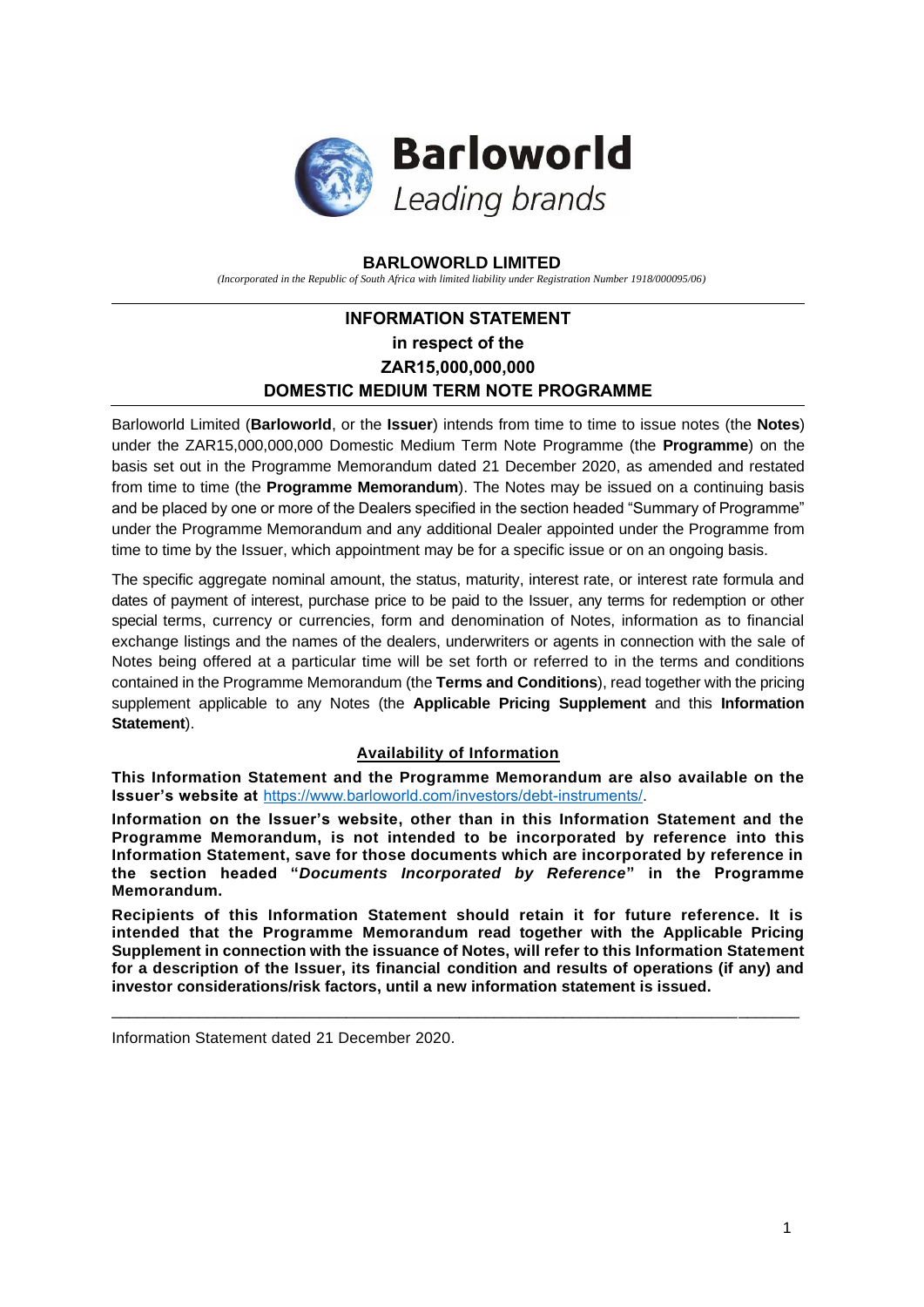## **TABLE OF CONTENTS**

|                                      | Page |
|--------------------------------------|------|
| GENERAL                              | 3    |
| INVESTOR CONSIDERATIONS/RISK FACTORS | b    |
| DESCRIPTION OF BARLOWORLD LIMITED    | 21   |
| <b>CORPORATE INFORMATION</b>         | 35   |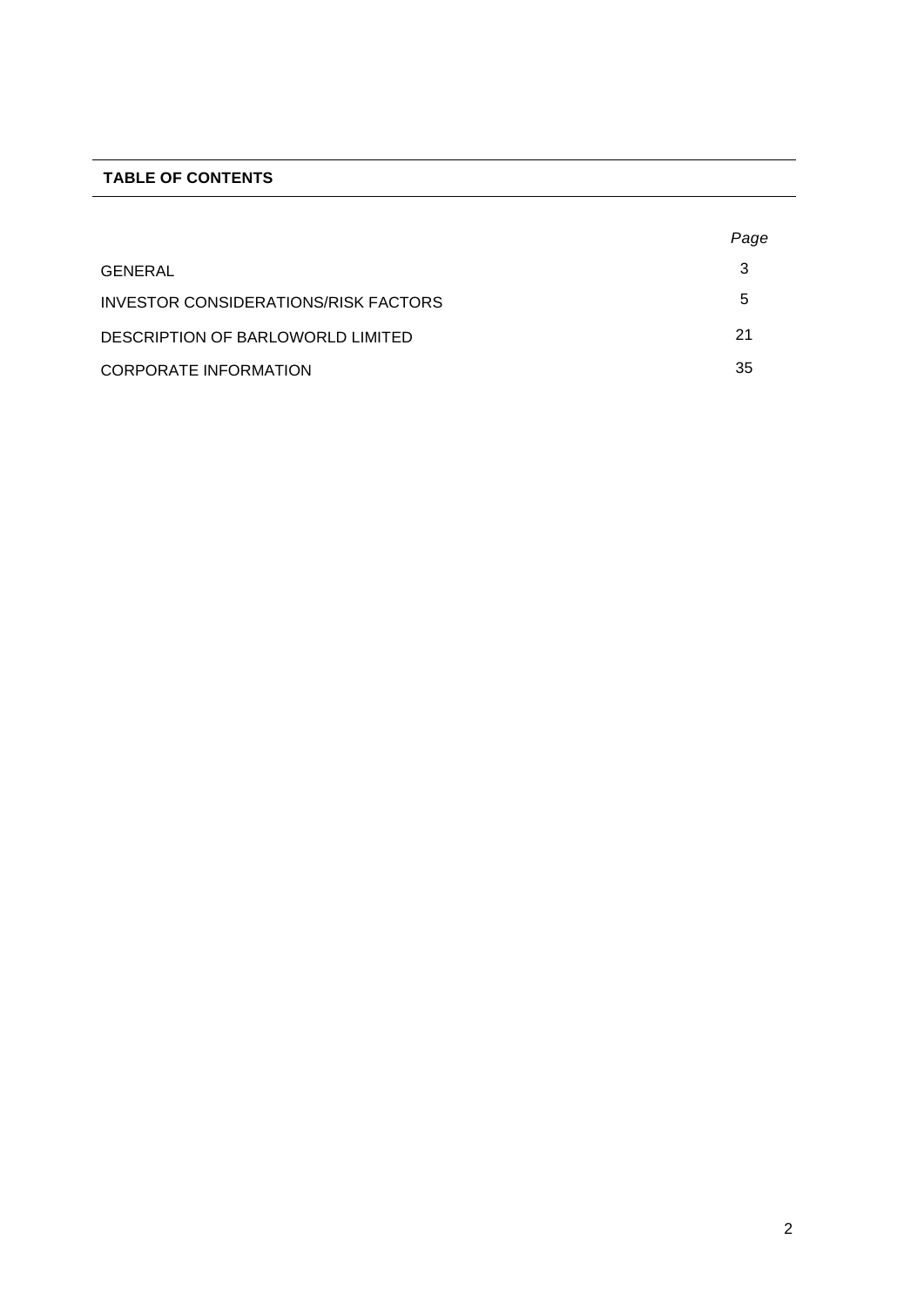## **GENERAL**

*Capitalised terms used in this section headed "General" shall bear the same meanings as defined in the Terms and Conditions in the Programme Memorandum, except to the extent that they are separately defined in this section or this is clearly inappropriate from the context.* 

The Issuer certifies that to the best of its knowledge and belief there are no facts that have been omitted from this Information Statement which would make any statement false or misleading and that all reasonable enquiries to ascertain such facts have been made, and that this Information Statement contains all information required by law and the Debt Listings Requirements of the JSE. The Issuer accepts full responsibility for the accuracy of the information contained in this Information Statement.

In addition, the Issuer, having made all reasonable enquiries, confirms that this Information Statement contains or incorporates all information which is material in relation to the issuing and the offering of the Notes, that all information contained or incorporated in this Information Statement is true and accurate in all material respects and that the opinions and the intentions expressed in this Information Statement are honestly held and that there are no other facts, the omission of which, would make this Information Statement or any of such information or expression of any such opinions or intentions misleading in any material respect.

The Arranger, the Dealers, the JSE Debt Sponsor or any of their respective subsidiaries or holding companies or a subsidiary of their holding companies (**Affiliates**) and the professional advisors have not separately verified the information contained in this Information Statement. Accordingly, no representation, warranty or undertaking, expressed or implied is made and no responsibility is accepted by the Arranger(s), Dealers, the JSE Debt Sponsor, their Affiliates or any of the professional advisors as to the accuracy or completeness of the information contained in this Information Statement or any other information provided by the Issuer. None of the Arranger(s), Dealers, the JSE Debt Sponsor, their Affiliates nor any of the professional advisors accepts any liability in relation to the information contained in this Information Statement or any other information provided by the Issuer in connection with the Notes. The statements made in this paragraph are without prejudice to the responsibilities of the Issuer.

No person has been authorised by the Issuer to give any information or to make any representation not contained in or not consistent with this Information Statement or any other information supplied in connection with the issue and sale of the Notes and, if given or made, such information or representation must not be relied upon as having been authorised by the Issuer, the Arranger(s), the Dealers, the JSE Debt Sponsor, their Affiliates or the professional advisors. Neither the delivery of this Information Statement nor any sale made in connection herewith shall, under any circumstances, create any implication that there has been no change in the affairs of the Issuer since the date hereof, or that any other financial statement or other information supplied in connection with the Information Statement is correct at any time subsequent to the date indicated in the document containing the same.

Neither this Information Statement nor any other information supplied in connection with the Notes constitutes the rendering of financial or investment advice by or on behalf of the Issuer, the Arranger(s), the Dealers, the JSE Debt Sponsor, their Affiliates or any professional advisor.

This Information Statement and any other information supplied in connection with the Notes is not intended to provide the basis of any credit or other evaluation, and should not be considered as a recommendation by the Issuer, the Arranger(s), the Dealers, the JSE Debt Sponsor, their Affiliates or any professional advisor, that any recipient of this Information Statement should purchase any Notes. Each investor contemplating purchasing any Notes should make its own independent investigation of the financial condition and affairs, and its own appraisal of the creditworthiness, of the Issuer. Each potential investor should consult its own advisors to make its investment decision and to determine whether it is legally permitted to purchase the Notes under Applicable Laws and regulations.

Neither this Information Statement nor any other information supplied in connection with the Notes constitutes an offer or invitation by or on behalf of the Issuer, the Arranger(s), the Dealers, the JSE Debt Sponsor, their Affiliates or the professional advisors to any person to subscribe for or to purchase any Notes.

This Information Statement does not constitute an offer to sell or the solicitation of an offer to buy any Notes in any jurisdiction to any person to whom it is unlawful to make the offer or solicitation in such jurisdiction. None of the Issuer, the Arranger(s), Dealers, the JSE Debt Sponsor, their Affiliates nor any professional advisor, represents that this Information Statement may be lawfully distributed, or that any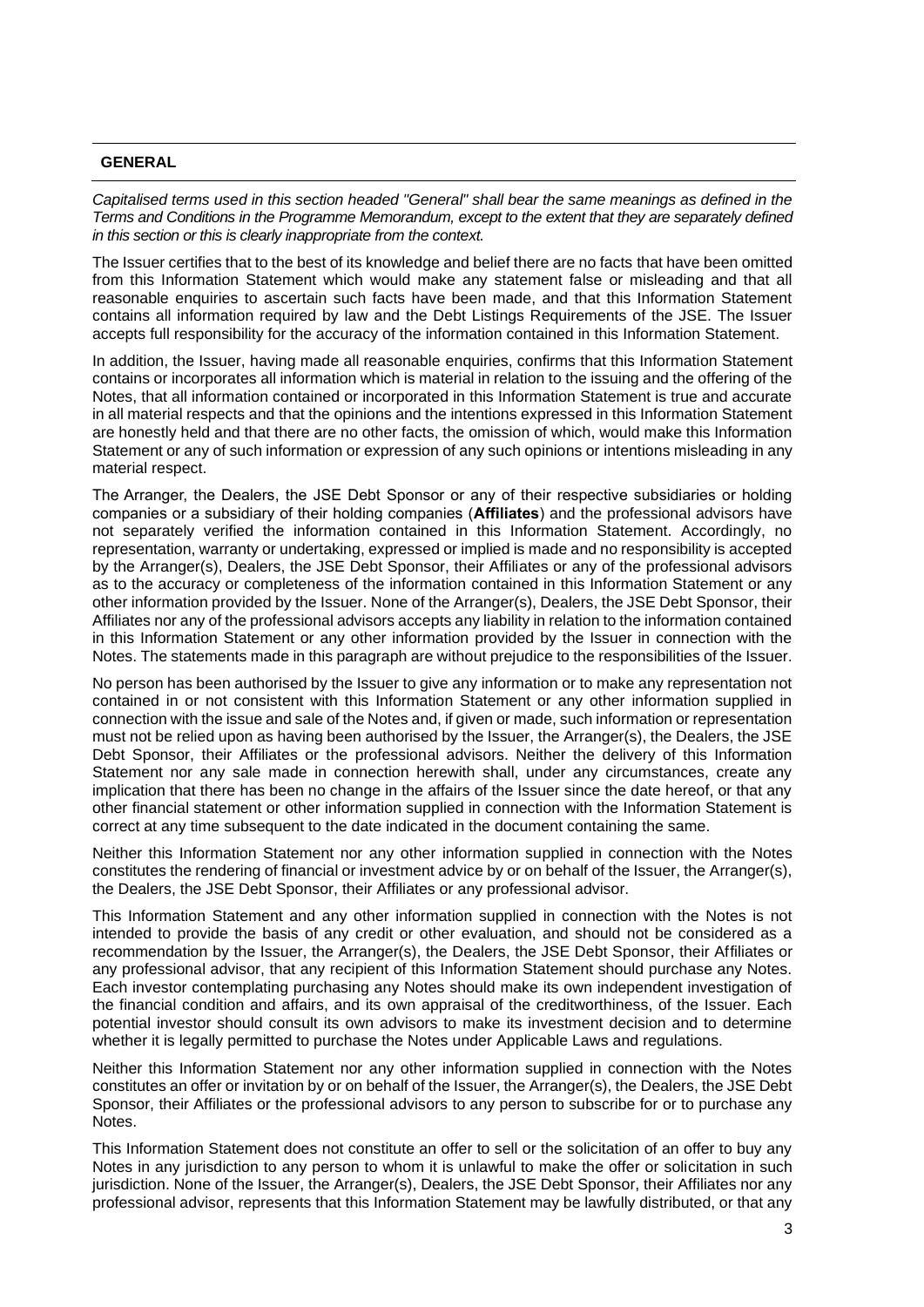Notes may be lawfully offered, in compliance with any applicable registration or other requirements in any such jurisdiction, or pursuant to an exemption available there under, or assumes any responsibility for facilitating any such distribution or offering. In particular, no action has been taken by the Issuer, the Arranger(s), the Dealers, the JSE Debt Sponsor, their Affiliates or the professional advisors which would permit a public offering of any Notes or distribution of this document in any jurisdiction where action for that purpose is required. Accordingly, no Notes may be offered or sold, directly or indirectly, and neither this Information Statement nor any advertisement nor other offering material may be distributed or published in any jurisdiction, except under circumstances that will result in compliance with any Applicable Laws and regulations. The Arranger(s) or the Dealers has represented that all offers and sales by them will be made on the same terms and in compliance with this prohibition.

**The distribution of this Information Statement and the offer for the subscription or sale of Notes may be restricted by law in certain jurisdictions. Currently, the Notes are only available for subscription by South African residents. Persons into whose possession this Information Statement or any Notes come must inform themselves about, and observe, any such restrictions. In particular there are restrictions on the distribution of this Information Statement and the offer for the subscription or sale of Notes in the United States of America, the European Economic Area, the United Kingdom and South Africa.**

The Notes have not been and will not be registered under the United States Securities Act of 1933, as amended (the "**Securities Act**") and may not be offered or sold in the United States of America or to, or for the account or benefit of, US persons (as defined in Regulation S under the Securities Act ("**Regulation S**")). The Notes will be offered and sold only in offshore transactions outside the United States of America in accordance with Regulation S and, subject to certain exceptions, may not be offered, sold or delivered within the United States of America or to, or for the account or benefit of, US Persons.

Information and opinions presented in the Information Statement were obtained or derived from public sources that the Arranger(s), the Dealers, the JSE Debt Sponsor, their Affiliates or the professional advisors believe are reliable but make no representations as to the accuracy or completeness thereof. Any opinions, forecasts or estimates (if any) herein constitute a judgment as at the date of this Information Statement. There can be no assurance that future results or events will be consistent with any such opinions, forecasts or estimates. Past performance should not be taken as an indication or guarantee of future performance and no representation or warranty, express or implied is made regarding future performance. The price, value of and income from any of the securities or financial instruments mentioned in this Information Statement (if any) can fall as well as rise. Any opinions expressed in this Information Statement are subject to change without notice and may differ or be contrary to opinions expressed by other business areas or groups of the Arranger(s), the Dealers, the JSE Debt Sponsor, their Affiliates or the professional advisors as a result of using different assumptions and criteria. Furthermore, the Arranger(s) or the Dealers, the JSE Debt Sponsor, their Affiliates or any professional advisors accept no liability for any direct or indirect loss or damage incurred arising from the use of the material presented in this Information Statement, except as provided for by law.

All trademarks, service marks and logos used in this Information Statement are trademarks or service marks or registered trademarks or service marks of the Issuer. This Information Statement may not be reproduced without the prior written consent of the Issuer, the Arranger(s) or Dealers. It may not be considered as advice, a recommendation or an offer to enter into or conclude any transactions.

**Copies of this Information Statement are available by request from the registered offices of the Issuer.**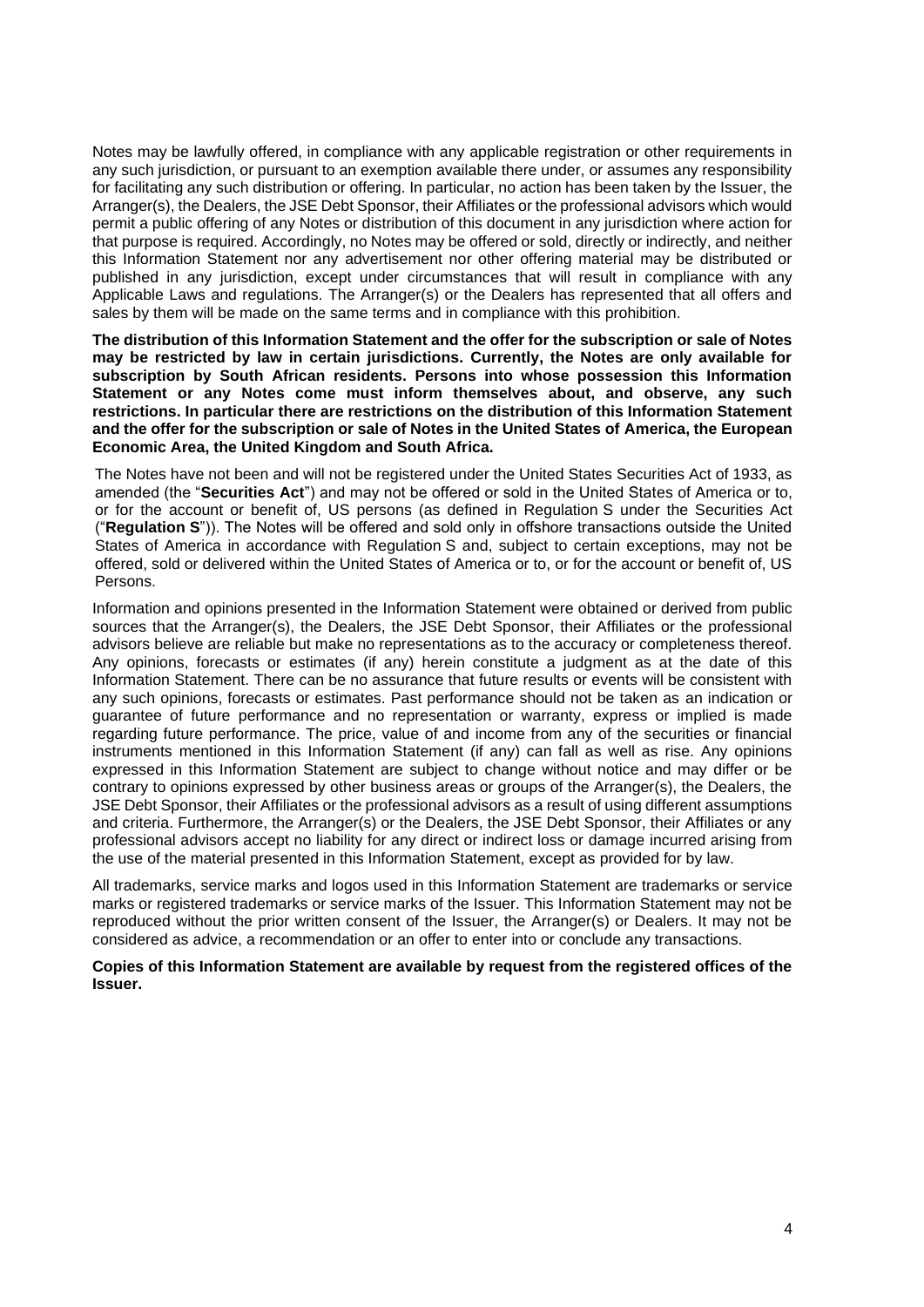## **INVESTOR CONSIDERATIONS/RISK FACTORS**

*Capitalised terms used in this section headed "Investor Considerations/Risk Factors" shall bear the same meanings as used in the Terms and Conditions, except to the extent that they are separately defined in this section or this is clearly inappropriate from the context.*

*The Issuer believes that the factors outlined below may affect its ability to fulfil its obligations under the Notes. All of these factors are contingencies which may or may not occur and the Issuer is not in a position to express a view on the likelihood of any such contingency occurring. In addition, factors which are material for the purpose of assessing the market risks associated with the Notes are also described below. The value of the Notes could decline due to any of these risks, and investors may lose some or all of their investment.*

*The Issuer believes that the factors described below represent the principal risks inherent in investing in the Notes, but the inability of the Issuer to pay interest, principal or other amounts on or in connection with any Notes may occur for other reasons which may not be considered significant risks by the Issuer based on information available to it at the Programme Date, or which it may not be able to anticipate at the Programme Date. Accordingly, the Issuer does not represent that the statements below regarding the risks of holding any Notes are exhaustive.* 

*Prospective investors should also read the detailed information set out elsewhere in the Programme Memorandum to reach their own views prior to making any investment decision.* 

*References below to the "Terms and Conditions", in relation to Notes, shall mean the "Terms and Conditions of the Notes" set out under the section of the Programme Memorandum headed "Terms and Conditions of the Notes".* 

### **Factors that may affect the Issuer's ability to fulfil its obligations under Notes issued under the Programme**

#### **Risks Relating to the Notes**

### *The Notes may not be a suitable investment for all investors*

Each potential investor in any Notes must determine the suitability of that investment in light of its own circumstances. In particular, each potential investor should:

- have sufficient knowledge and experience to make a meaningful evaluation of the Notes, the merits and risks of investing in the Notes and the information contained or incorporated by reference in the Programme Memorandum or any applicable supplement;
- have access to, and knowledge of, appropriate analytical tools to evaluate, in the context of its particular financial situation, an investment in the Notes and the impact such an investment will have on its overall investment portfolio;
- have sufficient financial resources and liquidity to bear all of the risks of an investment in the Notes, including Notes with principal or interest payable in one or more currencies, or where the currency for principal or interest payments is different from the potential investor's currency;
- understand thoroughly the terms of the Notes and be familiar with the behaviour of any relevant indices and financial markets; and
- be able to evaluate (either alone or with the help of a financial adviser) possible scenarios for economic, interest rate and other factors that may affect its investment and its ability to bear the applicable risks.

Some Notes are complex financial instruments. Sophisticated institutional investors generally do not purchase complex financial instruments as stand-alone investments. They purchase complex financial instruments as a way to reduce risk or enhance yield with an understood, measured and appropriate addition of risk to their overall portfolios. A potential investor should not invest in Notes which are complex financial instruments unless it has the expertise (either alone or with a financial adviser) to evaluate how the Notes will perform under changing conditions, the resulting effects on the value of the Notes and the impact this investment will have on the potential investor's overall investment portfolio.

### *There may not be an active trading market for the Notes*

Notes issued under the Programme will be new securities which may not be widely distributed and for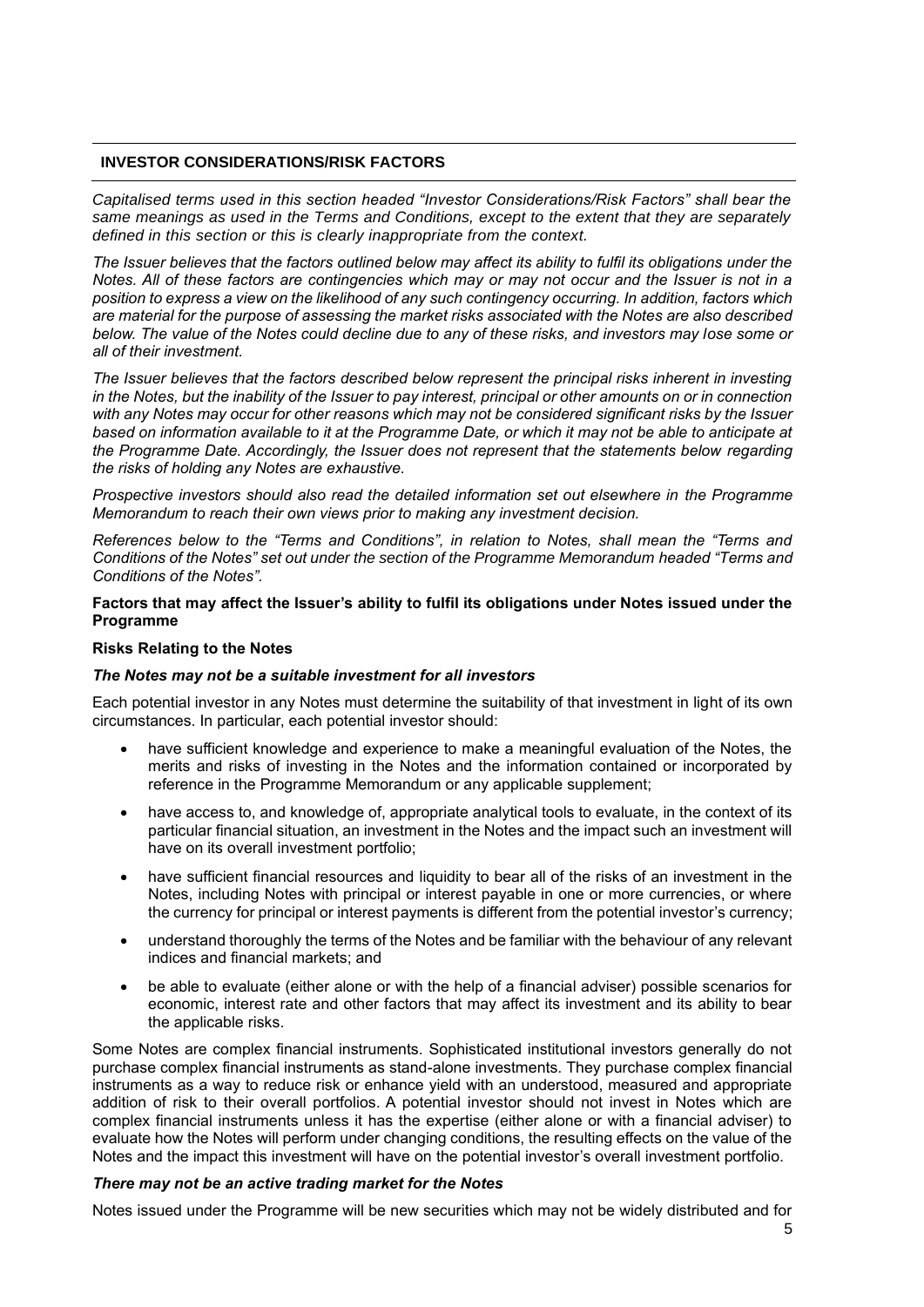which there is currently no active trading market (unless in the case of any particular Tranche, such Tranche is to be consolidated with and form a single series with a Tranche of Notes which is already issued). If the Notes are traded after their initial issuance, they may trade at a discount to their initial offering price, depending upon prevailing interest rates, the market for similar securities, general economic conditions and the financial condition of the Issuer. There is no assurance as to the development or liquidity of any trading market for any particular Tranche of Notes.

### *The Notes may be redeemed prior to maturity*

Unless in the case of any particular Tranche of Notes the Applicable Pricing Supplement specifies otherwise, in the event that the Issuer would be obliged to increase the amounts payable in respect of any Notes due to any withholding or deduction for or on account of any present or future taxes, duties, assessments or governmental charges of whatever nature imposed, levied, collected, withheld or assessed by or on behalf of the government of South Africa or any political subdivision thereof or any authority therein or thereof having power to tax, the Issuer may redeem all outstanding Notes in accordance with the Conditions.

In addition, if in the case of any particular Tranche of Notes the Applicable Pricing Supplement specifies that the Notes are redeemable at the Issuer's option in certain other circumstances, the Issuer may choose to redeem the Notes at times when prevailing interest rates may be relatively low. In such circumstances an investor may not be able to reinvest the redemption proceeds in a comparable security at an effective interest rate as high as that of the relevant Notes.

### *Because uncertificated Notes are held in the CSD, investors will have to rely on their procedures for transfer, payment and communication with the Issuer*

Notes issued under the Programme which are listed on the Interest Rate Market of the JSE or such other or additional Financial Exchange and/or held in the CSD may, subject to Applicable Laws and the Applicable Procedures, be issued in uncertificated form. Unlisted Notes may also be held in the CSD in uncertificated form. Notes held in the CSD will be issued, cleared and settled in accordance with the Applicable Procedures through the electronic settlement system of the CSD. Except in the limited circumstances described in the Terms and Conditions, investors will not be entitled to receive Individual Certificates. The CSD will maintain records of the Beneficial Interests in Notes and/or issued in uncertificated form, which are held in the CSD (whether such Notes are listed or unlisted). Investors will be able to trade their Beneficial Interests only through the CSD and in accordance with the Applicable Procedures.

Payments of principal and/or interest in respect of uncertificated Notes will be made to the CSD or the Participants and the Issuer will discharge its payment obligations under the Notes by making payments to or to the order of the CSD or the Participants for distribution to their account holders. A holder of a Beneficial Interest in uncertificated Notes, whether listed or unlisted, must rely on the procedures of the CSD to receive payments under the relevant Notes. Each investor shown in the records of the CSD or the Participants, as the case may be, shall look solely to the CSD or the Participant, as the case may be, for his share of each payment so made by the Issuer to the registered holder of such uncertificated Notes. The Issuer has no responsibility or liability for the records relating to, or payments made in respect of, such Beneficial Interests.

Holders of Beneficial Interests in uncertificated Notes will not have a direct right to vote in respect of the relevant Notes. Instead, such holders will be permitted to act only to the extent that they are enabled by the CSD to appoint appropriate proxies.

### *Recourse to the JSE Debt Guarantee Fund Trust*

The holders of Notes that are not listed on the Interest Rate Market of the JSE will have no recourse against the JSE Debt Guarantee Fund Trust. Claims against the JSE Debt Guarantee Fund Trust may only be made in respect of the trading of Notes listed on the Interest Rate Market of the JSE and in accordance with the rules of the JSE Debt Guarantee Fund Trust. Unlisted notes are not regulated by the JSE.

## *Credit Rating*

Tranches of Notes issued under the Programme, the Issuer and/or the Programme, as the case may be, may be rated or unrated. A Rating is not a recommendation to buy, sell or hold securities and may be subject to suspension, reduction or withdrawal at any time by the assigning Rating Agency. Any adverse change in an applicable credit rating could adversely affect the trading price for the Notes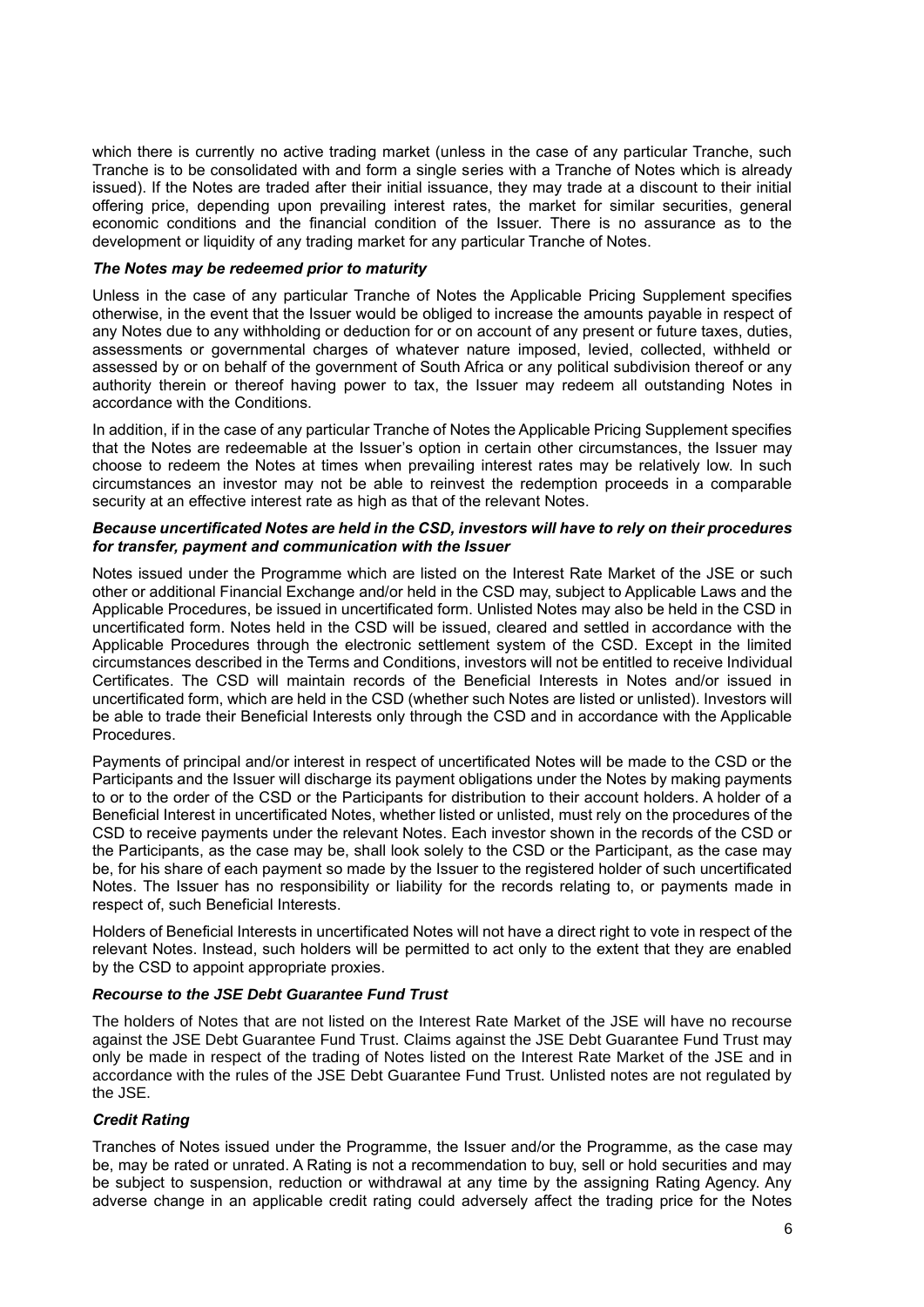issued under the Programme.

Any amendment in the Rating of the Issuer and/or the Programme and/or a Tranche of Notes, as the case may be, after the Programme Date, will be announced on SENS.

## *Risks related to the structure of the particular issue of Notes*

A wide range of Notes may be issued under the Programme. A number of these Notes may have features which contain particular risks for potential investors. Set out below is a description of certain such features:

## *Notes subject to optional redemption by the Issuer*

An optional redemption feature is likely to limit the market value of the Notes. During any period when the Issuer may elect to redeem the Notes, the market value of those Notes generally will not rise substantially above the price at which they can be redeemed. This also may be true prior to any redemption period. The Issuer may be expected to redeem Notes when its cost of borrowing is lower than the interest rate on the Notes. At those times, an investor generally would not be able to re-invest the redemption proceeds at an effective interest rate as high as the interest rate on the Notes being redeemed and may only be able to do so at a significantly lower rate. Potential investors should consider reinvestment risk in light of other investments available at that time.

### *Index-Linked and Dual Currency Notes*

The Issuer may issue Notes the terms of which provide for interest or principal payable in respect of such Notes to be determined by reference to an index or formula, to changes in the prices of securities or commodities, to movements in currency exchange rates or other factors (each, a **Relevant Factor**) or with principal or interest payable in one or more currencies which may be different from the currency in which the Notes are denominated. Potential investors should be aware that:

- the market price of such Notes may be volatile;
- no interest may be payable on such Notes;
- payments of principal or interest on such Notes may occur at a different time or in a different currency than expected;
- the amount of principal payable at redemption may be less than the Nominal Amount of such Notes or even zero;
- a Relevant Factor may be subject to significant fluctuations that may not correlate with changes in interest rates, currencies or other indices;
- if a Relevant Factor is applied to Notes in conjunction with a multiplier greater than one or contains some other leverage factor, the effect of changes in the Relevant Factor on principal or interest payable is likely to be magnified; and
- the timing of changes in a Relevant Factor may affect the actual yield to investors, even if the average level is consistent with their expectations. In general, the earlier the change in the Relevant Factor, the greater the effect on yield.

## *Partly-paid Notes*

The Issuer may issue Notes where the issue price is payable in more than one instalment. Failure to pay any subsequent instalment could result in an investor losing all of its investment.

## *Notes issued at a substantial discount or premium*

The market values of securities issued at a substantial discount or premium from their principal amount tend to fluctuate more in relation to general changes in interest rates than do prices for conventional interest-bearing securities. Generally, the longer the remaining term of the securities, the greater the price volatility as compared to conventional interest-bearing securities with comparable maturities.

## *Variable Rate Notes with a multiplier or other leverage factor*

Notes with variable interest rates can be volatile investments. If they are structured to include multipliers or other leverage factors, or caps or floors, or any combination of those features or other similar related features, their market values may be even more volatile than those for securities that do not include those features.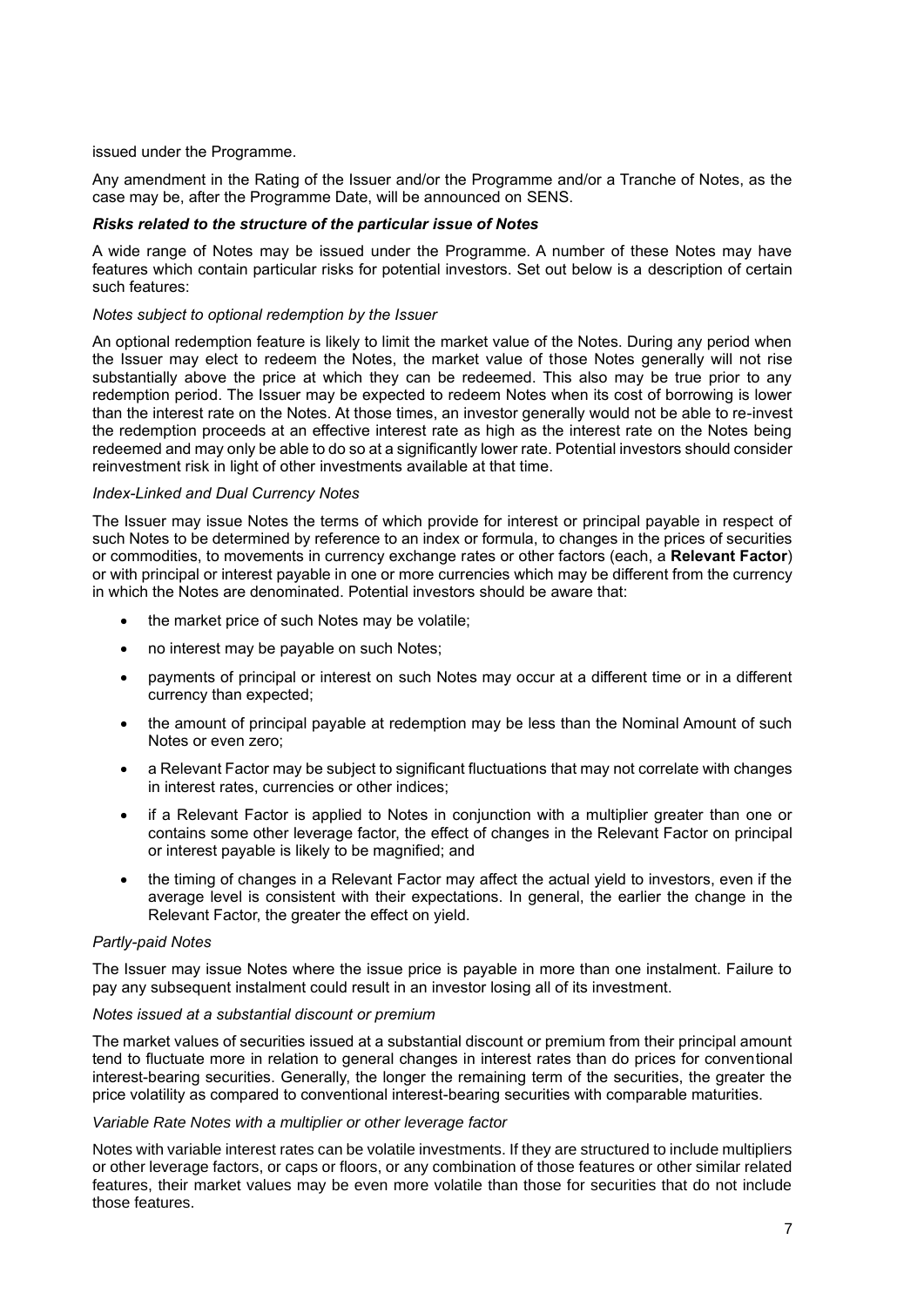### *Fixed/Floating Rate Notes*

Fixed/Floating Rate Notes may bear interest at a rate that the Issuer may elect to convert from a fixed rate to a floating rate, or from a floating rate to a fixed rate. The Issuer's ability to convert the interest rate will affect the secondary market and the market value of such Notes since the Issuer may be expected to convert the rate when it is likely to produce a lower overall cost of borrowing. If the Issuer converts from a fixed rate to a floating rate, the spread on the Fixed/Floating Rate Notes may be less favourable than then prevailing spreads on comparable Floating Rate Notes tied to the same reference rate. In addition, the new floating rate may at any time be lower than the rates on other Notes. If the Issuer converts from a floating rate to a fixed rate, the fixed rate may be lower than then prevailing rates on its Notes.

### *Notes where denominations involve integral multiples: Individual Certificates*

In relation to any issue of Notes which have denominations consisting of a minimum Specified Denomination plus one or more higher integral multiples of another smaller amount, it is possible that such Notes may be traded in amounts that are not integral multiples of such minimum Specified Denomination. In such a case a holder who, as a result of trading such amounts, holds an amount which is less than the minimum Specified Denomination in his account with the relevant clearing system at the relevant time may not receive an Individual Certificate in respect of such holding and would need to purchase a Nominal Amount of Notes such that its holding amounts to a minimum Specified Denomination.

If Individual Certificates are issued, holders should be aware that Individual Certificates which have a denomination that is not an integral multiple of the minimum Specified Denomination may be illiquid and difficult to trade.

## *Modification and waivers and substitution*

The Conditions contain provisions for calling meetings of Noteholders to consider matters affecting their interests generally. These provisions permit defined majorities to bind all Noteholders including Noteholders who did not attend and vote at the relevant meeting and Noteholders who voted in a manner contrary to the majority.

## *Change of law*

The Notes are governed by, and will be construed in accordance with, South African law in effect as at the Programme Date. No assurance can be given as to the impact of any possible judicial decision, change to South African law or administrative practice in South Africa after the Programme Date.

### *Legal investment considerations may restrict certain investments*

The investment activities of certain investors are subject to legal investment laws and regulations, or review or regulation by certain authorities. Each potential investor should consult its legal advisers to determine whether and to what extent (1) Notes are legal investments for it, (2) Notes can be used as collateral for various types of borrowing and (3) other restrictions apply to its purchase or pledge of any Notes. Financial institutions should consult their legal advisers or the appropriate regulators to determine the appropriate treatment of Notes under any applicable risk-based capital or similar rules.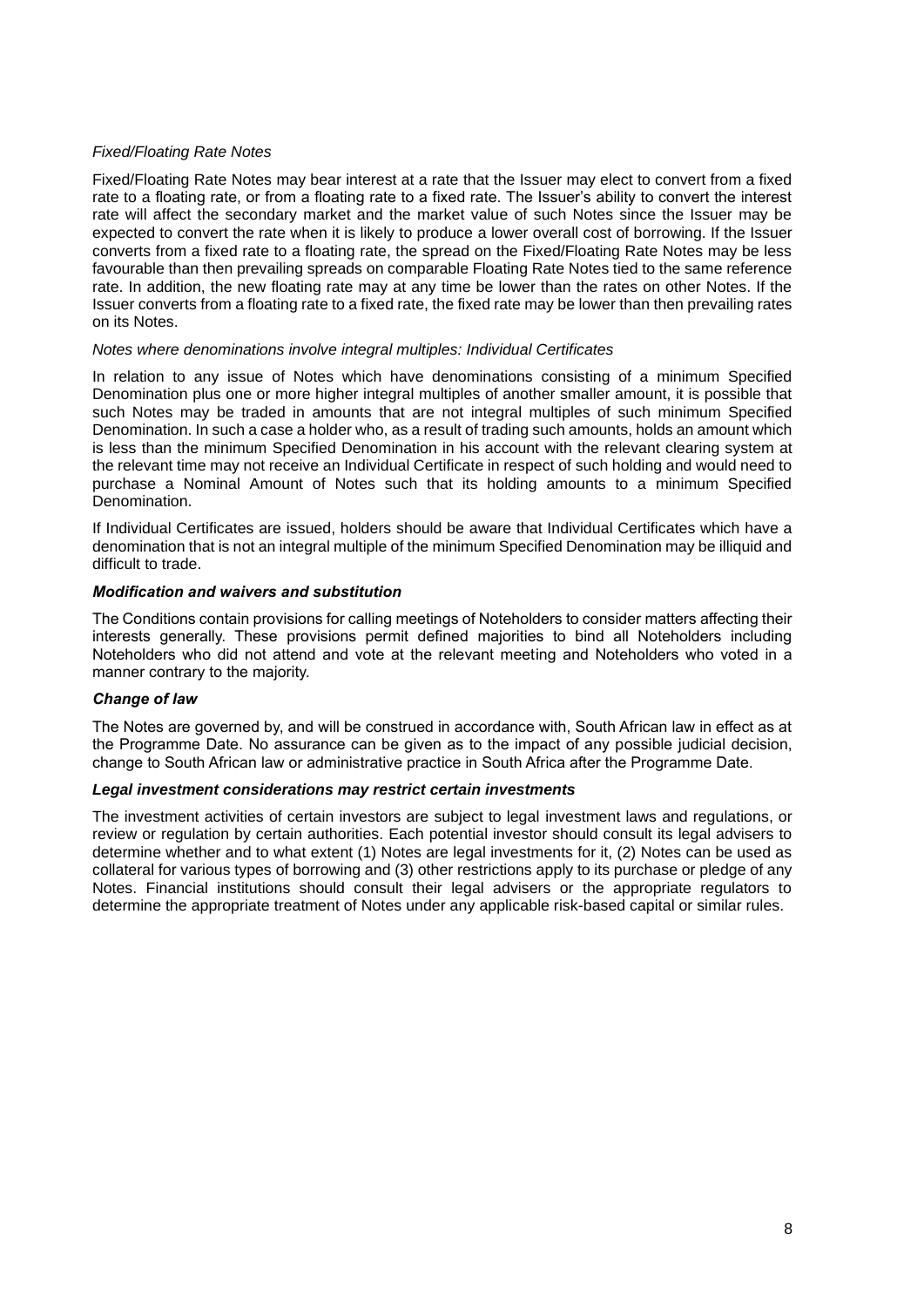## *Risks relating to the Issuer's Business*

## **BARLOWORLD'S MATERIAL RISKS, OPPORTUNITIES AND RESPONSES**

### **Responsibility for Risk**

In line with the King Code of Corporate Governance for South Africa 2016, the board is responsible for overall risk management in the group. This is exercised through various organs including the risk and sustainability committee, the audit committee, and the strategy and investment , all of which report to the board, as well as through the group executive committee.

### **Integrating Risk and Materiality**

As Barloworld continues to operate in various existing territories, develops new businesses and expands into new markets and territories, the company is faced with increasingly complex and changing environments. Integrating the risk management process with the company's material issues, enhances understanding of the organisation's operating environment, thereby optimising the company's riskreturn trade-off and shared value approach. This improves Barloworld's longevity, competitiveness, growth and deployment of capital.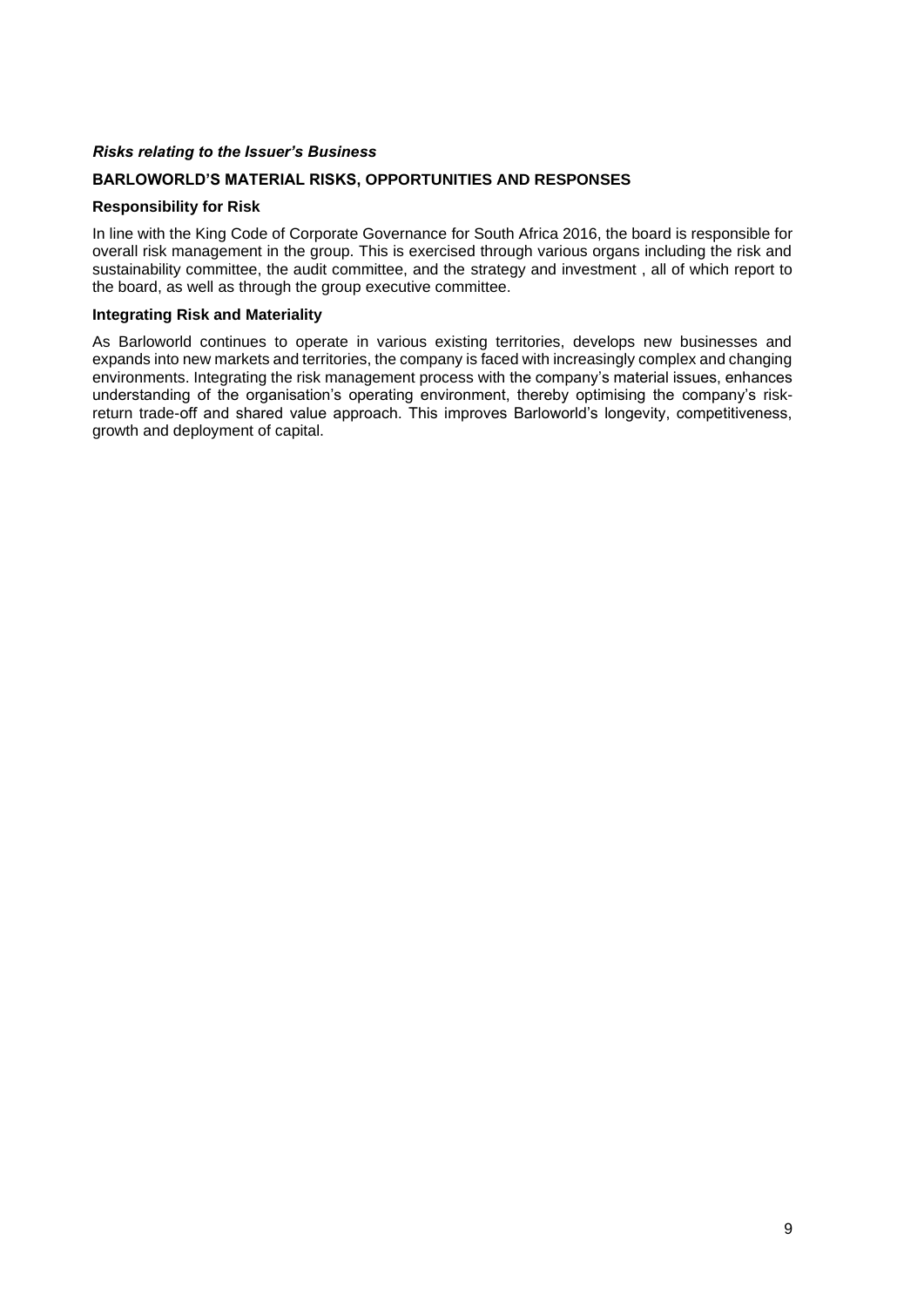## **Determining Risk and Materiality**

A biannual high-level risk assessment engages various levels of the organisation and involves ongoing review and reporting at management, executive and board levels. Through this process, Barloworld also determines the material matters for the Group.

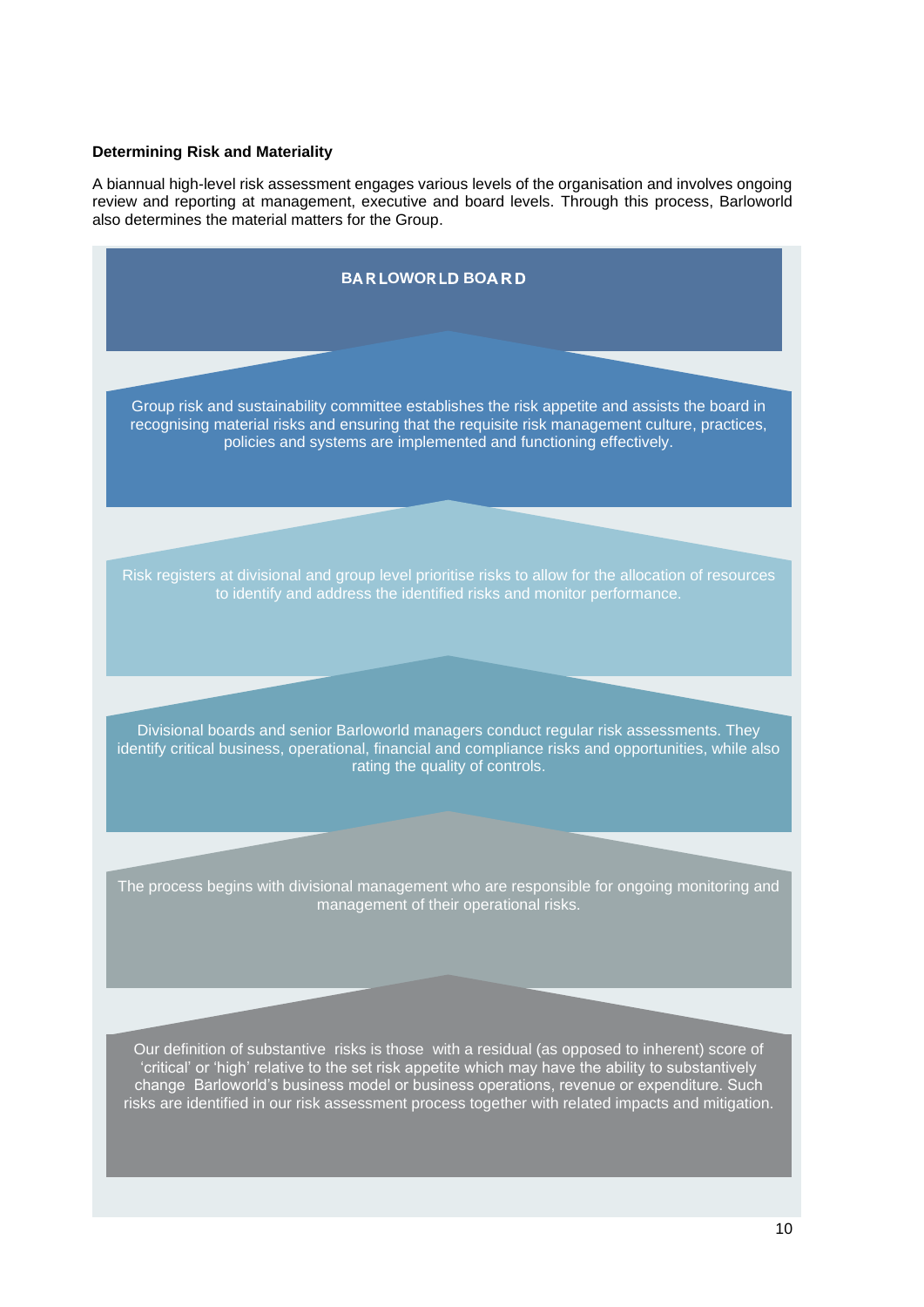### **Barloworld uses the following process to manage material matters:**

| <b>IDENTIFY</b><br>1<br>By reviewing:<br>the company's external context<br>stakeholder key issues (including impact on ESG issues) and Barloworld's top risks<br>• Barloworld's fix, optimise and grow strategy<br>• executive committee and board inputs<br>• shareholder views and specialist inputs<br><b>PRIORITISE</b><br>By assessing:<br>the materiality of matters and grouping the themes<br>potential impact of risks<br>impact of delivering on strategy<br>• Barloworld's stakeholder expectations<br><b>RESPOND</b><br>Through:<br>3<br>actions required to managed material issues<br>$\bullet$ .<br>• assessing the impact on risk tolerance and appetite<br>• evaluating scenario-planning outcomes<br>• evaluating trade-offs between the six capitals<br><b>REPORT</b><br>To the Company's:<br>executive committee<br>board<br>shareholders<br>٠<br>broader stakeholder base<br><b>EXECUTE, MONITOR AND REVIEW</b><br>5<br>On an ingoing basis:<br>reassessing and monitoring external context, local and global landscape<br>٠<br>conduct an annual review; evaluating new and emerging issues<br>٠<br>evaluate the link to the group strategy, risks, capitals and adopt sdgs<br>٠<br>map out and execute short term and longer term actions |  |
|------------------------------------------------------------------------------------------------------------------------------------------------------------------------------------------------------------------------------------------------------------------------------------------------------------------------------------------------------------------------------------------------------------------------------------------------------------------------------------------------------------------------------------------------------------------------------------------------------------------------------------------------------------------------------------------------------------------------------------------------------------------------------------------------------------------------------------------------------------------------------------------------------------------------------------------------------------------------------------------------------------------------------------------------------------------------------------------------------------------------------------------------------------------------------------------------------------------------------------------------------------------|--|
|                                                                                                                                                                                                                                                                                                                                                                                                                                                                                                                                                                                                                                                                                                                                                                                                                                                                                                                                                                                                                                                                                                                                                                                                                                                                  |  |
|                                                                                                                                                                                                                                                                                                                                                                                                                                                                                                                                                                                                                                                                                                                                                                                                                                                                                                                                                                                                                                                                                                                                                                                                                                                                  |  |
|                                                                                                                                                                                                                                                                                                                                                                                                                                                                                                                                                                                                                                                                                                                                                                                                                                                                                                                                                                                                                                                                                                                                                                                                                                                                  |  |
|                                                                                                                                                                                                                                                                                                                                                                                                                                                                                                                                                                                                                                                                                                                                                                                                                                                                                                                                                                                                                                                                                                                                                                                                                                                                  |  |
|                                                                                                                                                                                                                                                                                                                                                                                                                                                                                                                                                                                                                                                                                                                                                                                                                                                                                                                                                                                                                                                                                                                                                                                                                                                                  |  |
|                                                                                                                                                                                                                                                                                                                                                                                                                                                                                                                                                                                                                                                                                                                                                                                                                                                                                                                                                                                                                                                                                                                                                                                                                                                                  |  |
|                                                                                                                                                                                                                                                                                                                                                                                                                                                                                                                                                                                                                                                                                                                                                                                                                                                                                                                                                                                                                                                                                                                                                                                                                                                                  |  |
|                                                                                                                                                                                                                                                                                                                                                                                                                                                                                                                                                                                                                                                                                                                                                                                                                                                                                                                                                                                                                                                                                                                                                                                                                                                                  |  |
|                                                                                                                                                                                                                                                                                                                                                                                                                                                                                                                                                                                                                                                                                                                                                                                                                                                                                                                                                                                                                                                                                                                                                                                                                                                                  |  |

## **Risk and Opportunity Management**

**In line with the company's Risk Philosophy Statement, the company remains cognisant of the assumption that risk is inherent in businesses. Specifically for Barloworld, the company embraces that risk represents both threats and opportunities which may have an impact on it achieving its objectives.**

These objectives may relate to a variety of the organisation's activities, ranging from strategic initiatives to its operations, processes and projects, and might be reflected in terms of societal, environmental, safety and security outcomes. This may furthermore be reflected by way of commercial, financial and economic measures, as well as social, cultural, geopolitical, technological and reputation impacts.

It is for that reason that Barloworld believes that all the activities of the organisation involve risks that ought to be managed. The company's Risk Management Framework aids decision making by taking account uncertainty and the possibility of future events or circumstances (intended or unintended) and their effects on agreed objectives. This is done by applying a robust risk management process,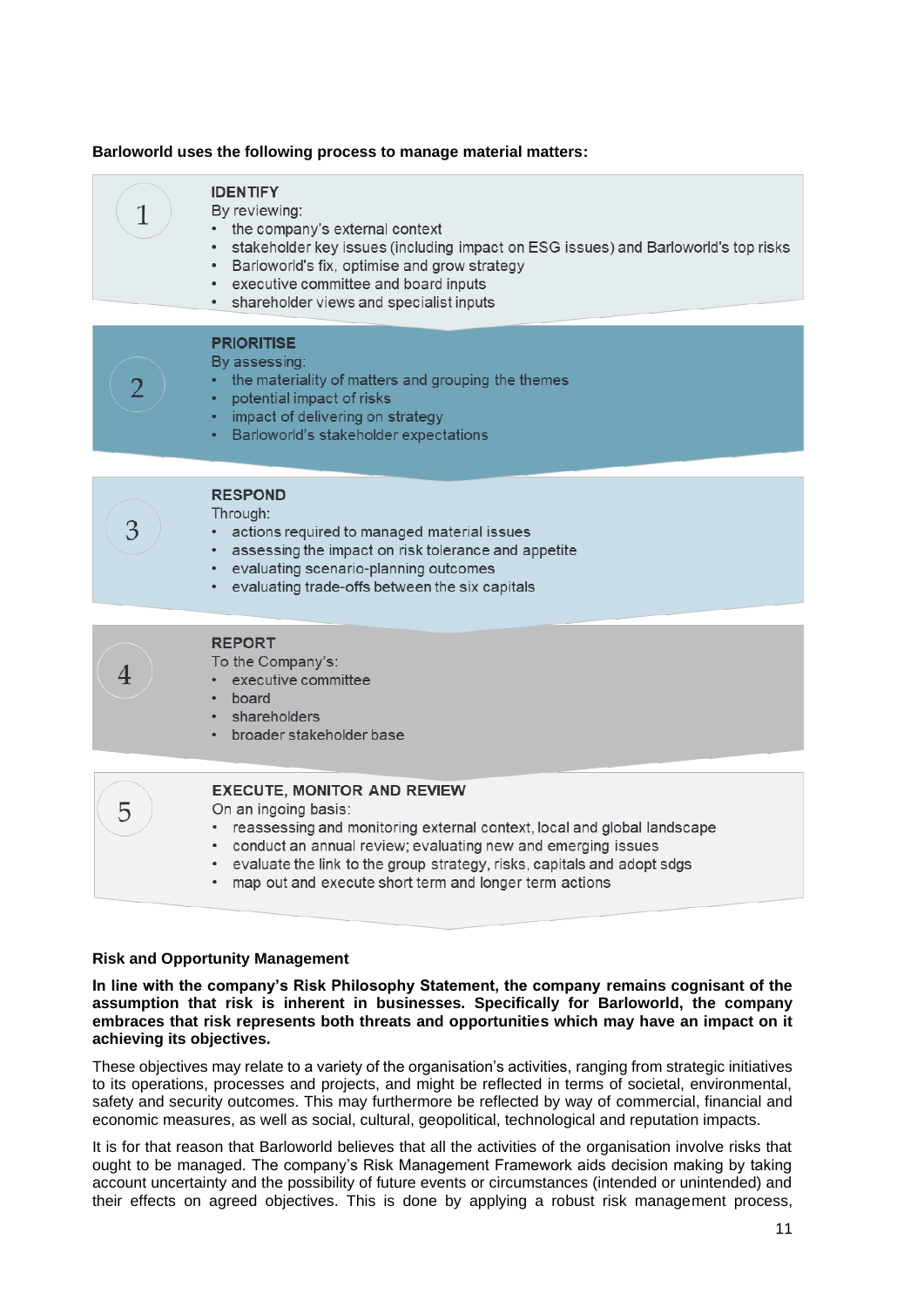supported by a risk management plan and policy that involves applying logical and systematic methods for:

- o communicating and consulting throughout this process;
- o establishing the organisation's context for identifying, analysing, evaluating, treating and monitoring risk associated with any activity, product, function or process;
- o reporting the results appropriately; and
- o ensuring applicability enterprise wide.

The company doesn't intend to eliminate risk, rather it seeks to identify and manage the risks involved in Barloworld's activities to maximise opportunities and minimise adversity. As such, for the company's Risk Management to be effective, it requires:

- o a strategic focus;
- o forward thinking and active approaches to risk management;
- o a balance between the cost of managing risk and the anticipated benefits; and
- o contingency planning in the event that critical threats are realised.

Barloworld thus relies on risk management to also provide a system for the setting of priorities when there are competing demands on limited resources. The company's risk management, in line with King IVTM and, where appropriate, international codes of best practice, is aimed at enhancing value for Barloworld's stakeholders and ensuring the efficient application of the company's six capitals.

At Barloworld, the organisation:

- $\circ$  uses appropriate procedures in risk management to support and enhance its strategic objectives;
- $\circ$  ensures that risk management is an integral part of the organisation's decision-making processes;
- $\circ$  uses a structured risk management programme to minimise reasonably foreseeable disruption to operations, harm to people and damage to the environment and property;
- o sets limits regarding the company's risk appetite;
- o identifies and takes advantage of opportunities while minimising adverse effects;
- o trains its people to implement risk management effectively; and
- o strives to continually improve its risk management practices.

The Risk and Sustainability committee, established and empowered by the board, operates with Terms of Reference established by the board. This committee assists the board in reviewing the Risk Management Framework and the significant risks facing the company.

Below is Barloworld's risk profile (heatmap) as at 30 September 2020. It provides an overview of the assessment of the company's top 13 Key Risks, with the strategic risk considered from a residual risk perspective and their movement year-on-year.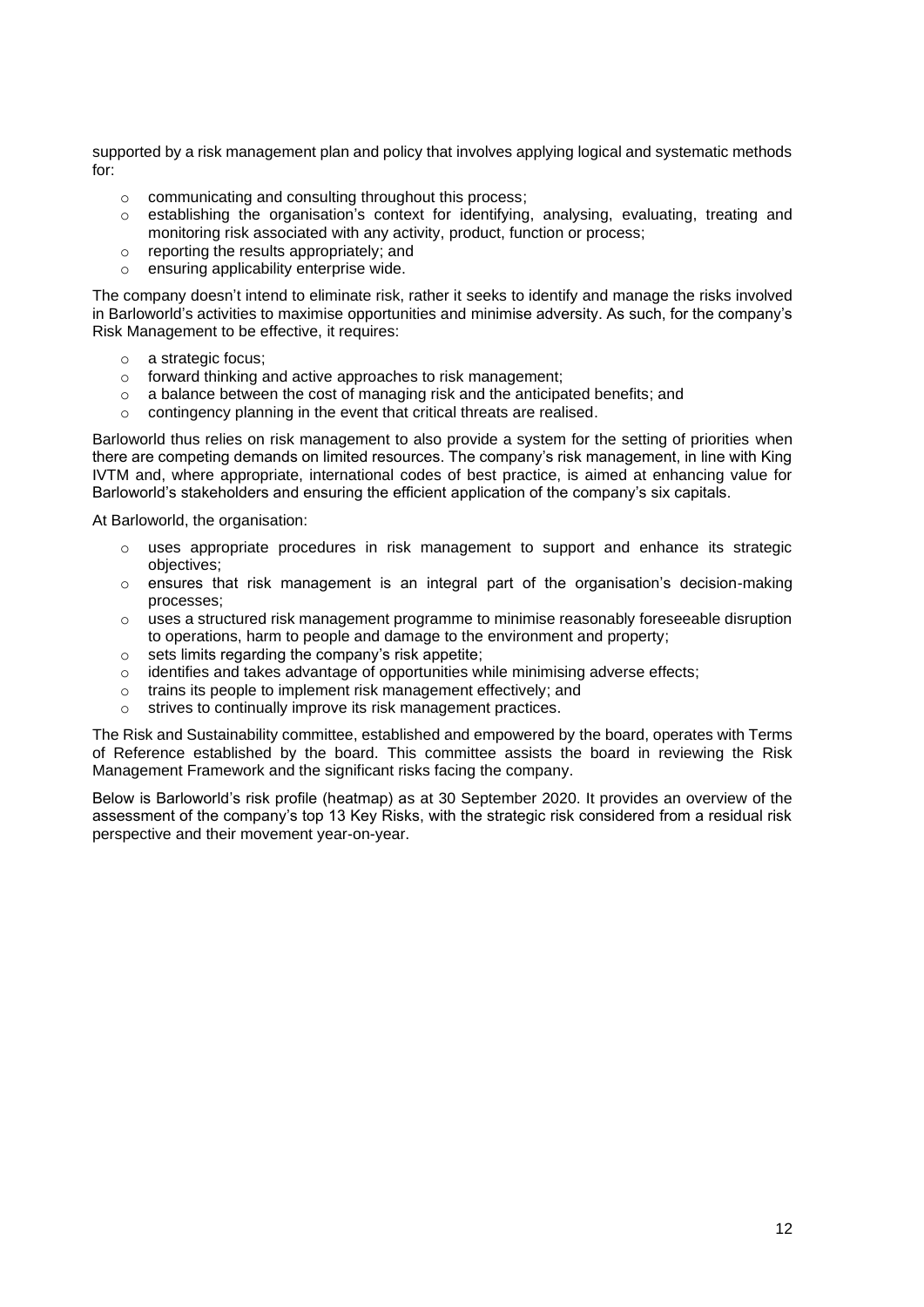

| <b>KEY RISKS</b>        |                                                  |
|-------------------------|--------------------------------------------------|
| $\blacksquare$          | ACQUISITION UNDERPERFORMANCE                     |
| $\overline{2}$          | <b>CLIMATE AND ENVIRONMENTAL</b>                 |
| $\overline{3}$          | <b>COMPETITOR ACTIONS</b>                        |
| $\boldsymbol{4}$        | <b>CURRENCY AND LIQUIDITY VOLITALITY</b>         |
| 5                       | DEFINED BENEFIT SCHEME EXPOSURE                  |
| $6\phantom{1}6$         | PRINCIPALS AND SUPPLIERS                         |
| $\overline{7}$          | POLITICAL RISKS, SANCTIONS, TERRORISM AND CRIME  |
| $\overline{\mathbf{8}}$ | SIGNIFICANT CUSTOMERS AND CHANNELS TO MARKET     |
| 9                       | INFORMATION SECURITY RISK AND DIGITAL DISRUPTION |
| 10                      | OCCUPATIONAL HEALTH AND SAFETY RISKS             |
| 11                      | REGULATORY ENVIRONMENT                           |
| 12                      | TALENT                                           |
| 13                      | <b>VOLATILE COMMODITY PRICES</b>                 |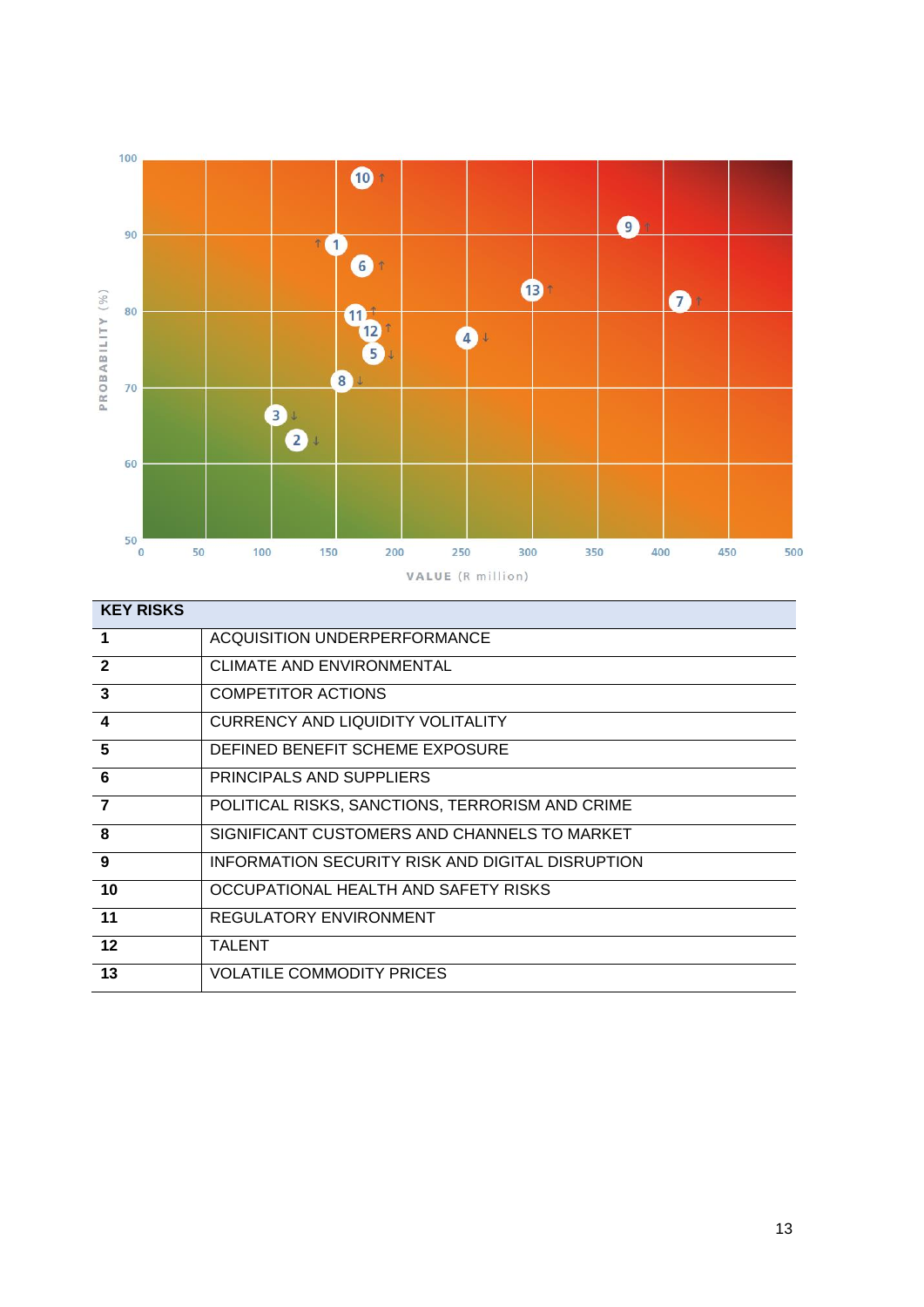# **Barloworld Group Top Risks – 2020**

## **Key risks and opportunities**

The table below details Barloworld's key risks and opportunities, responses/mitigations, links to strategy/ strategic initiatives these have an impact on.

| 1.<br>Category of risk and management response                                                                   |       |
|------------------------------------------------------------------------------------------------------------------|-------|
| <b>ACQUISITION RISK</b><br><b>ACQUISITION UNDERPERFORMANCE</b>                                                   |       |
| The risk of future net cash flows from acquisitions<br>business<br>A<br>acquisition<br>policy<br>$\Omega$        | and   |
| and/or joint ventures failing to realise expected<br>procedure sets a structured approach and                    |       |
| projections may lead to value destruction for<br>framework to be used for acquisitions                           |       |
| shareholders and a need to impair the related<br>and/or joint ventures. Includes a pre-                          |       |
| goodwill or assets.<br>acquisition phase with requirements to                                                    |       |
| conduct<br>comprehensive<br>a<br>strategic                                                                       |       |
| analysis of intended targets, development                                                                        |       |
| of acquisition criteria for strategic and                                                                        |       |
| financial aspects, and the quantification of                                                                     |       |
| <b>LINK TO STRATEGY</b><br>risk-adjusted value creation potential for                                            |       |
| Growth<br>the business and Group.                                                                                |       |
| The acquisition phase includes robust due<br>$\circ$                                                             |       |
| Market positioning and portfolio themes<br>diligence processes to verify and validate                            |       |
| assumptions and future projections.                                                                              |       |
| Integration of the acquired business using<br>$\circ$                                                            |       |
| a systemic approach including rolling out                                                                        |       |
| the BBS.                                                                                                         |       |
| Following acquisitions and/or the formation<br>$\circ$                                                           |       |
| of joint ventures, planning and focus on                                                                         |       |
| realisation and management of identified                                                                         |       |
| creation<br>growth<br>value<br>opportunities,                                                                    |       |
| including synergies.                                                                                             |       |
|                                                                                                                  |       |
| Category of risk and management response<br>2.<br><b>CLIMATE AND ENVIRONMENTAL</b><br>ENVIRONMENTAL/OPERATIONAL/ |       |
| <b>STRATEGIC/FINANCIAL</b><br>Barloworld considers a number of environment-<br><b>/REGULATORY</b>                |       |
| <b>RISK</b><br>related risks within its strategy including climate                                               |       |
| change and related risks due to changing<br>Minimise exposure through in-depth risk                              |       |
| weather patterns; regulatory risks including<br>assessments and strategic responses. Ensure                      |       |
| organisational resilience through aligned and<br>greenhouse gas emissions; financial risks and                   |       |
| carbon taxes; operational risks due to constraints<br>integrated management activities and policies.             |       |
| These include:<br>in energy supply and the availability of natural                                               |       |
| resources, such as water and identifies the<br>Implementation of aspirational efficiency<br>$\circ$              |       |
| improvement targets in non-renewable<br>predominant use of fossil fuel-based energy in its                       |       |
| supply chain.<br>energy consumption; greenhouse gas                                                              |       |
| emissions (scope 1 and 2) and water                                                                              |       |
| <b>LINK TO STRATEGY</b><br>withdrawals; and renewable energy                                                     |       |
| consumption.<br>Responsible corporate - value delivery in a                                                      |       |
| Responsible waste management, including<br>sustainable manner<br>$\circ$                                         |       |
| recycling, component remanufacture and                                                                           |       |
| rebuild activities, and waste disposal<br>Sustainable development                                                |       |
| targets.                                                                                                         |       |
| Adoption of alternative waste minimisation<br>$\circ$                                                            |       |
| and disposal methods (e.g. bioremediation                                                                        |       |
| etc).                                                                                                            |       |
| Provision of products and solutions with<br>$\circ$                                                              |       |
|                                                                                                                  |       |
| reduced environmental footprint                                                                                  | which |
| customers<br>achieve<br>assist<br>to                                                                             | their |
| sustainable development objectives.<br>Geographic,<br>industry<br>product<br>and<br>$\circ$                      |       |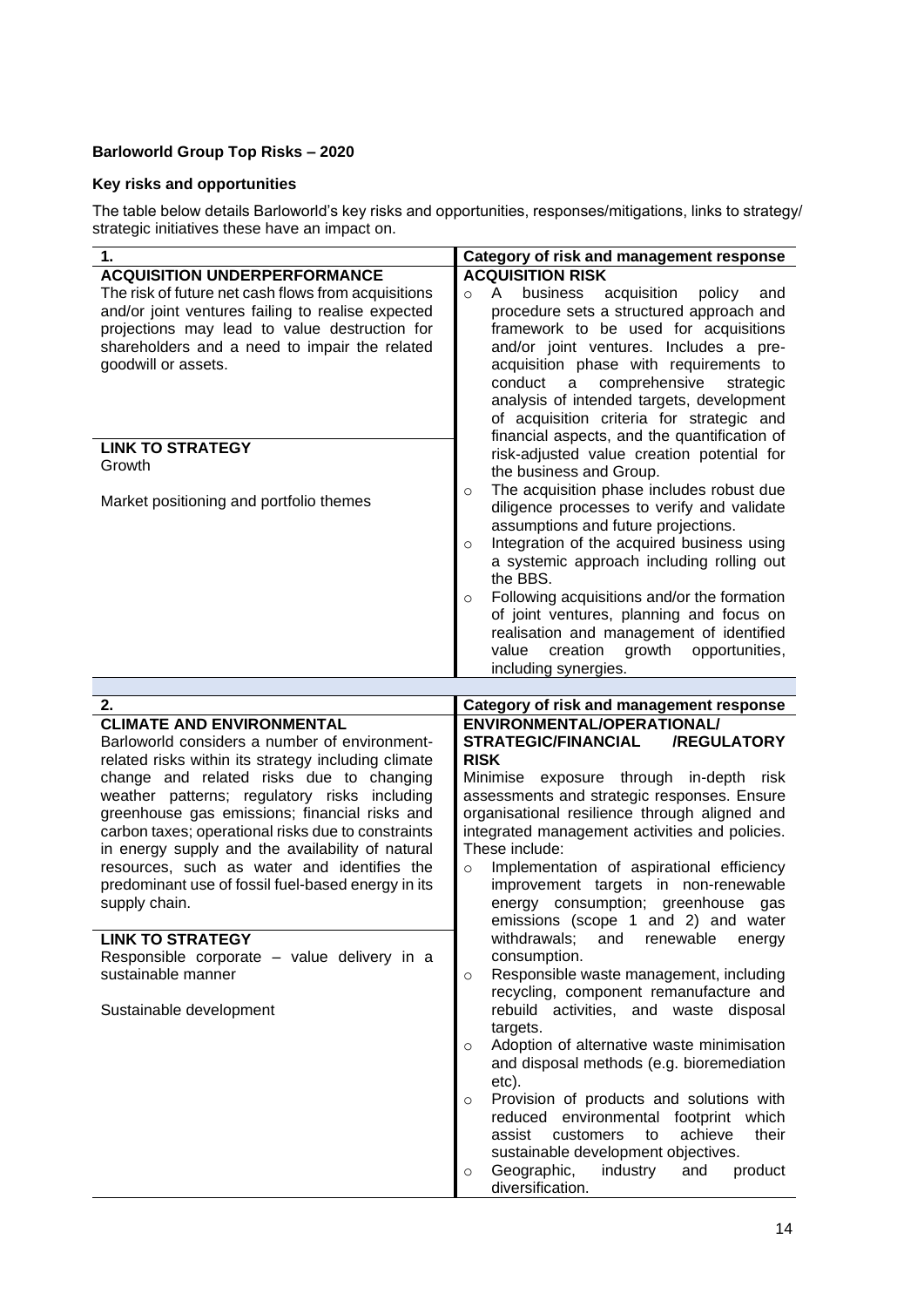|                                                                                                                                                                                                                                                                                                                                                                                                                                                                                                 | Business continuity management that<br>$\circ$<br>develops responses to severe weather<br>incidents in order to provide operational                                                                                                                                                                                                                                                                                                                                                                    |
|-------------------------------------------------------------------------------------------------------------------------------------------------------------------------------------------------------------------------------------------------------------------------------------------------------------------------------------------------------------------------------------------------------------------------------------------------------------------------------------------------|--------------------------------------------------------------------------------------------------------------------------------------------------------------------------------------------------------------------------------------------------------------------------------------------------------------------------------------------------------------------------------------------------------------------------------------------------------------------------------------------------------|
|                                                                                                                                                                                                                                                                                                                                                                                                                                                                                                 | resilience.                                                                                                                                                                                                                                                                                                                                                                                                                                                                                            |
| 3.                                                                                                                                                                                                                                                                                                                                                                                                                                                                                              | Category of risk and management response                                                                                                                                                                                                                                                                                                                                                                                                                                                               |
| <b>COMPETITOR ACTIONS</b>                                                                                                                                                                                                                                                                                                                                                                                                                                                                       | <b>COMPETITOR RISK</b>                                                                                                                                                                                                                                                                                                                                                                                                                                                                                 |
| Competitors' actions will erode the Group's<br>competitive position and have a significant<br>impact on the value created for shareholders.                                                                                                                                                                                                                                                                                                                                                     | Continually reduce controllable costs by<br>$\circ$<br>improving<br>focusing<br>on<br>operational<br>efficiencies to achieve sustainable and<br>optimised operating models across our                                                                                                                                                                                                                                                                                                                  |
| <b>LINK TO STRATEGY</b><br>Active shareholder model                                                                                                                                                                                                                                                                                                                                                                                                                                             | businesses.<br>Implementation of BBS to drive efficiencies<br>$\circ$                                                                                                                                                                                                                                                                                                                                                                                                                                  |
| Market positioning and portfolio themes                                                                                                                                                                                                                                                                                                                                                                                                                                                         | build<br>a culture of continuous<br>and<br>improvement in the Group.                                                                                                                                                                                                                                                                                                                                                                                                                                   |
|                                                                                                                                                                                                                                                                                                                                                                                                                                                                                                 | Continually improve service levels and<br>$\circ$<br>provision of innovative<br>solutions to<br>customers that differentiate us.                                                                                                                                                                                                                                                                                                                                                                       |
|                                                                                                                                                                                                                                                                                                                                                                                                                                                                                                 | Developing key customer plans<br>with<br>$\circ$<br>information and strategies to ensure value<br>creation.                                                                                                                                                                                                                                                                                                                                                                                            |
|                                                                                                                                                                                                                                                                                                                                                                                                                                                                                                 | Robust strategic planning process to<br>$\circ$<br>identify industry trends, uncertainties and<br>developing appropriate strategic responses<br>to change, risks and opportunities.                                                                                                                                                                                                                                                                                                                    |
|                                                                                                                                                                                                                                                                                                                                                                                                                                                                                                 |                                                                                                                                                                                                                                                                                                                                                                                                                                                                                                        |
| 4.                                                                                                                                                                                                                                                                                                                                                                                                                                                                                              | Category of risk and management response                                                                                                                                                                                                                                                                                                                                                                                                                                                               |
| <b>CURRENCY AND LIQUIDITY VOLATILITY</b>                                                                                                                                                                                                                                                                                                                                                                                                                                                        | <b>FINANCIAL RISK</b>                                                                                                                                                                                                                                                                                                                                                                                                                                                                                  |
| The movement of other currencies against the<br>Rand creates risks relative to the translation of<br>non-Rand profits, the marking-to-market of<br>financial instruments taken out to hedge currency<br>exposures and the cost of imports into South<br>Africa. There are also constraints on the<br>repatriation of funds due to shortages of hard<br>currencies in certain countries in which the Group<br>operates leading to possible losses as a result of<br>local currency devaluations. | Monitoring and managing these risks is<br>$\circ$<br>undertaken by divisional finance and<br>treasury teams under the guidance and<br>support of Group Treasury. Controls<br>include forward cover in divisions exposed<br>fluctuations,<br>exchange<br>foreign<br>to<br>particularly to cover inventory.<br>A Group treasury policy that clearly sets out<br>$\circ$<br>the philosophy of hedging and guideline<br>parameters within which to operate, and<br>permissible financial instruments to be |
| <b>LINK TO STRATEGY</b><br>Resilience                                                                                                                                                                                                                                                                                                                                                                                                                                                           | used.<br>Preventive measures are implemented in<br>$\circ$                                                                                                                                                                                                                                                                                                                                                                                                                                             |
| Funding and resource allocation                                                                                                                                                                                                                                                                                                                                                                                                                                                                 | respect of determination<br>of<br>pricing<br>mechanisms and structuring of commercial<br>contracts to reduce impacts of adverse<br>currency fluctuations.<br>Geographic,<br>industry<br>product<br>and<br>$\circ$                                                                                                                                                                                                                                                                                      |
|                                                                                                                                                                                                                                                                                                                                                                                                                                                                                                 | diversification.<br>Strict capital allocations and management<br>$\circ$<br>including Group dividend policies, diverse<br>funding<br>sources<br>and availability of<br>committed facilities<br>within an overall<br>balanced debt maturity profile.                                                                                                                                                                                                                                                    |
| 5.                                                                                                                                                                                                                                                                                                                                                                                                                                                                                              | Category of risk and management response                                                                                                                                                                                                                                                                                                                                                                                                                                                               |
| DEFINED BENEFIT SCHEME EXPOSURE<br>One of the key risks that has been seen in                                                                                                                                                                                                                                                                                                                                                                                                                   | <b>MARKET &amp; FINANCIAL RISK</b><br>A suitably qualified representative board of<br>$\circ$                                                                                                                                                                                                                                                                                                                                                                                                          |
| relation to the United Kingdom's defined benefit                                                                                                                                                                                                                                                                                                                                                                                                                                                | includes<br>trustees,<br>professional<br>a                                                                                                                                                                                                                                                                                                                                                                                                                                                             |
|                                                                                                                                                                                                                                                                                                                                                                                                                                                                                                 |                                                                                                                                                                                                                                                                                                                                                                                                                                                                                                        |
| scheme over the past few years has been the                                                                                                                                                                                                                                                                                                                                                                                                                                                     | independent trustee, manages the scheme,<br>responsible for regularly evaluating the                                                                                                                                                                                                                                                                                                                                                                                                                   |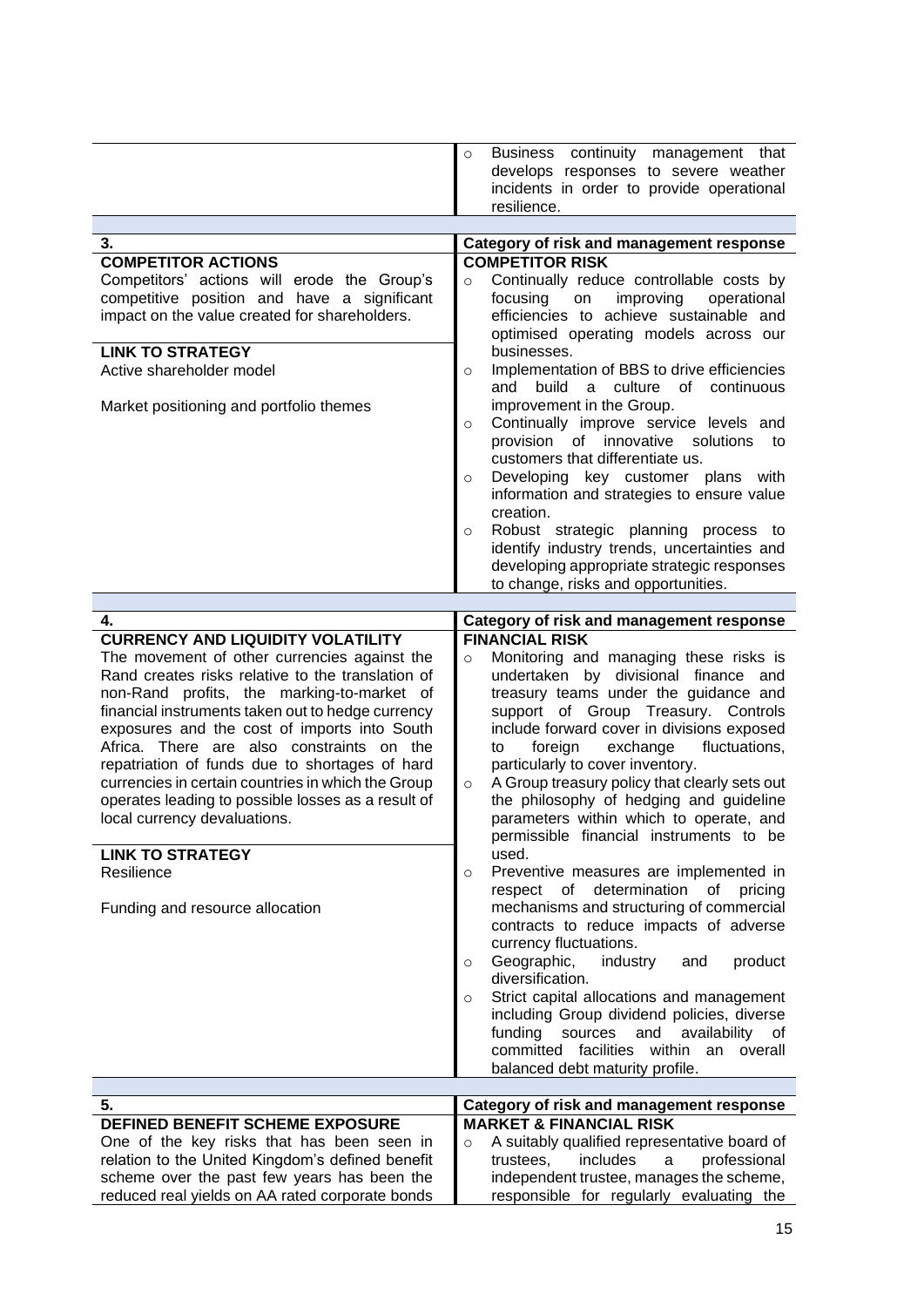| which are used to value the balance sheet<br>liabilities. This has resulted in an increased value<br>being placed on the liabilities. In addition, future<br>increases in inflation expectations or in the<br>assumed life expectancies of scheme members<br>may have an adverse impact on the scheme's<br>funding position.<br>The next triennial valuation has an effective date<br>of 1 April 2020, and is subject to the economic<br>market conditions in place at that date. This<br>valuation is currently in progress, and is expected<br>to be completed in 2021.<br><b>LINK TO STRATEGY</b><br>Shareholder value | effectiveness of investment decisions,<br>setting of actuarial factors for the liabilities<br>and managing administration.<br>oo Professional investment advisers are<br>$\circ$<br>used to assist management of<br>the<br>investment portfolios to generate positive<br>investment<br>performance<br>within<br>an<br>acceptable<br>level<br>of investment<br>risk.<br>Detailed investment risk models are run by<br>the investment advisers and actuaries to<br>assess optimum risk balance.<br>The scheme conducts a formal triennial<br>$\circ$<br>valuation<br>which<br>the<br>Group's<br>on<br>contributions to the scheme are based.<br>The actuary can provide updated funding<br>$\circ$<br>level estimates on a real-time basis when                                                                                       |
|---------------------------------------------------------------------------------------------------------------------------------------------------------------------------------------------------------------------------------------------------------------------------------------------------------------------------------------------------------------------------------------------------------------------------------------------------------------------------------------------------------------------------------------------------------------------------------------------------------------------------|-------------------------------------------------------------------------------------------------------------------------------------------------------------------------------------------------------------------------------------------------------------------------------------------------------------------------------------------------------------------------------------------------------------------------------------------------------------------------------------------------------------------------------------------------------------------------------------------------------------------------------------------------------------------------------------------------------------------------------------------------------------------------------------------------------------------------------------|
| Funding and resource allocation                                                                                                                                                                                                                                                                                                                                                                                                                                                                                                                                                                                           | needed.<br>Independent<br>advice<br>provided<br>by<br>$\circ$<br>a<br>specialist<br>pensions<br>and<br>investment<br>consultancy to support the managing of the<br>risks from the Group's perspective.<br>Funding level shortfalls are planned to be<br>$\circ$<br>made up within reasonable time frames via<br>positive returns on<br>investments<br>and<br>additional contributions from the Group.<br>The investment strategy includes liability-<br>$\circ$<br>driven Investment (LDI) that aims to reduce<br>the volatility of the funding level of the<br>scheme by investing in bonds and other<br>financial instruments which operate as<br>interest rate and inflation hedges.<br>The accounting deficit is reflected on the<br>$\circ$<br>Group's balance sheet as a liability per<br>International Accounting Standards. |
|                                                                                                                                                                                                                                                                                                                                                                                                                                                                                                                                                                                                                           |                                                                                                                                                                                                                                                                                                                                                                                                                                                                                                                                                                                                                                                                                                                                                                                                                                     |
| 6.                                                                                                                                                                                                                                                                                                                                                                                                                                                                                                                                                                                                                        | Category of risk and management response                                                                                                                                                                                                                                                                                                                                                                                                                                                                                                                                                                                                                                                                                                                                                                                            |
| <b>PRINCIPALS AND SUPPLIERS</b>                                                                                                                                                                                                                                                                                                                                                                                                                                                                                                                                                                                           | <b>STRATEGIC RISK</b>                                                                                                                                                                                                                                                                                                                                                                                                                                                                                                                                                                                                                                                                                                                                                                                                               |
| Dependency on the reputation, good standing,                                                                                                                                                                                                                                                                                                                                                                                                                                                                                                                                                                              | Provide ongoing feedback to the principals<br>$\circ$                                                                                                                                                                                                                                                                                                                                                                                                                                                                                                                                                                                                                                                                                                                                                                               |
| financial stability, competitiveness, quality of                                                                                                                                                                                                                                                                                                                                                                                                                                                                                                                                                                          | requirements<br>on<br>customer<br>and                                                                                                                                                                                                                                                                                                                                                                                                                                                                                                                                                                                                                                                                                                                                                                                               |
| and services and availability of<br>products<br>equipment of a small number of principals and/or                                                                                                                                                                                                                                                                                                                                                                                                                                                                                                                          | expectations, market movements<br>and<br>product competitiveness.                                                                                                                                                                                                                                                                                                                                                                                                                                                                                                                                                                                                                                                                                                                                                                   |
| suppliers to meet customers' evolving needs                                                                                                                                                                                                                                                                                                                                                                                                                                                                                                                                                                               | A growth strategy and plans are actively<br>$\circ$                                                                                                                                                                                                                                                                                                                                                                                                                                                                                                                                                                                                                                                                                                                                                                                 |
| could impact sustainable value creation.                                                                                                                                                                                                                                                                                                                                                                                                                                                                                                                                                                                  | pursued to position the business and find                                                                                                                                                                                                                                                                                                                                                                                                                                                                                                                                                                                                                                                                                                                                                                                           |
|                                                                                                                                                                                                                                                                                                                                                                                                                                                                                                                                                                                                                           | suitable acquisitions aligned to the Group's                                                                                                                                                                                                                                                                                                                                                                                                                                                                                                                                                                                                                                                                                                                                                                                        |
| <b>LINK TO STRATEGY</b>                                                                                                                                                                                                                                                                                                                                                                                                                                                                                                                                                                                                   | clear guardrails.                                                                                                                                                                                                                                                                                                                                                                                                                                                                                                                                                                                                                                                                                                                                                                                                                   |
| Resilience                                                                                                                                                                                                                                                                                                                                                                                                                                                                                                                                                                                                                | Continually improve/build relationships with<br>$\circ$                                                                                                                                                                                                                                                                                                                                                                                                                                                                                                                                                                                                                                                                                                                                                                             |
|                                                                                                                                                                                                                                                                                                                                                                                                                                                                                                                                                                                                                           | principals and major suppliers - strive to be                                                                                                                                                                                                                                                                                                                                                                                                                                                                                                                                                                                                                                                                                                                                                                                       |
| Integrated capabilities                                                                                                                                                                                                                                                                                                                                                                                                                                                                                                                                                                                                   | a preferred dealer/customer.                                                                                                                                                                                                                                                                                                                                                                                                                                                                                                                                                                                                                                                                                                                                                                                                        |
|                                                                                                                                                                                                                                                                                                                                                                                                                                                                                                                                                                                                                           | Provide excellent customer service and<br>$\circ$                                                                                                                                                                                                                                                                                                                                                                                                                                                                                                                                                                                                                                                                                                                                                                                   |
|                                                                                                                                                                                                                                                                                                                                                                                                                                                                                                                                                                                                                           | lead in our markets.                                                                                                                                                                                                                                                                                                                                                                                                                                                                                                                                                                                                                                                                                                                                                                                                                |
|                                                                                                                                                                                                                                                                                                                                                                                                                                                                                                                                                                                                                           | with<br><b>Build</b><br>partnerships<br>long-term<br>$\circ$                                                                                                                                                                                                                                                                                                                                                                                                                                                                                                                                                                                                                                                                                                                                                                        |
|                                                                                                                                                                                                                                                                                                                                                                                                                                                                                                                                                                                                                           | customers.<br>Perform<br>diligence<br>supplier<br>due<br>$\circ$                                                                                                                                                                                                                                                                                                                                                                                                                                                                                                                                                                                                                                                                                                                                                                    |
|                                                                                                                                                                                                                                                                                                                                                                                                                                                                                                                                                                                                                           | assessments.                                                                                                                                                                                                                                                                                                                                                                                                                                                                                                                                                                                                                                                                                                                                                                                                                        |
|                                                                                                                                                                                                                                                                                                                                                                                                                                                                                                                                                                                                                           | <b>Build</b><br>relationships<br>good<br>with<br>local<br>$\circ$                                                                                                                                                                                                                                                                                                                                                                                                                                                                                                                                                                                                                                                                                                                                                                   |
|                                                                                                                                                                                                                                                                                                                                                                                                                                                                                                                                                                                                                           | authorities.                                                                                                                                                                                                                                                                                                                                                                                                                                                                                                                                                                                                                                                                                                                                                                                                                        |
|                                                                                                                                                                                                                                                                                                                                                                                                                                                                                                                                                                                                                           | Align strategies and targets with those of<br>$\circ$<br>the major principals as far as possible.                                                                                                                                                                                                                                                                                                                                                                                                                                                                                                                                                                                                                                                                                                                                   |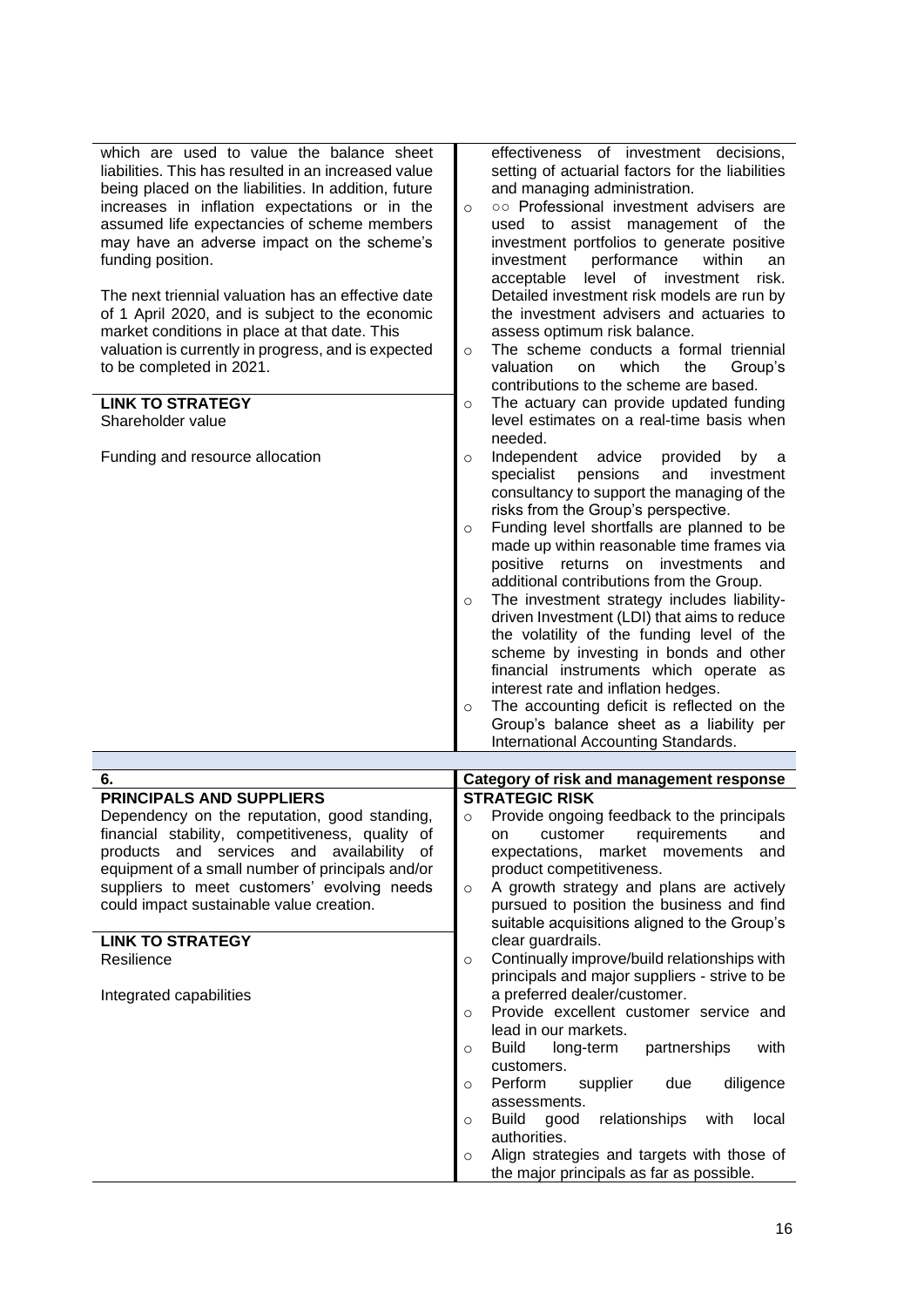|  | Implement initiatives to reduce dependency   |
|--|----------------------------------------------|
|  | on infrastructural deficiencies and increase |
|  | organisational resilience.                   |
|  | Geographic diversification.                  |
|  |                                              |

| 7.                                                  | Category of risk and management response               |
|-----------------------------------------------------|--------------------------------------------------------|
| POLITICAL RISKS, SANCTIONS,                         | <b>OPERATIONAL RISK</b>                                |
| <b>TERRORISM AND CRIME</b>                          | Minimising exposure in high-risk countries<br>$\circ$  |
| Political risks and level of political stability is | in-depth<br>risk<br>through<br>assessments;            |
| inherent to varying degrees within various          | preventive and corrective risk management              |
| countries in which Barloworld operates, which       | activities.                                            |
| could impact the Group's people and assets, and     | Monitoring compliance with international<br>$\circ$    |
| the viability of the businesses. This could lead to | sanctions.                                             |
| exposure of sanctions, acts of terrorism, political | Maintaining flexible business models.<br>$\circ$       |
| turmoil or crime in some of the regions in which    | Maintaining business continuity plans with<br>$\circ$  |
| the Group operates, as well as in those that may    | actions,<br>emergency<br>response<br>crisis            |
| be identified for expansion, negatively affecting   | management and business recovery plans                 |
| business growth.                                    | each business<br>specific to<br>the<br>and             |
| <b>LINK TO STRATEGY</b>                             | respective<br>territories<br>the<br>which<br>in.       |
|                                                     | businesses operate.<br>Optimising<br>of                |
| Market positioning and portfolio themes             | the geographic<br>spread<br>$\circ$<br>operations.     |
| Resilience                                          | Reinforcing<br>the Group's Ethics<br>and<br>$\circ$    |
|                                                     | Compliance Programme in all territories to             |
|                                                     | instil the values of the company.                      |
|                                                     | Proactively monitor political developments<br>$\circ$  |
|                                                     | in the various countries in which we operate           |
|                                                     | to enable timely and appropriate response.             |
|                                                     | Board approval is required for all material<br>$\circ$ |
|                                                     | and strategic acquisitions and disposals of            |
|                                                     | businesses.                                            |

| 8.                                               | Category of risk and management response               |
|--------------------------------------------------|--------------------------------------------------------|
| SIGNIFICANT CUSTOMERS AND CHANNELS               | <b>MARKET RISK</b>                                     |
| <b>TO MARKET</b>                                 | with<br>Build<br>long-term<br>partnerships<br>$\Omega$ |
| Barloworld is exposed to certain large customers | customers.                                             |
| industries and well-established<br>and/or        | Develop customer solutions<br>which<br>$\circ$         |
| distribution and support channels that may       | differentiate and expand the Group's                   |
| change or consolidate which could impact         | offering from product-based businesses to              |
| financial stability.                             | service and solutions focused.                         |
|                                                  | Diversify customer base.<br>$\circ$                    |
| <b>LINK TO STRATEGY</b>                          | Develop new channels.<br>$\circ$                       |
| Resilience                                       | Monitor and anticipate competitor activity.<br>$\circ$ |
|                                                  | A growth strategy is in place and plans are<br>$\circ$ |
| Integrated capabilities                          | being actively pursued to diversify the                |
|                                                  | business and find suitable acquisitions in             |
|                                                  | line with the Group's clear guardrails.                |
|                                                  |                                                        |
| 9.                                               | Category of risk and management response               |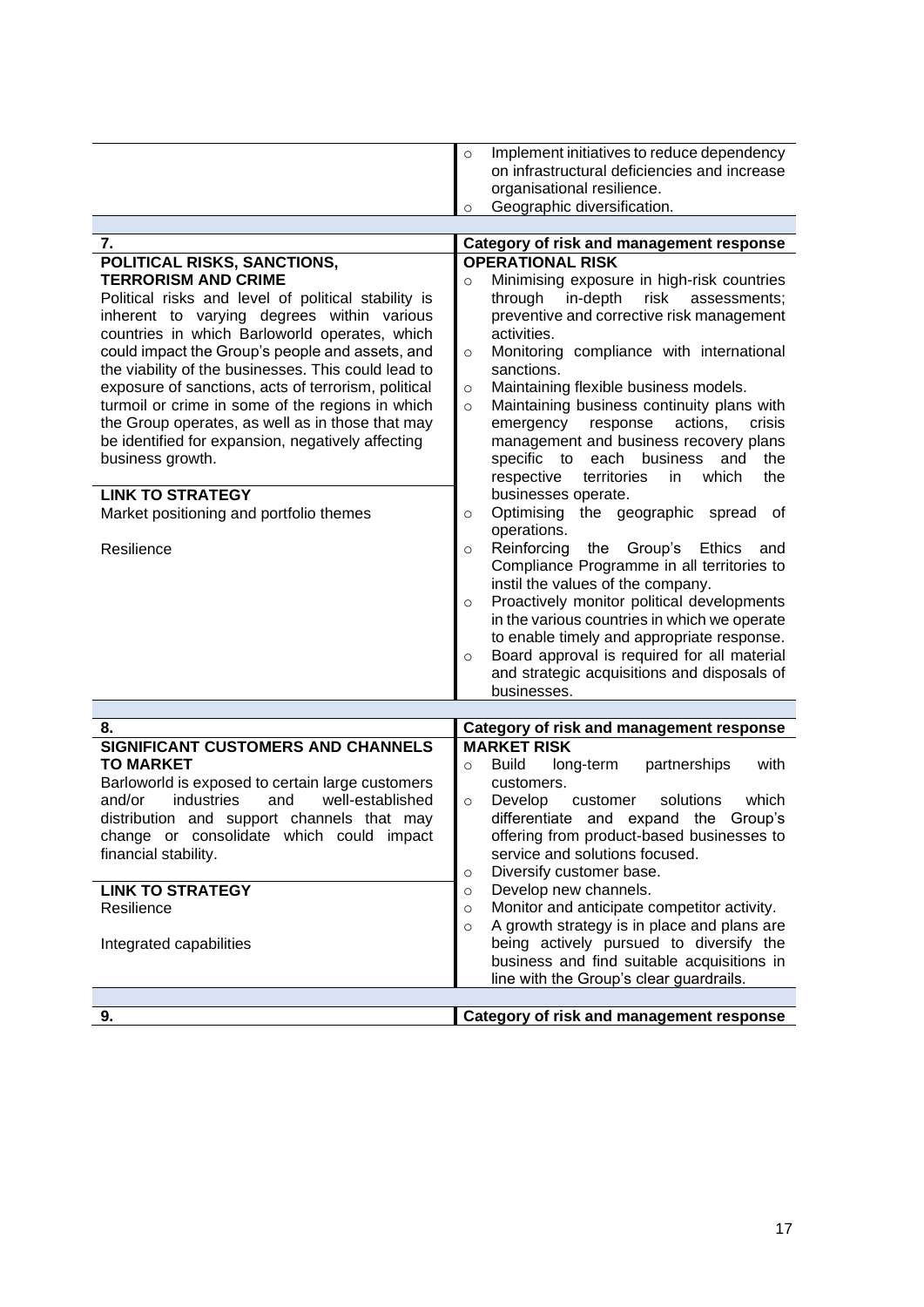| <b>INFORMATION</b><br><b>SECURITY</b><br><b>RISKS</b><br><b>AND</b><br><b>DIGITAL DISRUPTION</b><br>The growing threat landscape posed by cyber-<br>attacks from both cybercrime and cyber-warfare<br>poses an increasing information security risk to<br>the business which could lead to operational<br>disruption, service delivery, information theft and<br>damage to the Group's reputation. | <b>EMPLOYEE/OPERATIONAL /STRATEGIC</b><br><b>RISK</b><br>Continued maturation of our information<br>security approach in line with the evolving<br>threat landscape. A risk-based approach<br>underscores the response to the cyber threat<br>landscape to ensure practicality, affordability<br>and necessity of mitigations and controls. The<br>objectives of the cyber strategy is to protect:<br>The organisation's information assets from<br>$\circ$<br>intentional or accidental internal leakage,<br>interception or disclosure to unauthorised<br>parties;                                                                                                                                                                                                                                                                                                                          |
|----------------------------------------------------------------------------------------------------------------------------------------------------------------------------------------------------------------------------------------------------------------------------------------------------------------------------------------------------------------------------------------------------|-----------------------------------------------------------------------------------------------------------------------------------------------------------------------------------------------------------------------------------------------------------------------------------------------------------------------------------------------------------------------------------------------------------------------------------------------------------------------------------------------------------------------------------------------------------------------------------------------------------------------------------------------------------------------------------------------------------------------------------------------------------------------------------------------------------------------------------------------------------------------------------------------|
| <b>DIGITAL DISRUPTION</b><br>Competitors continuously evolve by applying<br>new digital technologies and business models<br>that affect the value proposition of existing goods<br>and services, requiring Barloworld to respond to<br>the digital disruption to remain relevant.                                                                                                                  | Reputation,<br>by<br>ensuring<br>integrity<br>οf<br>$\circ$<br>information assets;<br>Information and technology dependent<br>$\circ$<br>business processes that are vulnerable to<br>attack;<br>Availability of sensitive information assets<br>$\circ$<br>that have a substantial impact on day-to-<br>day operations and service delivery to<br>stakeholders;<br>Networked information assets by ensuring<br>$\circ$<br>communication with trusted and verified<br>parties; and<br>trustworthiness<br>The<br>security,<br>and<br>$\Omega$<br>enforceable<br>exchange<br>information<br>of<br>assets.<br>Our approach includes people, process and<br>technology mechanisms aligned to regulatory<br>and legal requirements and continuously tested<br>robust business continuity plans.<br>Insurance cover has been affected to offset<br>potential losses that may arise from cyber-risk. |
| <b>LINK TO STRATEGY</b><br>Growth                                                                                                                                                                                                                                                                                                                                                                  | <b>STRATEGIC RISK</b><br>transformation<br>Investment<br>digital<br>in<br>O<br>initiatives<br>address:<br>employee<br>to<br>experience;<br>experience;<br>customer                                                                                                                                                                                                                                                                                                                                                                                                                                                                                                                                                                                                                                                                                                                            |
| Market positioning and portfolio themes                                                                                                                                                                                                                                                                                                                                                            | business operations and new business<br>models.<br>Where digital initiatives are explored by<br>$\circ$<br>various principals, we actively participate to<br>ensure relevance and competitiveness<br>remains.<br>To ensure risk mitigation while adding<br>$\circ$<br>agility, we have a digital governance<br>framework which endorses a lean start-up<br>approach and as such allows for a<br>discovery of digital opportunities and quick<br>experimenting at low cost which allows for<br>failure. A full scale up is only approved after<br>successfully demonstrating the technical<br>feasibility and customer demand.                                                                                                                                                                                                                                                                 |
| 10.                                                                                                                                                                                                                                                                                                                                                                                                | Category of risk and management response                                                                                                                                                                                                                                                                                                                                                                                                                                                                                                                                                                                                                                                                                                                                                                                                                                                      |
| <b>OCCUPATIONAL HEALTH AND SAFETY</b>                                                                                                                                                                                                                                                                                                                                                              | <b>EMPLOYEE/OPERATIONAL /STRATEGIC</b>                                                                                                                                                                                                                                                                                                                                                                                                                                                                                                                                                                                                                                                                                                                                                                                                                                                        |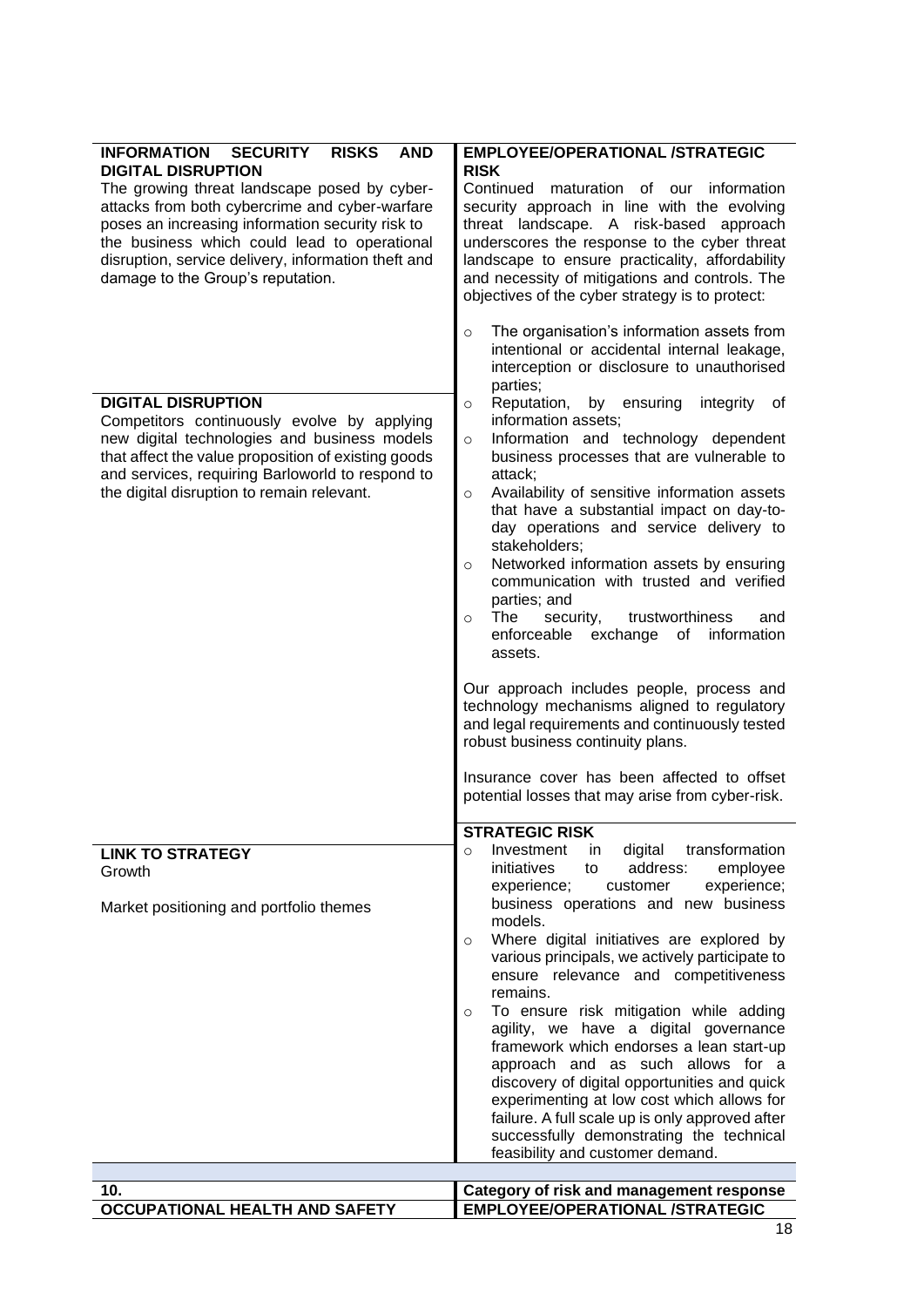| <b>RISKS</b><br>The occupational health and safety risk is the<br>likelihood of a person being harmed or suffering<br>adverse health effects if exposed to a hazard in<br>the workplace impacting Barloworld's key asset;<br>its employees.<br>Occupational health and safety risks are integral<br>to the way we deliver value. This risk is<br>significantly<br>heightened<br>in the<br>COVID-19<br>environment.<br><b>LINK TO STRATEGY</b><br>Resilience | <b>RISK</b><br>Detailed divisional Health and Safety<br>$\circ$<br>Improvement plans address workplace<br>hazards and stipulate health and safety<br>measures.<br>A detailed operational risk management<br>$\circ$<br>programme and system to manage critical<br>controls.<br>integrated<br>Occupational<br>Health<br>An<br>$\circ$<br>Management<br>programme<br>including<br>medical surveillance, hearing conservation<br>and hazardous chemical substances plans.<br>Group<br>wide<br>employee<br>wellness<br>A<br>$\circ$<br>addresses<br>programme<br>that<br>the<br>key<br>elements of workplace wellness.<br>Minimise exposure through in-depth risk<br>$\circ$<br>assessments, coupled with the application<br>of<br>preventive<br>risk<br>and<br>corrective<br>management activities and policies.<br>communication<br>Extensive<br>and<br>safety<br>$\circ$<br>awareness and training programmes in<br>accident prevention, safe work procedures,<br>accident<br>response,<br>emergency<br>preparedness and the use of protective<br>clothing and equipment.<br>Monitoring, reporting and review of safety<br>$\circ$<br>data to promote on-time learning from<br>incidents<br>and prevention of<br>repeat<br>incidents.<br>Measures to limit the risk of COVID-19<br>$\circ$<br>infections at the workplace. |
|-------------------------------------------------------------------------------------------------------------------------------------------------------------------------------------------------------------------------------------------------------------------------------------------------------------------------------------------------------------------------------------------------------------------------------------------------------------|---------------------------------------------------------------------------------------------------------------------------------------------------------------------------------------------------------------------------------------------------------------------------------------------------------------------------------------------------------------------------------------------------------------------------------------------------------------------------------------------------------------------------------------------------------------------------------------------------------------------------------------------------------------------------------------------------------------------------------------------------------------------------------------------------------------------------------------------------------------------------------------------------------------------------------------------------------------------------------------------------------------------------------------------------------------------------------------------------------------------------------------------------------------------------------------------------------------------------------------------------------------------------------------------------------------------------|
|                                                                                                                                                                                                                                                                                                                                                                                                                                                             |                                                                                                                                                                                                                                                                                                                                                                                                                                                                                                                                                                                                                                                                                                                                                                                                                                                                                                                                                                                                                                                                                                                                                                                                                                                                                                                           |
| 11.                                                                                                                                                                                                                                                                                                                                                                                                                                                         | Category of risk and management response                                                                                                                                                                                                                                                                                                                                                                                                                                                                                                                                                                                                                                                                                                                                                                                                                                                                                                                                                                                                                                                                                                                                                                                                                                                                                  |
| <b>REGULATORY ENVIRONMENT</b><br>An ever-changing statutory universe across all<br>and<br>geographies,<br>could<br>divisions<br>cause<br>challenges to achieve full compliance with<br>regulatory requirements, exposing the Group to<br>potential regulatory breaches.<br><b>LINK TO STRATEGY</b><br>Resilience                                                                                                                                            | <b>REGULATORY RISK</b><br>Management is responsible for the ongoing<br>$\circ$<br>monitoring of all pending and actual<br>Group's<br>changes<br>the<br>regulatory<br>to<br>environment. Due to both the large number<br>of and new jurisdictions in which the Group<br>operates, this monitoring is an ongoing<br>process.<br>A risk-based approach that prioritises high<br>$\circ$<br>risk laws is followed to ensure compliance.<br>Group wide projects are initiated to address<br>$\circ$<br>compliance<br>requirements<br>on<br>new<br>legislations which have a Group-wide<br>impact when necessary (e.g. Privacy).                                                                                                                                                                                                                                                                                                                                                                                                                                                                                                                                                                                                                                                                                                |
| 12.                                                                                                                                                                                                                                                                                                                                                                                                                                                         | Category of risk and management response                                                                                                                                                                                                                                                                                                                                                                                                                                                                                                                                                                                                                                                                                                                                                                                                                                                                                                                                                                                                                                                                                                                                                                                                                                                                                  |
| <b>TALENT</b><br>An ever-increasing war for top talent may impact<br>the ability to attract, develop and retain the<br>diverse talent and demographics required<br>to sustainably deliver on our strategy, negatively<br>impacting our competitiveness and legitimacy<br>with the potential to lose our licence to trade in<br>the respective regions.                                                                                                      | STRATEGIC/EMPLOYEE RISK<br>$\circ$<br>An integrated talent management strategy<br>$\circ$<br>is in place and being reviewed through BBS<br>for any improvements.<br>Key focus on D&I targets including<br>$\circ$<br>percentage of women in the Group set at<br>Group executive and Social, Ethics and<br>Transformation Committee levels. 2020                                                                                                                                                                                                                                                                                                                                                                                                                                                                                                                                                                                                                                                                                                                                                                                                                                                                                                                                                                           |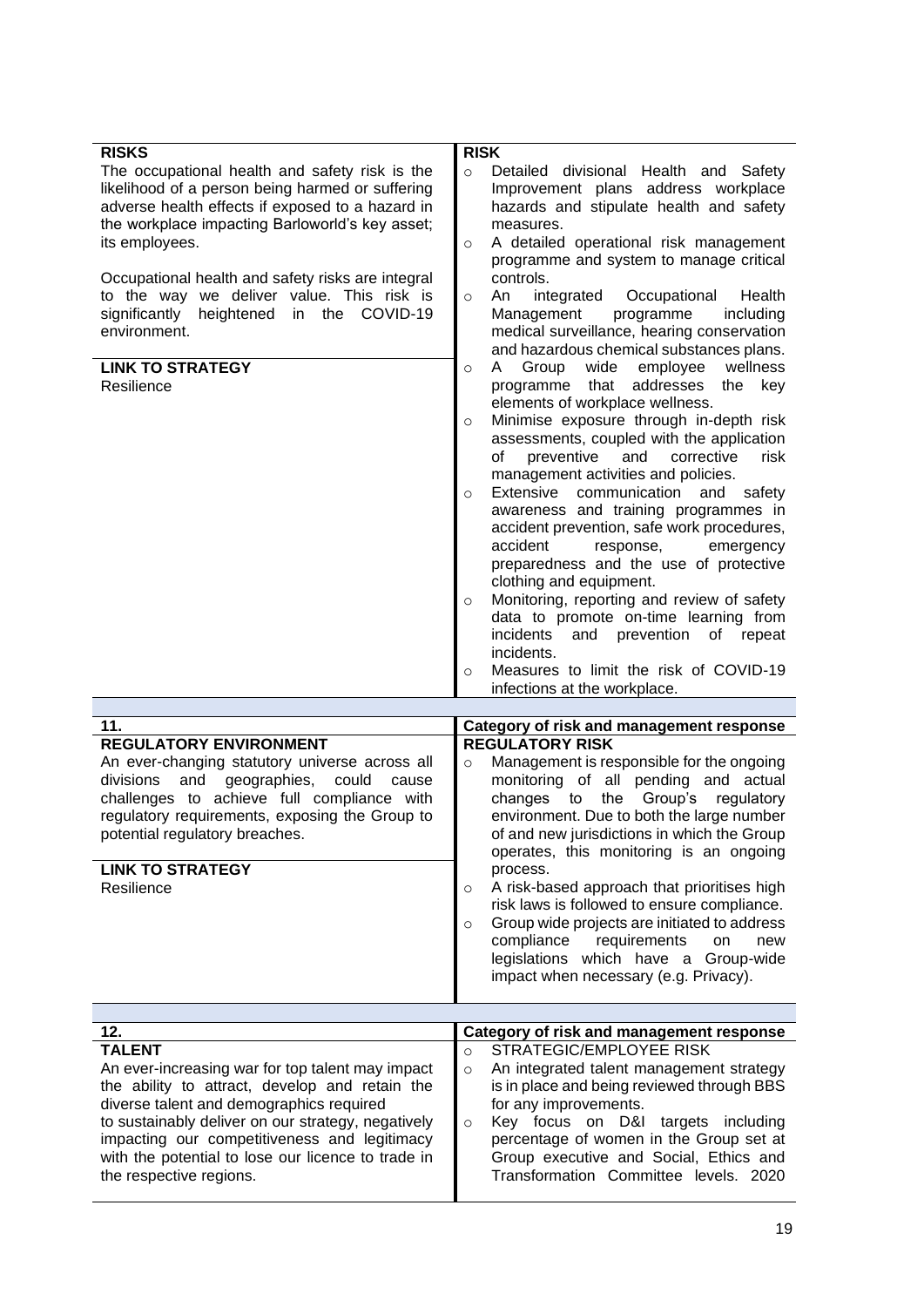| <b>LINK TO STRATEGY</b><br>Integrated capabilities                                                                                                                                                                                                                                                                                                                                                                                                                     | targets retained to $2021 -$ important when<br>implementing retrenchment/restructuring.<br>PEOPLE1st introduced to ensure exciting<br>$\circ$<br>work; repetitive work digitized and that<br>workloads are manageable by available<br>people.<br>Healing sessions in the form of emotional<br>$\circ$<br>impact/debriefing sessions.<br>In order to ensure the wellbeing of staff<br>$\circ$<br>during the COVID-19 pandemic, staff<br>support was incorporated within existing<br>employee wellbeing programmes<br>and<br>additional measures were introduced to<br>engage employees.                                                                                                                                                                                                                             |
|------------------------------------------------------------------------------------------------------------------------------------------------------------------------------------------------------------------------------------------------------------------------------------------------------------------------------------------------------------------------------------------------------------------------------------------------------------------------|--------------------------------------------------------------------------------------------------------------------------------------------------------------------------------------------------------------------------------------------------------------------------------------------------------------------------------------------------------------------------------------------------------------------------------------------------------------------------------------------------------------------------------------------------------------------------------------------------------------------------------------------------------------------------------------------------------------------------------------------------------------------------------------------------------------------|
|                                                                                                                                                                                                                                                                                                                                                                                                                                                                        |                                                                                                                                                                                                                                                                                                                                                                                                                                                                                                                                                                                                                                                                                                                                                                                                                    |
| 13.                                                                                                                                                                                                                                                                                                                                                                                                                                                                    | Category of risk and management response                                                                                                                                                                                                                                                                                                                                                                                                                                                                                                                                                                                                                                                                                                                                                                           |
| <b>VOLATILE COMMODITY PRICES</b><br>The effect of volatile commodity prices has<br>contributed to the slower than anticipated<br>recovery of the Group's businesses, customers,<br>suppliers and funders and to the continued risk<br>that funding constraints within the supply chains<br>could result in a recurring recession and/or<br>impede growth. This, in turn, has negatively<br>impacted many company investments.<br><b>LINK TO STRATEGY</b><br>Resilience | <b>FINANCIAL RISK</b><br>Inflationary<br>monitored<br>and<br>pressures<br>$\circ$<br>each<br>managed,<br>appropriate,<br>as<br>in<br>business.<br><b>BBS</b><br>roll<br>drive<br>continuous<br>out<br>to<br>$\circ$<br>improvement and improve efficiencies with<br>a focus on both us and our customers.<br>Regularly monitor customers' ability to<br>$\circ$<br>spend, access credit, and settle debt.<br>Reduce working capital, limit capital<br>$\circ$<br>expenditure and improve cash flow.<br>Engage OEMs and other funders to provide<br>$\circ$<br>cost effective funding solutions for the<br>Group and its customers.<br>Monitoring customer concentration risk and<br>$\circ$<br>establishing<br>diversification<br>strategies<br>across customers and the commodities to<br>which they are exposed. |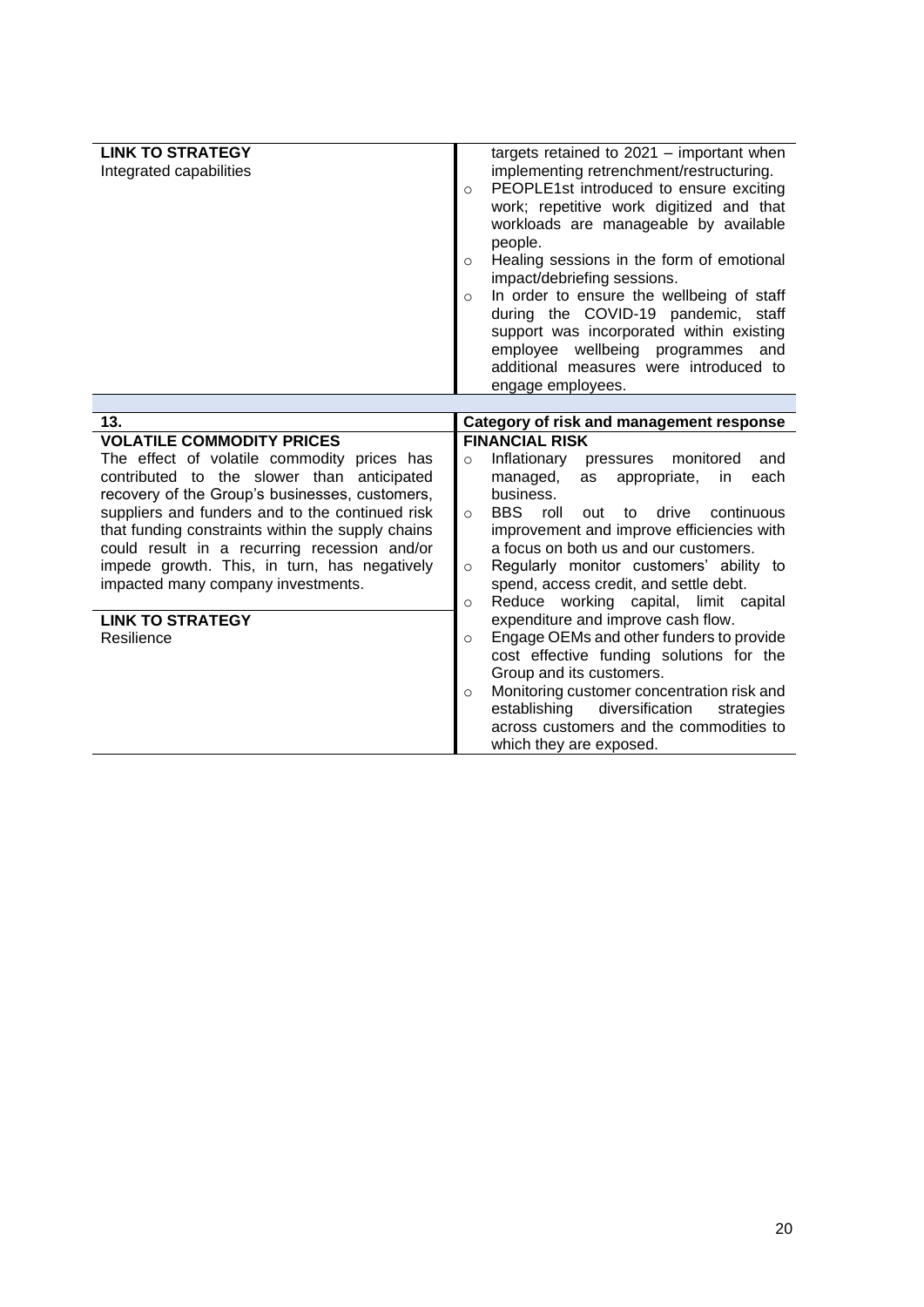## **BUSINESS DESCRIPTION OF BARLOWORLD LIMITED**

*Capitalised terms used in this section headed "Description of Barloworld Limited" shall bear the same meanings as defined in the Terms and Conditions in the Programme Memorandum, except to the extent that they are separately defined in this section or this is clearly inappropriate from the context.* 

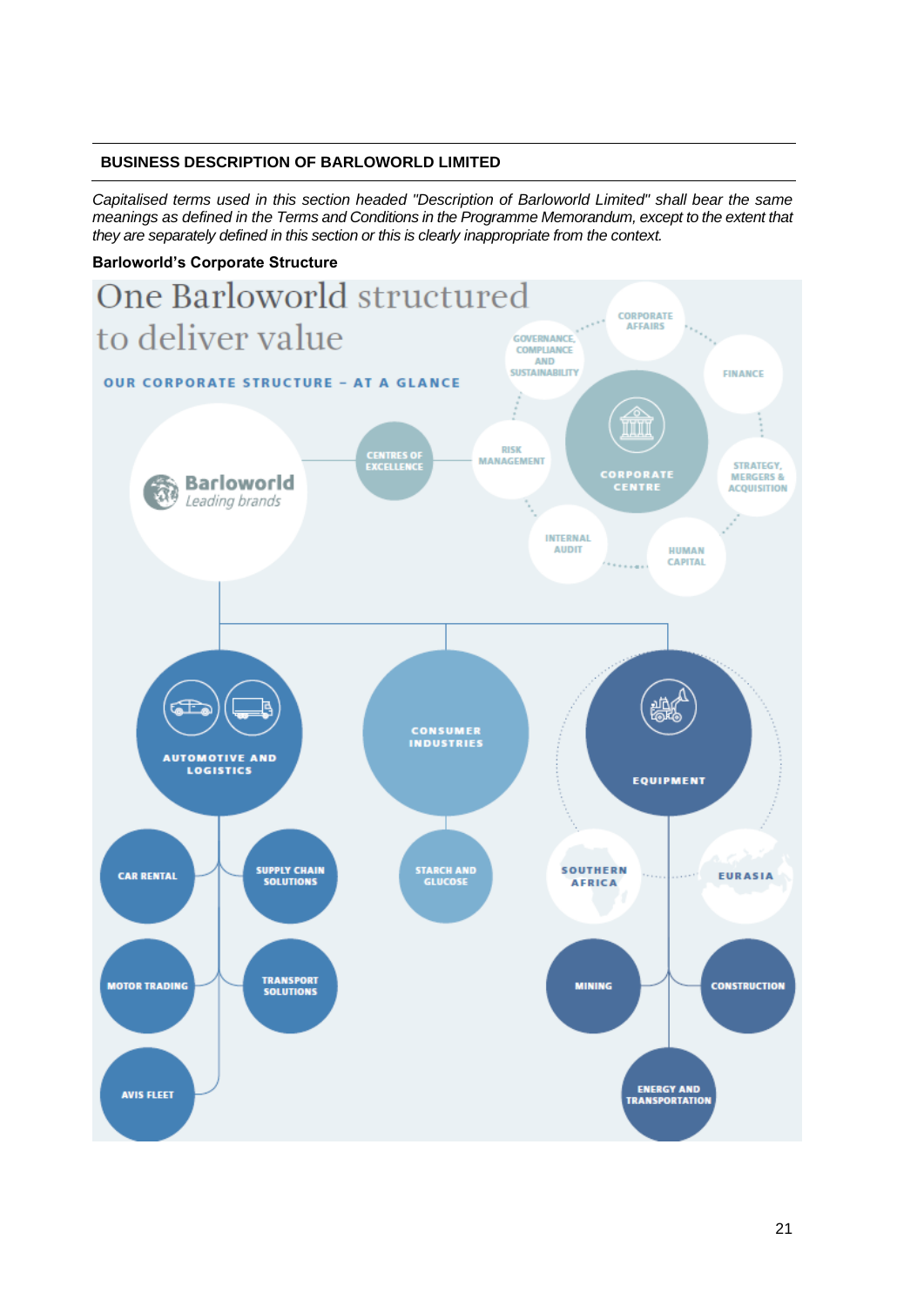## 1. **DESCRIPTION OF THE BUSINESS**

## 1.1. **DESCRIPTION**

## **Background**

Barloworld is an industrial processing, distribution and service company which distributes of leading international brands with corporate offices in Johannesburg (South Africa) and Maidenhead (United Kingdom), providing integrated rental, fleet management, product support and logistics solutions. The company was established in 1902 in South Africa, making it one of the country's oldest companies. Inspiring leadership, a reputation for ethical conduct, innovation and a commitment to giving back has ensured Barloworld's longevity over the past 118 years.

The core divisions of the group comprise equipment (earthmoving and power systems) (**Equipment**), automotive (car rental, motor retail, fleet services, used vehicles and disposal solutions) (**Automotive**), logistics (transport management and supply chain optimisation) (**Logistics**) and consumer industries (Ingrain – starch and glucose) (**Consumer Industries**). Barloworld offers flexible, value adding, integrated business solutions to its customers backed by leading global brands.

Barloworld has a proven track record of long-term relationships with global principals and customers. The company has an ability to develop and grow businesses in multiple geographies including challenging territories with high growth prospects. The company currently has operations in 16 countries around the world with approximately 74% of the 12 825 employees in South Africa.

### **Core Business Description of Business**

### **Equipment**

Barloworld Equipment has partnered with Caterpillar for over 90 years and is currently the Caterpillar dealer for earthmoving and power generation equipment in 11 southern African countries, Siberia and the Russian Far East and Mongolia. The Bucyrus equipment distribution business acquired from Caterpillar Global Mining in southern Africa and Russia is now fully integrated into Barloworld Equipment's Caterpillar solutions offering and the Equipment business sells and supports the most comprehensive opencast and underground mining equipment product line in these territories. The Equipment division also represents MaK and Perkins engines.

## **Automotive**

Barloworld Automotive comprises of the following world-class business units; Car Rental, Motor Trading and Avis Fleet.

By leveraging core competencies, systems, best practices and collective wisdom within and across all business units, Barloworld Automotive delivers a wide range of highly integrated and customised vehicle usage solutions that create shared value for our customers, company and all stakeholders involved. It has an exemplary track record of building long-term relationships with local and global customers and principals.

### **Logistics**

Barloworld Logistics has grown into a significant supply chain solution business in southern Africa. Long-term partnerships with blue chip clients, not only highlights our capabilities, but also our commitment to delivering successful supply chain solutions that work well into the future.

### **Consumer Industries**

In order to further generate more value for stakeholders through a more balanced portfolio, Barloworld completed the acquisition of Tongaat Hulett Starch (Ingrain) in South Africa, giving the company access to the less cyclical consumer sector. The acquisition became effective on 31 October 2020.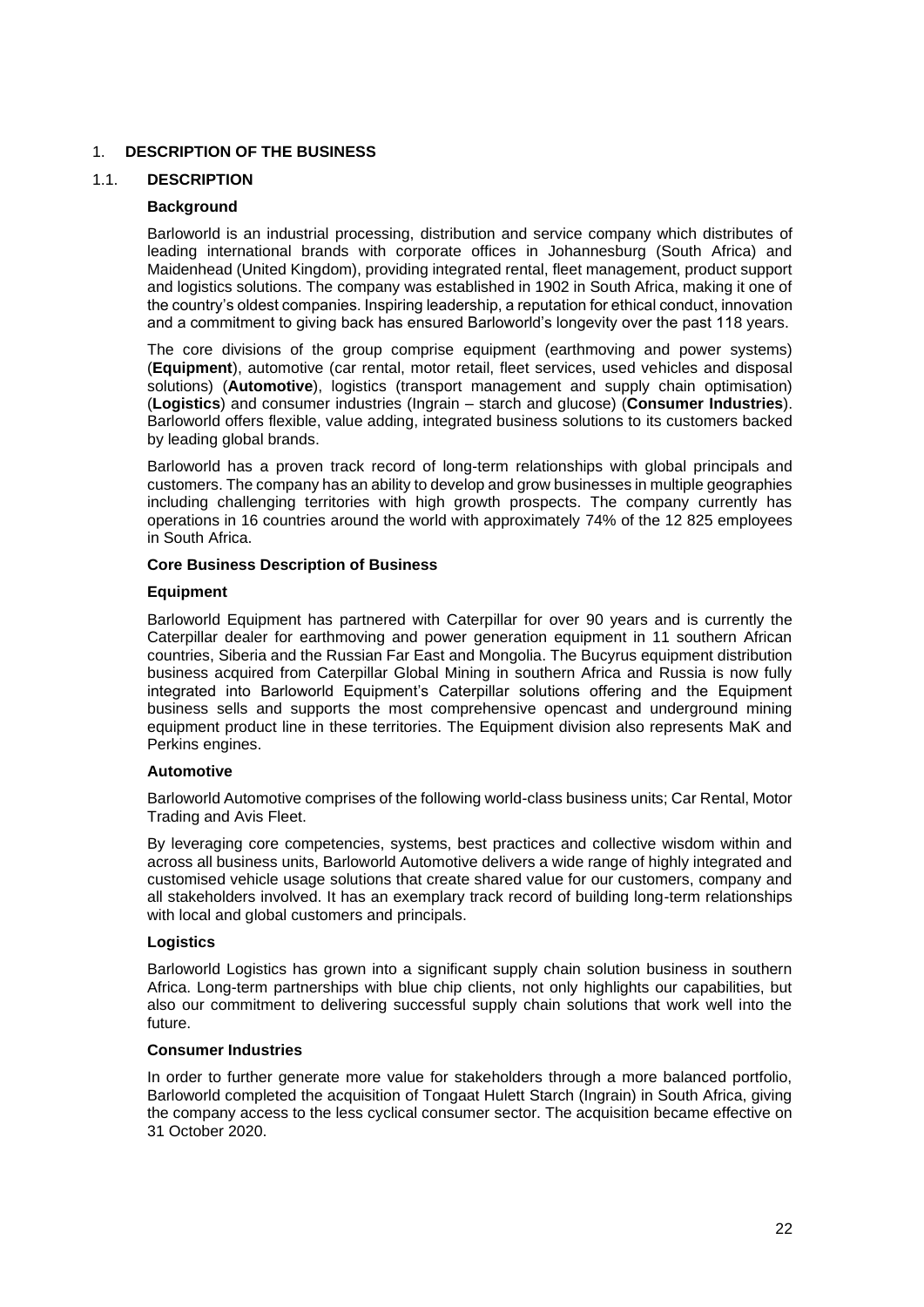# **Barloworld's Recent Milestones 2014** Barloworld celebrates 20 years as a Caterpillar dealer in Zambia, Angola, Mozambique and Malawi; and 50 years in Botswana. **2015** Sustainability as a core value is added to the Barloworld Worldwide Codeof Conduct. Avis Budget Group (ABG) grants Barloworld the licence to operate the Budget brand in southern Africa in addition to the Avis Car Rental brand. **2016** Barloworld celebrates 75 years on the JSE. **2017** Barloworld and Caterpillar celebrate 90 years of partnership and launch a new advanced R1.3 billion distribution facility in Ekurhuleni, South Africa in recognition of this milestone. **2018** 20 years of Barloworld as a Caterpillar dealer in Russia. **2019** Barloworld Mbewu launched, a R30 million fund next generation approach to corporate social development geared towards scaling up social enterprises. Khula Sizwe Property Holdings B-BBEE empowerment transaction approved by shareholders, launched and oversubscribed. Barloworld celebrate 50 years' partnership with Avis. **2020** Barloworld announces acquisition of Caterpillar dealership (Equipment) in Mongolia. Barloworld announces acquisition of Ingrain South Africa Barloworld appoints the first female chairman in its history, Ms NP Dongwana BEE Share scheme, Khula Sizwe effective from October 1st

## 1.2. **BOARD OF DIRECTORS**

The directors of the board of the Issuer (the **Board of Directors**), as at the Programme Date, are listed in the table below.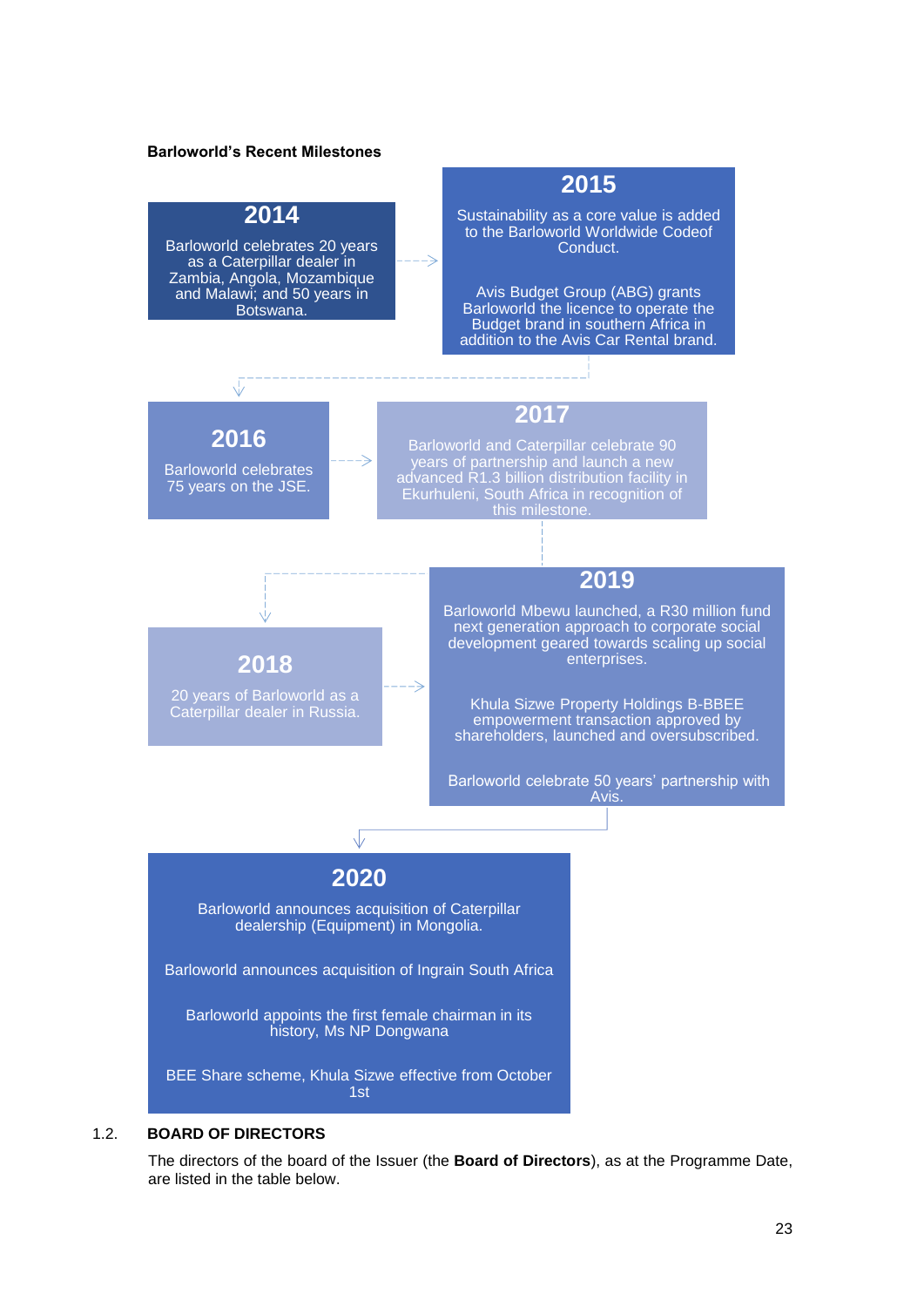| <b>Executive Directors</b>                                                                                                                                                                                                                                                                                                                  |                                                                                                                                                                                                                                                                                                                                                                                                                                                                                                                                                                                                                                                                                                                                                                                                                                                      |  |  |
|---------------------------------------------------------------------------------------------------------------------------------------------------------------------------------------------------------------------------------------------------------------------------------------------------------------------------------------------|------------------------------------------------------------------------------------------------------------------------------------------------------------------------------------------------------------------------------------------------------------------------------------------------------------------------------------------------------------------------------------------------------------------------------------------------------------------------------------------------------------------------------------------------------------------------------------------------------------------------------------------------------------------------------------------------------------------------------------------------------------------------------------------------------------------------------------------------------|--|--|
| <b>Name</b>                                                                                                                                                                                                                                                                                                                                 | <b>Background</b>                                                                                                                                                                                                                                                                                                                                                                                                                                                                                                                                                                                                                                                                                                                                                                                                                                    |  |  |
| <b>Ms. Neo Phakama</b><br>Dongwana (48)<br>Chairwoman<br><b>Qualifications: BCom</b><br>Postgraduate Diploma<br>in Accounting, BCom<br>(Hons) CA (SA), MCom                                                                                                                                                                                 | Neo was appointed to the Barloworld board in May 2012. After<br>qualifying as a CA(SA), Neo worked as an equity analyst at<br>Gensec Asset Management. She currently serves as a non-<br>executive director of Mpact Limited and Nedbank Limited.<br>Prior to these appointments, she was an audit partner at<br>Deloitte for almost ten years. Neo is also a member of the<br>Financial Sector Conduct Authority (FSCA) Tribunal. Neo is<br>passionate about the growth and transformation of the<br>chartered accountancy profession and in particular the<br>development of women CAs. She is a committed member of<br>the African Women Chartered Accountants (AWCA) and until<br>recently served as a director of its investment arm.<br>She's also a director at Nulane Investments 384, Nedbank,<br>Safika Holdings and Mpact Foundation (Rf) |  |  |
| Mr. Dominic<br><b>Malentsha Sewela (55)</b><br><b>Group Chief Executive</b><br><b>Officer</b><br><b>Qualifications: BSc</b><br>Engineering                                                                                                                                                                                                  | Dominic rejoined Barloworld in 2007 as chief executive officer<br>of the Equipment division South Africa. In 2014 he was<br>promoted to chief operating officer of Barloworld Equipment<br>southern Africa and thereafter chief executive officer of<br>Barloworld Equipment southern Africa. He joined the board on<br>19 March 2014 and was subsequently appointed Deputy Chief<br>Executive effective 1 March 2016. From 1 October 2016,<br>Dominic became the chief executive designate of Barloworld.<br>Prior to joining Barloworld, Dominic was Deputy Managing<br>Director of Afgri Limited. On 8 February 2017 Dominic was<br>appointed group chief executive of Barloworld Ltd. In addition<br>to Barloworld, he serves as a director at Soshanguve<br>Shopping Centre, Centuria 27, Mangethe Foods and Naledi<br>Oil Holdings.            |  |  |
| Ms. Nopasika Vuyelwa<br>Lila (51)<br><b>Group Finance Director</b><br><b>Qualifications: BCom</b><br>(Hons), CA(SA), BCom<br>Accounting Science,<br>Post Graduate<br>Certificate in Corporate<br>Governance, Women in<br>Insurance Management<br>Development<br>Programme, Higher<br>Certificate in Financial<br>Markets and<br>Instruments | Nopasika Lila was appointed as the group finance director of<br>Barloworld Limited with effect from 1 August 2019. She<br>previously served as the CEO and principal officer preceded<br>by being the CFO of the Eskom Pension and Provident Fund.<br>She is a chartered accountant with more than 20 years of<br>experience in finance, corporate governance and the financial<br>industry. She possesses advanced proficiencies in Funds<br>Administration, Corporate Governance and Compliance<br>Management, with demonstrated skills in leading major funds<br>sustainably with astute control over risk management,<br>reputation and stakeholder relations. She previously served<br>on various boards both listed and unlisted, namely enX Group<br>Limited, Nampak Limited and Basil Read and chaired some of<br>the Audit Committees.      |  |  |
| <b>Executive Directors</b>                                                                                                                                                                                                                                                                                                                  |                                                                                                                                                                                                                                                                                                                                                                                                                                                                                                                                                                                                                                                                                                                                                                                                                                                      |  |  |
| <b>Name</b>                                                                                                                                                                                                                                                                                                                                 | <b>Background</b>                                                                                                                                                                                                                                                                                                                                                                                                                                                                                                                                                                                                                                                                                                                                                                                                                                    |  |  |
| <b>Mr. Sango Siviwe</b><br>Ntsaluba (60)                                                                                                                                                                                                                                                                                                    | Sango was appointed to the Barloworld board in July 2008.<br>He is the Chief Executive Officer and founding member of<br>Aurelian Capital, an investment holding company. He also co-                                                                                                                                                                                                                                                                                                                                                                                                                                                                                                                                                                                                                                                                |  |  |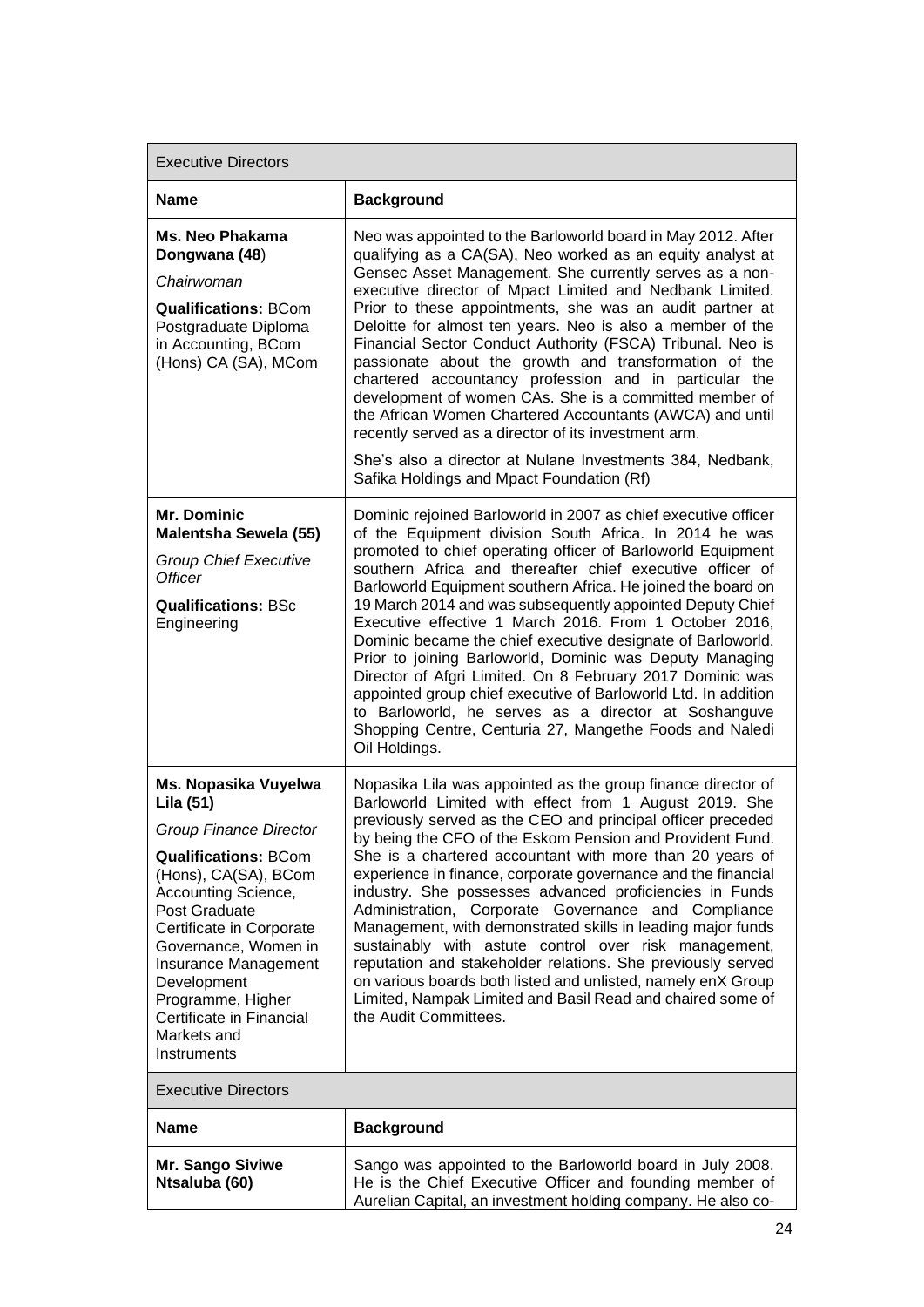| Independent non-<br>executive director<br><b>Qualifications: BCom,</b><br>BCompt (Hons), HDip<br>Tax Law, CA (SA),<br><b>MCom</b> | founded SizweNtsalubaGobodo, one of South Africa's leading<br>auditing and accounting firms now known as SNG-Grant<br>Thornton. Sango has spent over 20 years in leadership<br>positions in operations, investment and finance. He offers a<br>wealth of knowledge in a variety of industries including<br>financial services, transport & logistics, mining and food<br>production acquired over his 30 year span in public practice,<br>operations and board memberships. He currently holds<br>directorship on various boards across various sectors, namely<br>Ap Lion Residential, Ap Lion Investments, Deal Commerce<br>Capital, Group Five Ap Investments, Melody Farm, Corpclo<br>1934, Monetization Services, Delivax, Goldplat Recovery,<br>ELCB Information Services, National Housing Finance<br>Corporation, Pioneer Food Group and Tsogo Sun Emonti. |
|-----------------------------------------------------------------------------------------------------------------------------------|--------------------------------------------------------------------------------------------------------------------------------------------------------------------------------------------------------------------------------------------------------------------------------------------------------------------------------------------------------------------------------------------------------------------------------------------------------------------------------------------------------------------------------------------------------------------------------------------------------------------------------------------------------------------------------------------------------------------------------------------------------------------------------------------------------------------------------------------------------------------|
| Ms. Neo Mokhesi (59)<br>Independent non-<br>executive director<br><b>Qualifications: BCom,</b><br><b>AMP</b>                      | Neo was appointed to the Barloworld board on 1 February<br>2019. She has over 25 years' experience in marketing,<br>affairs, development finance,<br>strategy<br>corporate<br>and<br>corporate governance. Neo held a number of positions at the<br>Industrial Development Corporation including as the executive<br>responsible for market development into rest of Africa, as well<br>as executive and chairman of the innovation department unit.<br>She currently serves on the boards of WDB Investment<br>Holdings, Tsebo Solution Group and Mozal Aluminium S.A<br>and Cast Products S.A. She previously served the boards of<br>Clover SA and Scaw Metals.                                                                                                                                                                                                 |
| Mr. Hugh Molotsi (54)<br>Independent non-<br>executive director<br><b>Qualifications:</b><br>BScComp, MScComp                     | Hugh was appointed to the Barloworld board on 1 February<br>2019. He began his early career at Hewlett Packard in the US,<br>as a software engineer and then moved on to spend 22 years<br>at Intuit, a financial software and services firm based in the US<br>where he remained until 2015. Here he became an<br>engineering fellow and vice president leading the Intuit Labs<br>Incubator. Hugh is the CEO and founder of Ujama, a<br>messaging platform designed for communities. Hugh served<br>on numerous boards in the US, including the Miller Centre for<br>Social Entrepreneurship, Africa Diaspora Network, Lingto and<br>All Star Code.                                                                                                                                                                                                              |
| Ms. Hester Hickey (67)<br>Independent non-<br>executive director<br><b>Qualifications:</b><br>BCompt (Hons), CA<br>(SA)           | Hester was appointed to the Barloworld board in April 2017.<br>She has held a number of positions including that of lecturer<br>at the University of Witwatersrand and partner at Ernest &<br>Young. Hester previously served as the chairperson of SAICA<br>and has worked for a number of listed companies including<br>AngloGold Ashanti Limited where she held the position of<br>internal audit manager and finally head of Risk. She is a non-<br>executive director of Pan African Resources plc, Cashbuild<br>Limited and Northam Platinum Limited.                                                                                                                                                                                                                                                                                                        |
| <b>Mr. Peter Schmid</b><br>(58)<br>Independent non-<br>executive director<br><b>Qualifications:</b><br>BCom (Hons), CA<br>(SA)    | Peter was appointed to the Barloworld board in April 2017.<br>Until recently, Peter was global head of Private Equity (PE)<br>at ACTIS and he was responsible for the Global PE<br>business. He spent 11 years in Ethos Private Equity as a<br>partner where he led and originated many buyouts across<br>southern Africa. Peter has served on numerous boards<br>across emerging markets, including Alexander Forbes,<br>currently serving as director at Set point Technology. Peter<br>joined Investec Asset Management as 'Head of Alternatives'<br>with effect from 1 October 2018.                                                                                                                                                                                                                                                                           |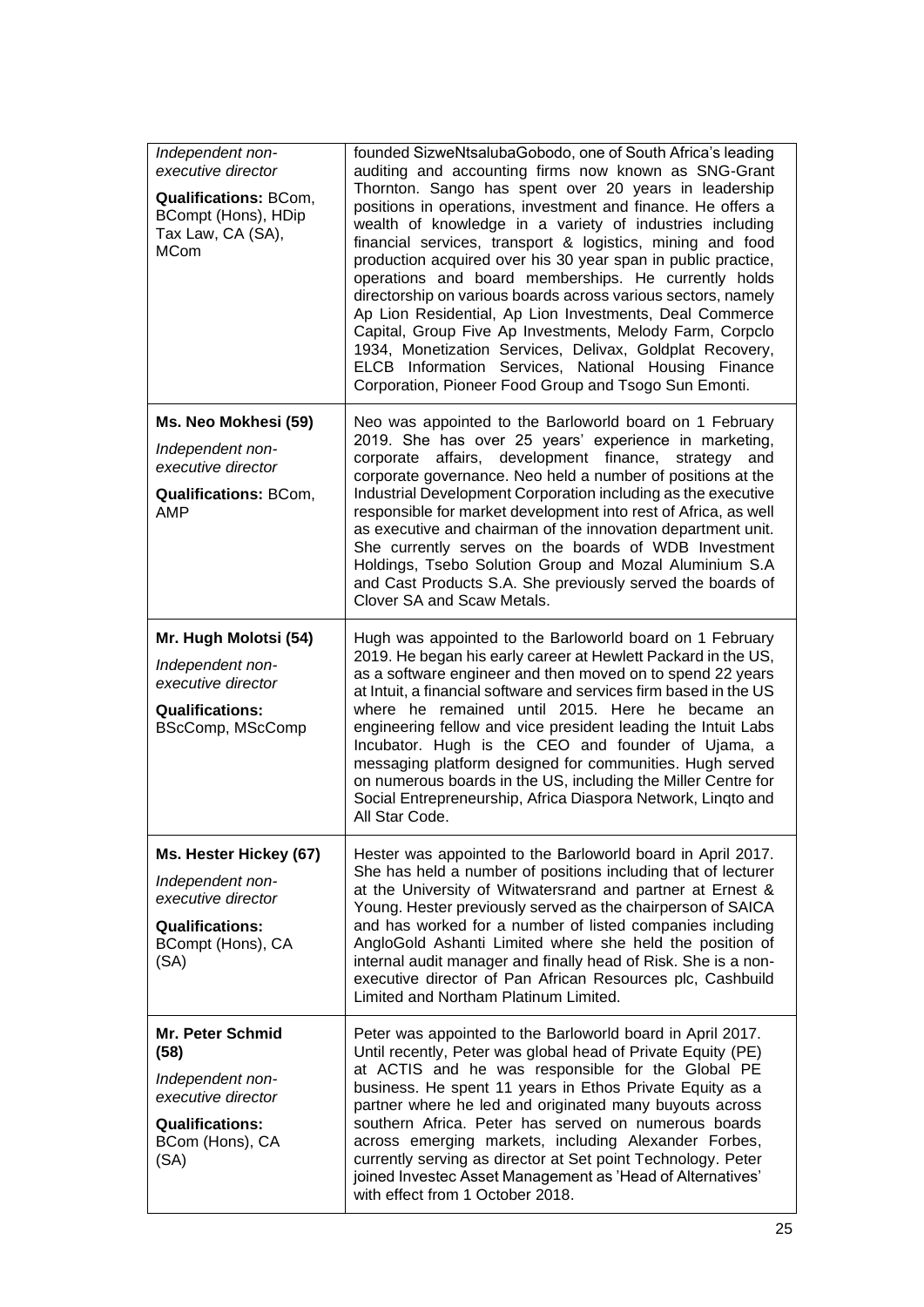Executive Directors **Name Background Ms. Ngozi Frances Oluwatoyin Edozien (55)** *Independent nonexecutive director* **Qualifications:** BSocSci, MBA Ngozi was appointed to the Barloworld board in March 2014. She is currently the Chief Executive officer and Managing Director of InVivo Partners Limited and a non-executive director of Stanbic IBTC Plc and Guinness Nigeria Plc (Diageo). Ngozi has held previous positions as; chief executive officer of Actis West Africa; Founding Chief Executive Officer of Equity Vehicle for Health in Africa (EVHA); Vice president Strategic Planning & Business Development and regional director, Anglophone East, West and Central Africa at Pfizer Inc; and associate partner Mckinsey & Company. She has had investment banking experience at JP Morgan Inc New York. She also holds directorship at Physio Centers of Africa and Invivo Holdings Ltd, Mauritius. She is a member of the Young President's Organisation, African Leadership Network Advisory Council and Institute of Directors Nigeria (IOD), among other professional organisations. **Mr. Michael Lynch-Bell (67)** *Independent nonexecutive director* **Qualifications:** BA Hons, FCA of the ICAEW Michael was appointed to the Barloworld board in April 2017. His early Ernst & Young career was focused on auditing clients within the oil and gas sectors. He later added mining to his portfolio. Michael led Ernst & Young's UK IPO and Global Natural Resources transaction teams in the Transaction Advisory practice. He has been involved with the CIS since 1991 and has advised many CIS companies on fundraising, re-organisation, transactions, corporate governance and IPOs. Michael is a former chair of the bureau and current member of UNECE's Expert Group on Resource Classification and a non-executive director of Gem Diamonds, Little Green Pharma, Lenta and Kaz Minerals. **Ms. Nomavuso Patience Nxasana (64)**  *Independent nonexecutive director* **Qualifications:** BCompt (Hons), CA (SA) Nomavuso was appointed to the Barloworld board in October 2017. She was a senior partner and member of the executive committee of SizweNtsaluba VSP before serving as group audit and risk executive at Imperial Holdings Limited. She is a former director of Nedbank Group and the JSE and currently holds directorships at Wescoal, HBZ Bank, Arcelor Mittal SA Limited, Argon Asset Management, AWCA Investment Holdings, Net Uniforms and the Industrial Development Corporation of South Africa Limited. **Company Secretary Name Qualifications Address Andiswa Thandeka Ndoni** BProc, LLB, Global Executive Development Programme, Certificate in Corporate Governance Barloworld Limited 61 Katherine Street, PO Box 782248, Sandton

2146,

South Africa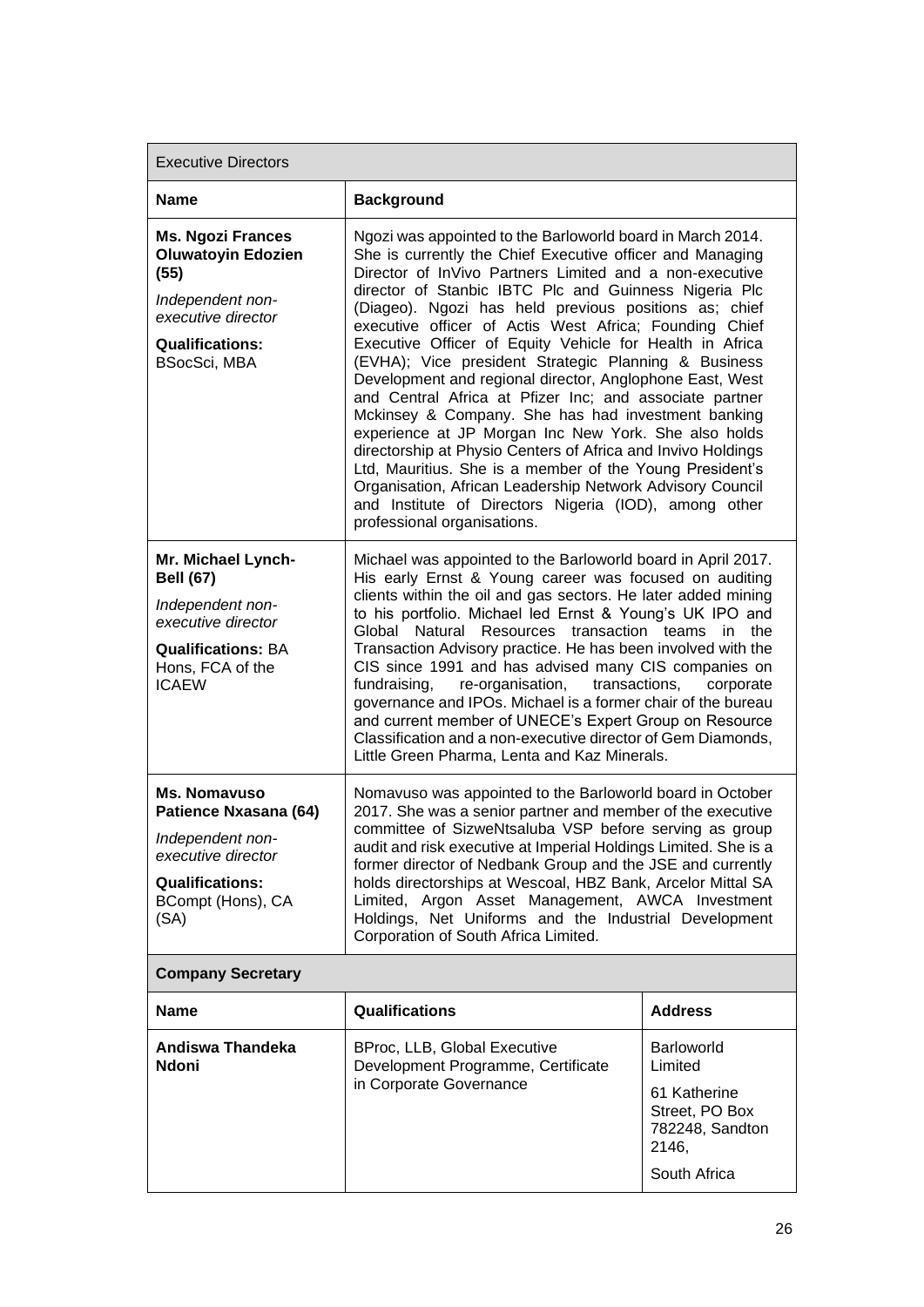| <b>Debt Officer</b>  |                                            |                                                                                                     |  |
|----------------------|--------------------------------------------|-----------------------------------------------------------------------------------------------------|--|
| <b>Name</b>          | <b>Contact Details</b>                     | <b>Address</b>                                                                                      |  |
| Relebohile Malahleha | RelebohileM@barloworld.com<br>011 445 1229 | Barloworld<br>Limited<br>61 Katherine<br>Street, PO Box<br>782248, Sandton<br>2146,<br>South Africa |  |

### 1.2.1. Directors' Declarations

In relation to each of the above directors, the Issuer confirms that none of them have:

- (i) ever been convicted of an offence resulting from dishonesty, fraud, theft, forgery, perjury, misrepresentation or embezzlement;
- (ii) ever been adjudged bankrupt, insolvent or sequestrated in any jurisdiction;
- (iii) at any time been a party to a scheme or arrangement or made any other form of compromise with their creditors;
- (iv) ever been involved, as a director with an executive function, in any business rescue plans and/or by any entity to commence business rescue proceedings, application having been made for any entity to begin business rescue proceedings, notices having been delivered in terms of section 129(7) of the Companies Act, receiverships, compulsory liquidations, creditors' voluntary liquidations, administrations, company voluntary arrangements or any composition or arrangement with its creditors generally or any class of its creditors of any company at the time of, or within the 12 months preceding, any such event(s);
- (v) ever been found guilty in disciplinary proceedings by an employer or regulatory body due to dishonest activities;
- (vi) ever been involved in any receiverships, compulsory liquidations, administrations or partnership voluntary arrangements of any partnership where they were partners at the time of, or within 12 months preceding, any such event(s);
- (vii) ever received public criticisms from statutory or regulatory authorities, including professional bodies, and none has ever been disqualified by a court from acting as a director of a company or from acting in the management or conduct of the affairs of any company;
- (viii) ever been barred from entry into a profession or occupation;
- (ix) ever been convicted in any jurisdiction of any criminal offence or an offence under legislation relating to the Companies Act, and no company of which he or she was a director, alternate director or officer at the time of the offence has been convicted in any jurisdiction of any criminal offence, or an offence under legislation relating to the Companies Act;
- (x) ever been removed from an office of trust on the grounds of misconduct and involving dishonesty; or
- (xi) ever been declared delinquent or placed under probation in terms of section 162 of the Companies Act or disqualified from taking part in the management of a corporation in terms of section 47 of the Close Corporations Act, or disqualified to act as a director in terms of section 219 of the 1973 Companies Act or section 69 of the Companies Act.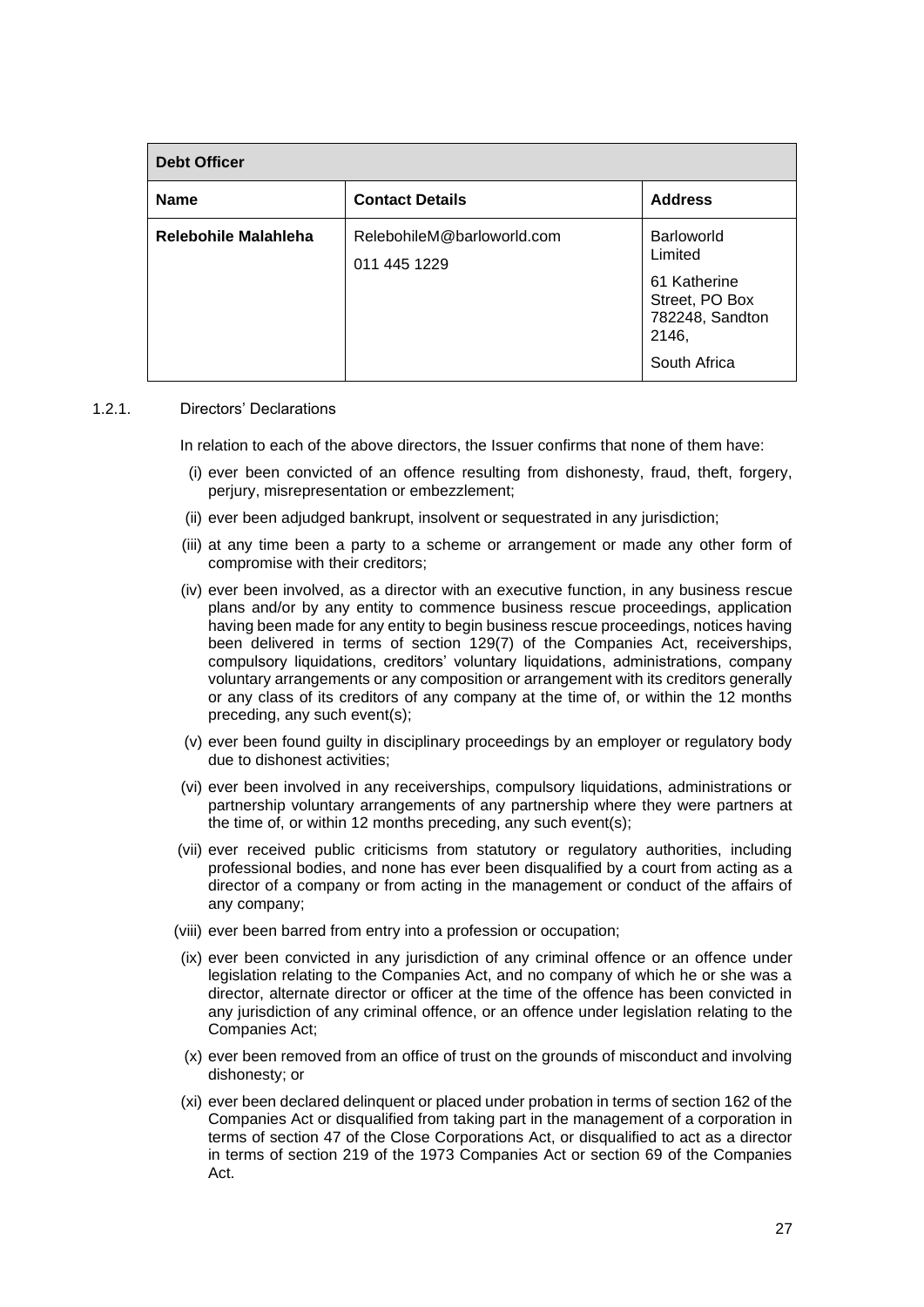## 1.3. **CORPORATE GOVERNANCE, KING IV AND ETHICS APPLICATION AND COMPLIANCE**

### **Corporate Governance**

Barloworld is committed to the highest standards of governance to ensure value delivery to stakeholders, build trust and enhance the organisation's reputation.

Barloworld's governance processes drive a strong culture of ethical behaviour, transparency and accountability and go beyond compliance to align with the spirit, rather than the letter, of legislation, protocols and principles. This approach establishes a foundation for strategic decision-making that, in turn, generates sustainable shared value through balancing short- and long-term goals. It also establishes effective controls to entrench Barloworld's unquestionable legitimacy.

## **King Report on Corporate Governance for South Africa 2016 (King IVTM)**

King IV™ is a principle- and outcomes-based approach to corporate governance. Barloworld embraces the principles and outcomes of King IV. During the year, the organisation worked to embed the principles of King IV™ further into the business.

As required by the JSE Listing Requirements, Barloworld has materially complied with King IVTM, and a statement of our application of the principles is available on

[https://www.theglobalplatform.co.za/gi/Reports/Public/King4ApplicationRegisterReview.aspx?](https://www.theglobalplatform.co.za/gi/Reports/Public/King4ApplicationRegisterReview.aspx?LicenceKey=cc015bd3-fbde-4890-96db-b0263abd3c1c&PortalAliasID=25) [LicenceKey=cc015bd3-fbde-4890-96db-b0263abd3c1c&PortalAliasID=25](https://www.theglobalplatform.co.za/gi/Reports/Public/King4ApplicationRegisterReview.aspx?LicenceKey=cc015bd3-fbde-4890-96db-b0263abd3c1c&PortalAliasID=25)

The main outcomes of the King IV application for Barloworld are:



## **CREATING VALUE FOR STAKEHOLDERS ON A FOUNDATION OF ETHICAL LEADERSHIP**

#### **Barloworld's Commitment**

Barloworld is committed to conducting business ethically while building a sustainable company that recognises the short- and long-term impact of business activities on the economy, society, and the environment. Barloworld is an ethically-led organisation based on values and the belief that ethical leadership is the foundation that guides decisions upon which stakeholder value is created.

The organisation is governed by the Barloworld Worldwide Code of Conduct (Code of Conduct), which requires Barloworld directors, management, and employees to comply with legislation and company policies, to respect others, to be fair, objective and honest, as well as to protect the environment. The Code of Conduct articulates Barloworld's commitment to doing business the right way, according to best practices, and guided by the values.

#### **Governance Framework**

Barloworld's governance framework supports its value creation process and enables the delivery of the organisation's vision. The framework enables the board to oversee strategic direction, financial goals, resource allocation and risk appetite and to hold executive management accountable for execution. The board also ensures that executive management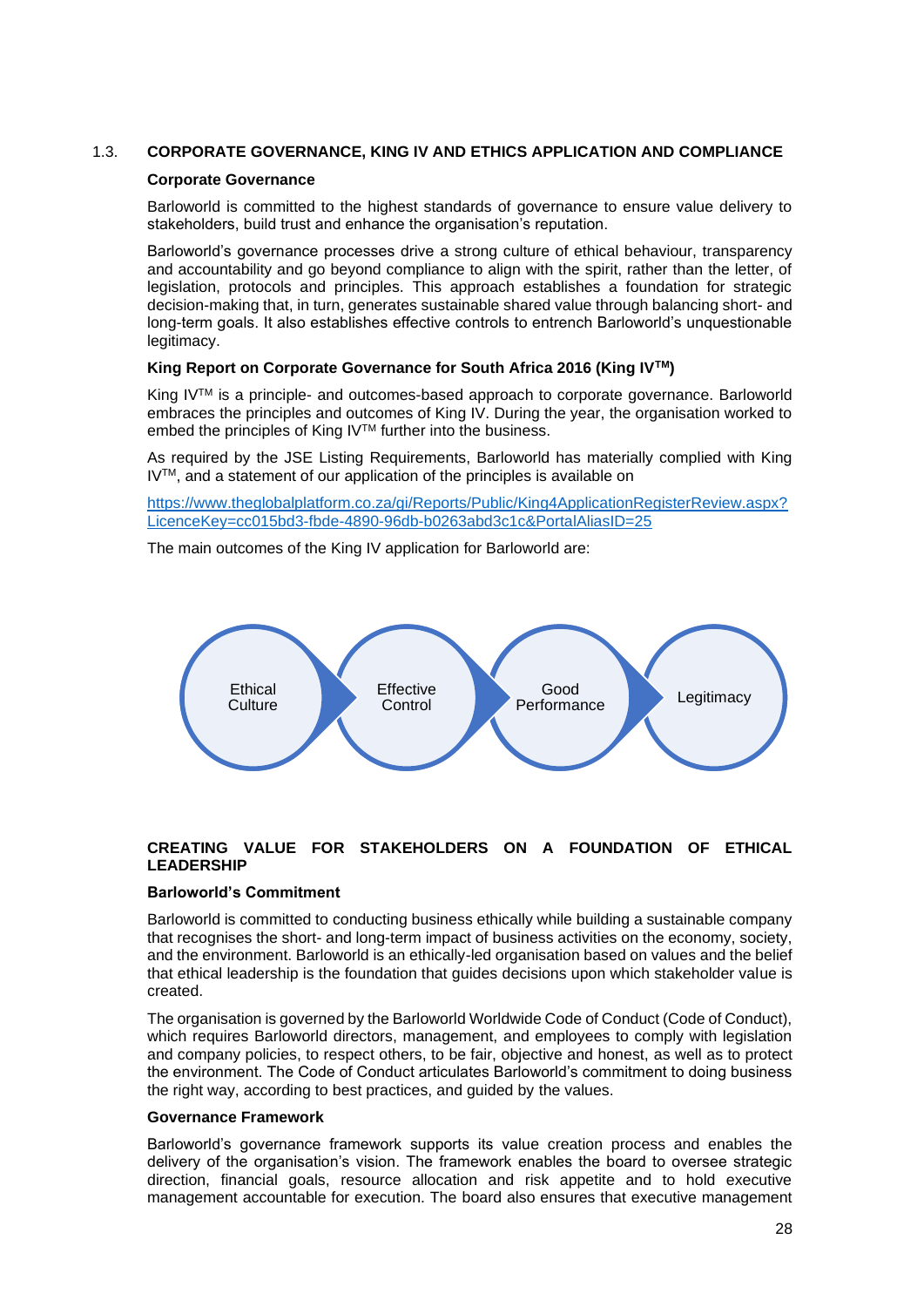sets the tone for good governance, based on the group's values, and that it is integrated throughout the group.

The board ensures that the necessary committee structures, including the executive committee, are in place and that they are empowered with clear terms of reference that assist the board in discharging its responsibilities.

### **Governance Framework Diagram**

When making decisions on how to manage and grow the business, Barloworld takes into account the resources and relationships that are critical to the group's ability to create value in terms of the six capitals. The board is satisfied that the stakeholder relationships are resilient and that the strategic resource allocation plans needed to achieve the organisation's strategy are in place.



## **BOARD OF DIRECTORS**

### **Board Skills and Experience**

The organisation's board members come from diverse backgrounds and possess a wide range of skills and experience across various geographies in line with the group's extensive geographic footprint. This enables them to make judgement effectively – independent of management – on strategy design and oversight of strategy implementation and performance. Their skills and experience include:

- Accounting, auditing
- Asset management
- Business development
- Corporate affairs
- Digital and IT
- Finance, mergers and acquisitions
- Governance, risk, compliance
- Investment banking
- **Strategy**
- Social development

## **Maintaining Effective Control**

The board steers and sets the direction of the group and brings independent judgement and leadership to material decisions, while ensuring strategy, risk, performance and sustainable development considerations are integrated into decision-making and appropriately balanced.

The board functions in accordance with the requirements of King IV<sup>TM</sup> and within the context of the Companies Act, the Listing Requirements of the JSE Limited and other applicable laws, rules and codes of governance.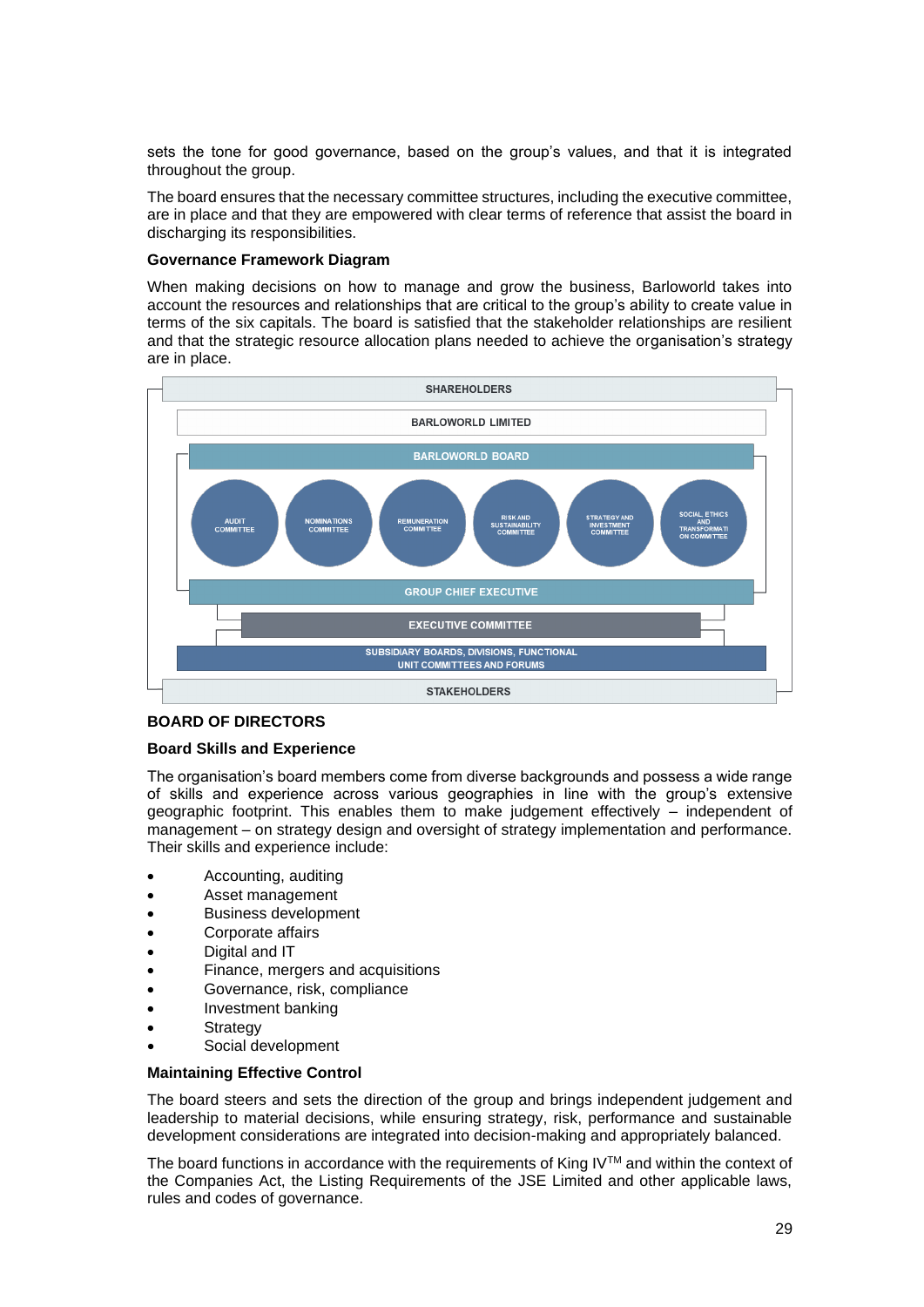The board has overall responsibility for governance across the group and retains effective control through the board-approved governance framework and provides for delegation of authority with clearly defined mandates and authorities while retaining its accountability.

The board has delegated certain functions to its committees, thereby allowing it to allocate sufficient time and attention to decision-making on material matters. This also allows for the delegated matters to receive in-depth focus at committee level. The group chief executive and the executive team are charged with the implementation of the group strategy and are measured against strategy-aligned performance targets.

### **Composition and Diversity of the Board**

Considerable thought is given to board balance and composition. Collectively, the board believes the current mix of knowledge, skills, experience, gender and tenure meets the requirements to lead the company effectively.

There is clear balance of power and authority at board of directors' level and no one director has unfettered powers of decision-making.

The board has evaluated the rationale and meaning of the requirements of independence of directors in accordance with King IVTM. An assessment of the factors and circumstances of each non-executive director is performed annually. The independence of non-executive directors who have served on the board for longer than nine years is also assessed annually. The board is satisfied that all of the non-executive directors are independent.

The board is diverse in terms of race and gender, comprising 55% women and 72% black people. The company also appointed its first female chairman in the history of the company.

### **Chairman and Chief Executive**

The roles of the chairman and chief executive (CE) are clearly differentiated. The chairman is responsible for leading the board, ensuring its effectiveness and setting its agenda, while the chief executive leads the executive team in running the business, developing strategy and coordinating proposals for consideration by the board.

#### **Board Appointment Process**

Barloworld has a rigorous and transparent policy for the appointment of board directors.



### **Board and Board Committee Key Focus Areas**

The key focus areas of the board and the board committees are summarised below. For more details on the responsibilities, powers, policies, practices and processes of the board, directors and committees, refer to the board charter and committee terms of reference, as well as the company's memorandum of incorporation, on our website, www.barloworld.com.

### **Board and Committees' Responsibilities**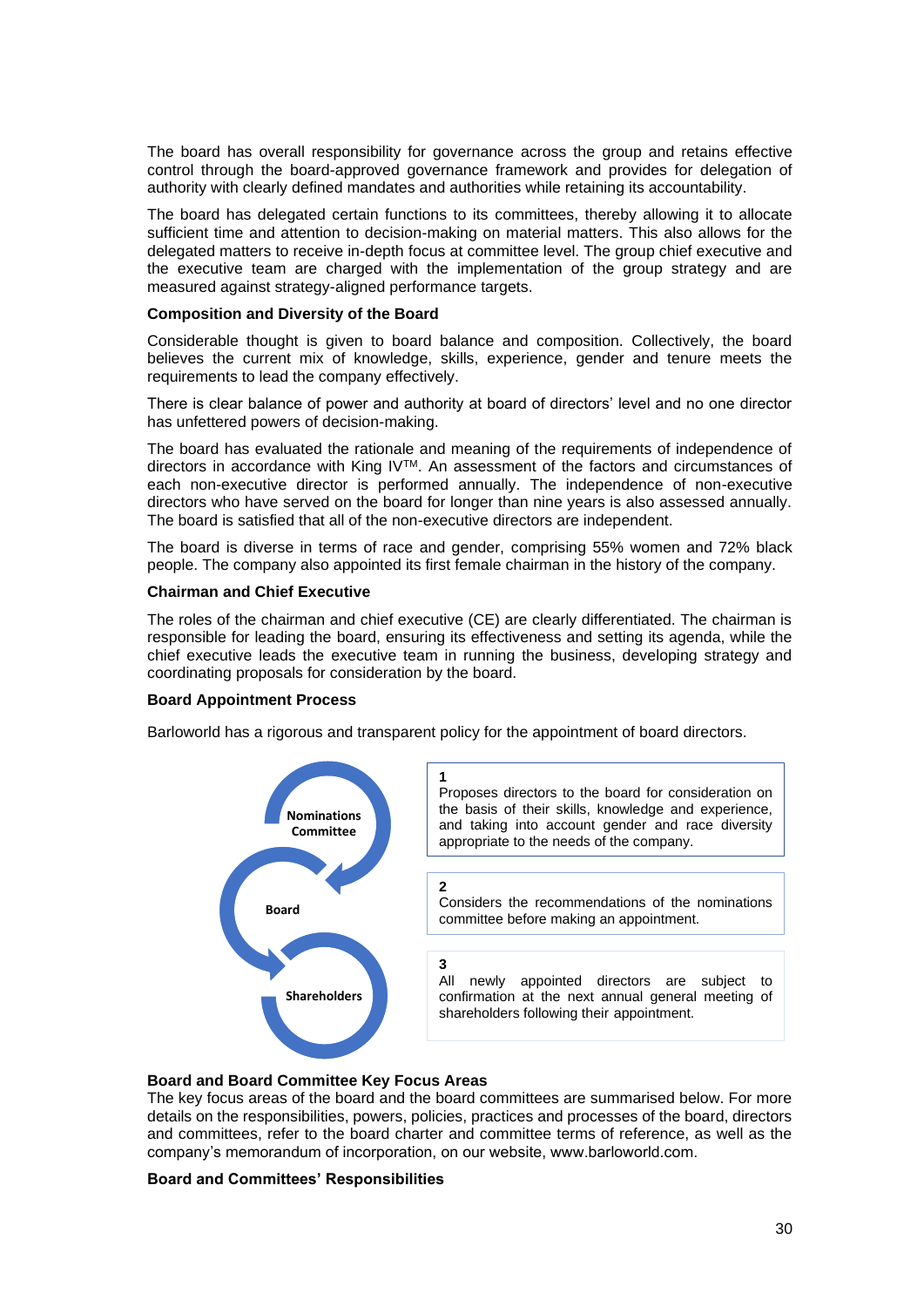| <b>BOARD</b>                             | Exercised independent, informed and effective<br>$\bullet$<br>judgement relating to material decisions of the<br>company and Group companies<br>Provided oversight of the two acquisitions relating<br>$\bullet$<br>to the Mongolia business and Ingrain business<br>Embarked on a shareholders' governance<br>$\bullet$<br>roadshow led by the Chairman<br>Reviewed and approved a refreshed Group<br>$\bullet$<br>strategy in September 2020 and related strategy<br>activities in 2020                                                                                                                                                                                                                                                                                                                                                                                                                                                                                                                               |
|------------------------------------------|-------------------------------------------------------------------------------------------------------------------------------------------------------------------------------------------------------------------------------------------------------------------------------------------------------------------------------------------------------------------------------------------------------------------------------------------------------------------------------------------------------------------------------------------------------------------------------------------------------------------------------------------------------------------------------------------------------------------------------------------------------------------------------------------------------------------------------------------------------------------------------------------------------------------------------------------------------------------------------------------------------------------------|
| <b>AUDIT</b>                             | Assisted the board in its responsibilities, including<br>$\bullet$<br>the internal and external audit processes for the<br>Group, considering the significant risks, the<br>adequacy and functioning of the Group's internal<br>controls and the integrity<br>of financial reporting<br>Assisted the board in its responsibility of ensuring<br>٠<br>that a tax policy is compliant with the applicable<br>laws but is also congruent with responsible<br>corporate citizenship and that takes account of<br>reputational repercussion.<br>Looking ahead the committee will: a) continue to<br>monitor the Group's IT governance structure to<br>ensure it addresses critical IT risk and IT<br>investments; b) monitor a potential credit-ratings<br>downgrade in South Africa and the implication on<br>revolving credit facilities; and c) continue to<br>monitor cyber-security controls and cyberattack<br>risks<br>Oversaw the onboarding of the new external<br>auditors<br>and appointed outsourced<br>internal |
| <b>RISK AND</b><br><b>SUSTAINABILITY</b> | auditors<br>Set the group risk culture, appetite, framework,<br>$\bullet$<br>policies and strategy and ensured that resilient<br>risk management processes were in place.<br>Reviewed the Group's directors' and officers'                                                                                                                                                                                                                                                                                                                                                                                                                                                                                                                                                                                                                                                                                                                                                                                              |
| <b>NOMINATIONS</b>                       | liability insurance<br>Provided advice and guidance on succession<br>planning, director appointments and director<br>induction and training.<br>Appointed Michael Lynch-Bell as chairman of the<br>٠<br>remuneration committee<br>Ensured that directors are not over-boarded<br>Looking ahead the committee will: a) conduct a<br>robust assessment to<br>assess the<br>skills,<br>experience and composition requirement of the<br>board; b) monitor the Group's voluntary race and<br>gender diversity targets; and c) will implement the<br>wider diversity requirements in accordance with<br>the JSE Listing Requirements.                                                                                                                                                                                                                                                                                                                                                                                        |
| <b>REMUNERATION</b>                      | Advised and provided guidance to the board on<br>$\bullet$<br>director remuneration, setting and implementing<br>of Remuneration policy, approval of general<br>composition of remuneration packages<br>Engaged shareholders on the remuneration<br>$\bullet$<br>report and remuneration issues<br>Looking ahead the committee will: a) continue to<br>disclosure<br>improve<br>annual<br>relation<br>in l<br>to                                                                                                                                                                                                                                                                                                                                                                                                                                                                                                                                                                                                        |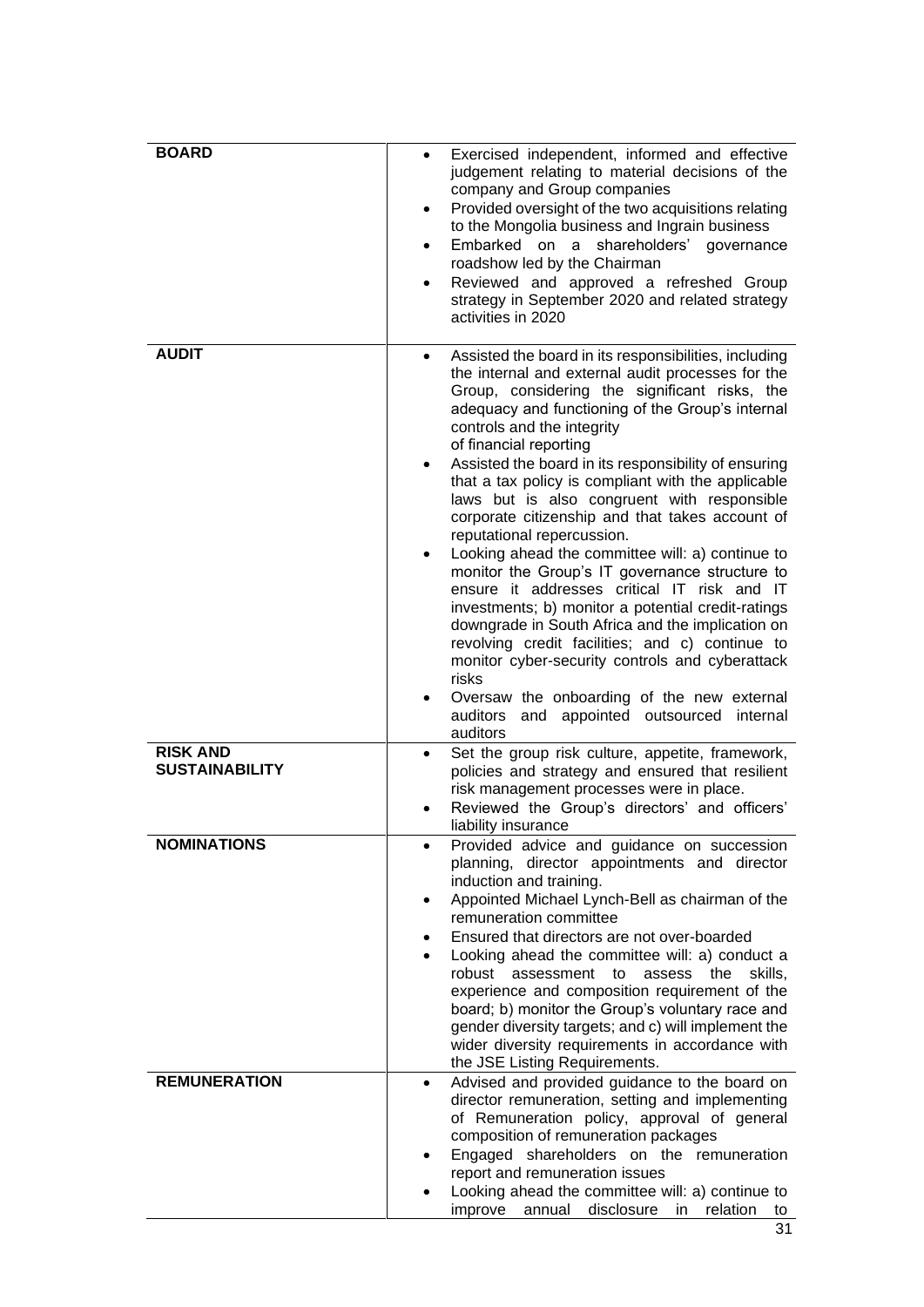|                                                              | remuneration policies; b) continue dialogue with<br>shareholders regarding remuneration practices<br>and policies; and c) monitor implementation of a<br>new long-term incentive conditional share plan.<br>For more details on the responsibilities of the<br>remuneration committee                                                                                                                                                                                                                                                                                                                                                                        |
|--------------------------------------------------------------|--------------------------------------------------------------------------------------------------------------------------------------------------------------------------------------------------------------------------------------------------------------------------------------------------------------------------------------------------------------------------------------------------------------------------------------------------------------------------------------------------------------------------------------------------------------------------------------------------------------------------------------------------------------|
| <b>SOCIAL, ETHICS</b><br><b>AND</b><br><b>TRANSFORMATION</b> | Assisted the group in discharging its social, ethics<br>٠<br>transformation<br>responsibilities<br>and<br>and<br>implementing practices consistent with good<br>corporate citizenship.<br>Addressed sustainable development in<br>the<br>including<br>company<br>climate<br>change<br>and<br>environmental stewardship<br>Looking ahead the committee will: a) continue to<br>monitor the Group's social, transformation,<br>economic and environmental performance; b)<br>ensure transparent and proactive engagement<br>with communities where we operate; and c)<br>monitor the Group's progress against the<br>prioritised sustainable development goals |
| <b>STRATEGY AND</b><br><b>INVESTMENT</b>                     | Reviewed significant transactions and legal<br>$\bullet$<br>matters, including matters of a strategic nature<br>acquisition<br>Recommended the<br>0f<br>Ingrain<br>$\bullet$<br>business to the board, and continued to monitor<br>risks associated with the two acquisitions,<br>Mongolia and Ingrain business in particular, the<br>calling of the material adverse change event<br>Looking ahead the committee will: a) monitor<br>integration of the two acquisitions into the<br>business; and b) oversee the implementation of<br>the refreshed strategy                                                                                               |

# **SHAREHOLDER PROFILE**

**Public and non-public shareholding or ordinary shares**

| <b>Shareholder</b><br>type                               | <b>Number</b><br>of holders | % of total<br>shareholders | <b>Number</b><br>of shares | $%$ of<br>issued<br>capital |
|----------------------------------------------------------|-----------------------------|----------------------------|----------------------------|-----------------------------|
| Non-public<br>shareholders                               | 11                          | 0.13                       | 8,987,102                  | 4.47                        |
| • Directors,<br>prescribed<br>officers and<br>associates | 6                           | 0.07                       | 235,425                    | 0.12                        |
| • Company<br><b>Subsidiaries</b>                         | $\overline{2}$              | 0.02                       | 2,018,732                  | 1.00                        |
| • Empowermen                                             | 1                           | 0.01                       | 6,578,121                  | 3.27                        |
| • Share Plan                                             | 1                           | 0.01                       | 120,883                    | 0.06                        |
| • Employee<br>and<br>educational<br>trusts               | 1                           | 0.01                       | 33,941                     | 0.02                        |
| Public<br>shareholders                                   | 8,653                       | 99.87                      | 192,038,544                | 95.53                       |
| Total                                                    | 8,664                       | 100                        | 201,025,646                | 100                         |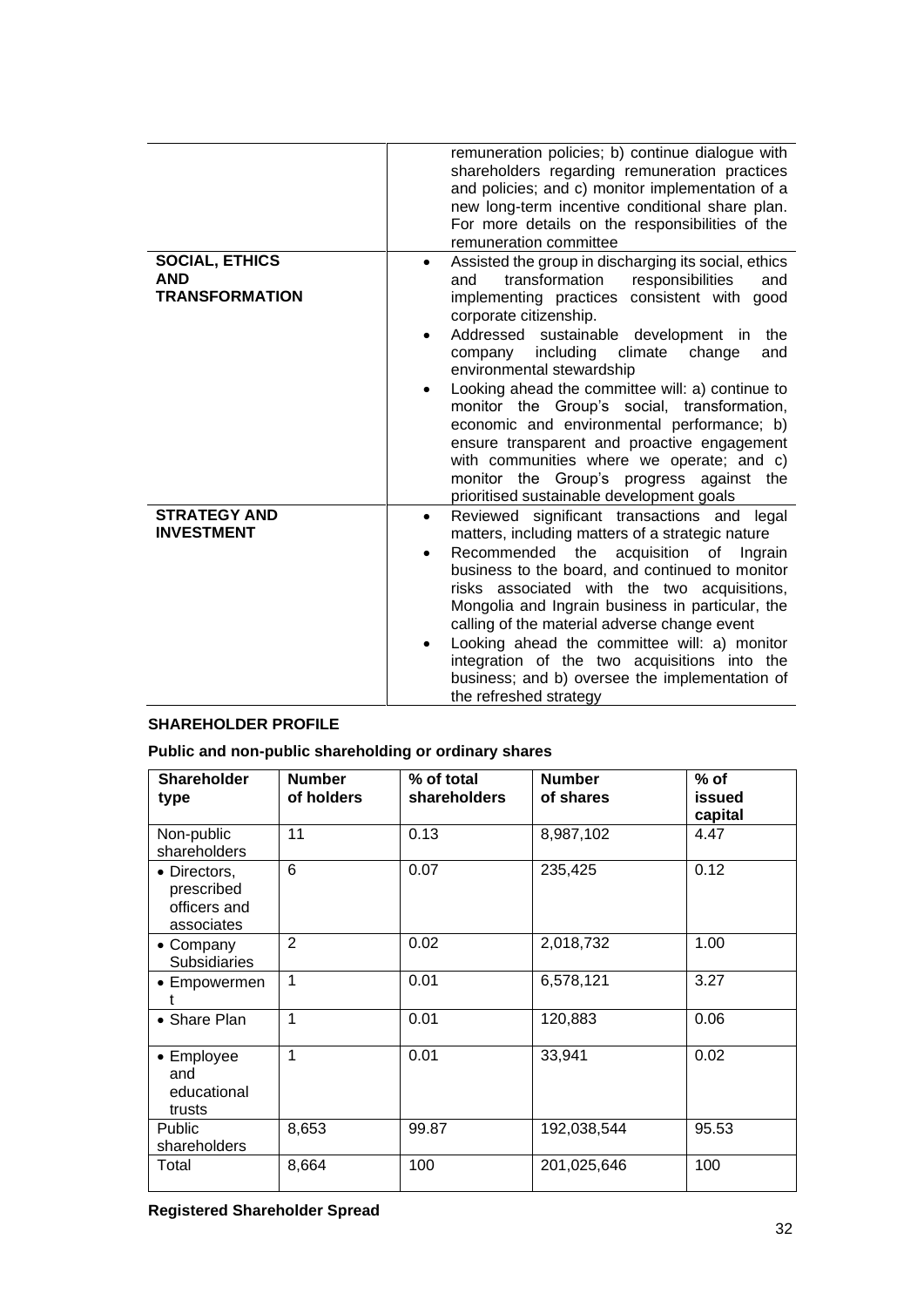| <b>Registered</b>                       | Number of<br>holders | % of total<br>shareholders | Number of<br>shares | $%$ of<br>issued<br>capital |
|-----------------------------------------|----------------------|----------------------------|---------------------|-----------------------------|
| 1 - 1,000 shares                        | 6,587                | 76.03                      | 1845354             | 0.92                        |
| • $1,001 - 10,000$ shares               |                      |                            | 4606439             |                             |
| $\bullet$ 10,001 - 100,000<br>shares    |                      |                            | 13913303            |                             |
| $\bullet$ 100,001 - 1,000,000<br>shares | 14                   | 1.70                       | 38373263            | 19.09                       |
| 1,000,001 shares and<br>above           | 26                   | 0.30                       | 142287287           | 70.78                       |
| Total                                   | 8,<br>66<br>4        | 100                        | 201,025,64<br>6     | 100                         |

# **Beneficial shareholdings 5% or more**

| <b>Shareholder Name</b>                                          | Total<br>shareholding | %     |
|------------------------------------------------------------------|-----------------------|-------|
| <b>Government Employees</b><br>Pension Fund                      | 32,054,712            | 15.95 |
| Zahid Tractor & Heavy<br>Machinery Co. Limited                   | 31,736,992            | 15.79 |
| Silchester International<br><b>Investment Value Equity Trust</b> | 16,805,963            | 8.36  |
| <b>Total</b>                                                     | 80,597,667            | 40.09 |

# **Investment managers holding 5% or more**

| <b>Shareholder Name</b>                       | <b>Total</b><br>shareholding | %     |
|-----------------------------------------------|------------------------------|-------|
| Silchester International<br>Investors, L.L.P. | 39,968,801                   | 19.88 |
| <b>Public Investment Corporation</b><br>(SOC) | 31,209,298                   | 15.53 |
| <b>Westwood Global</b><br>Investments, L.L.C. | 13,390,327                   | 6.66  |
| <b>Total</b>                                  | 84,568,426                   | 42.07 |

# **Geographic split of beneficial shareholders**

| Region                                 | <b>Total</b><br>Shareholding | $%$ of<br>issued<br>capital |
|----------------------------------------|------------------------------|-----------------------------|
| South Africa                           | 62,391,778                   | 31.04                       |
| United Kingdom                         | 47,531,695                   | 23.64                       |
| United States of America and<br>Canada | 46,743,971                   | 23.25                       |
| <b>Rest of Europe</b>                  | 6,589,357                    | 3.28                        |
| Rest of World                          | 37,768,845                   | 18.79                       |
| <b>Total</b>                           | 201,025,646                  | 100.00                      |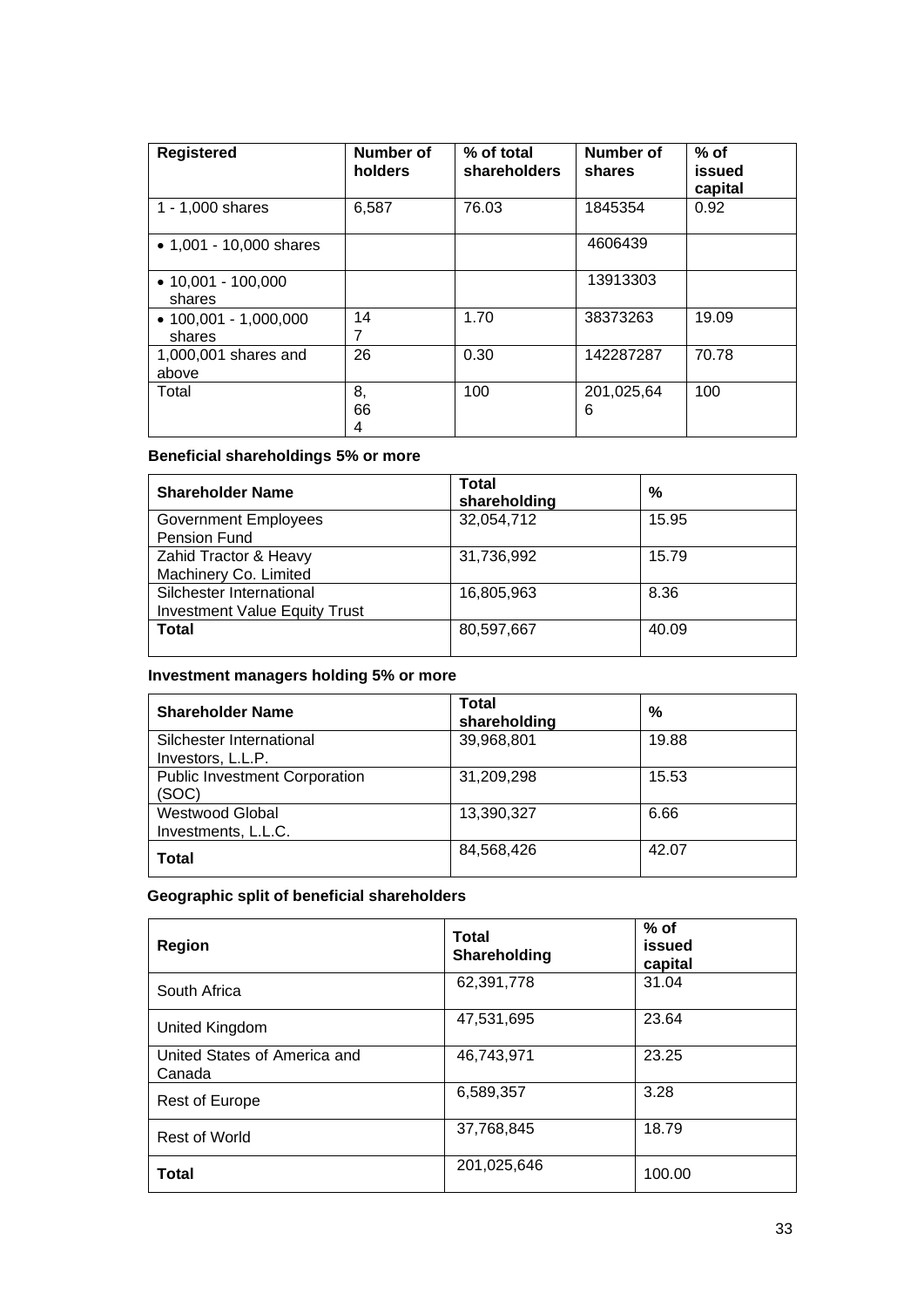SIGNED at SANDTON on this the 21st day of

2020.

For and on behalf of **BARLOWORLD LIMITED** 

Name: D. S. E. WECA<br>Capacity: Director C-LOUP CEO<br>Who warrants his/her authority hereto

December

Name: N. LILA Capacity: Director Who warrants his/her authority hereto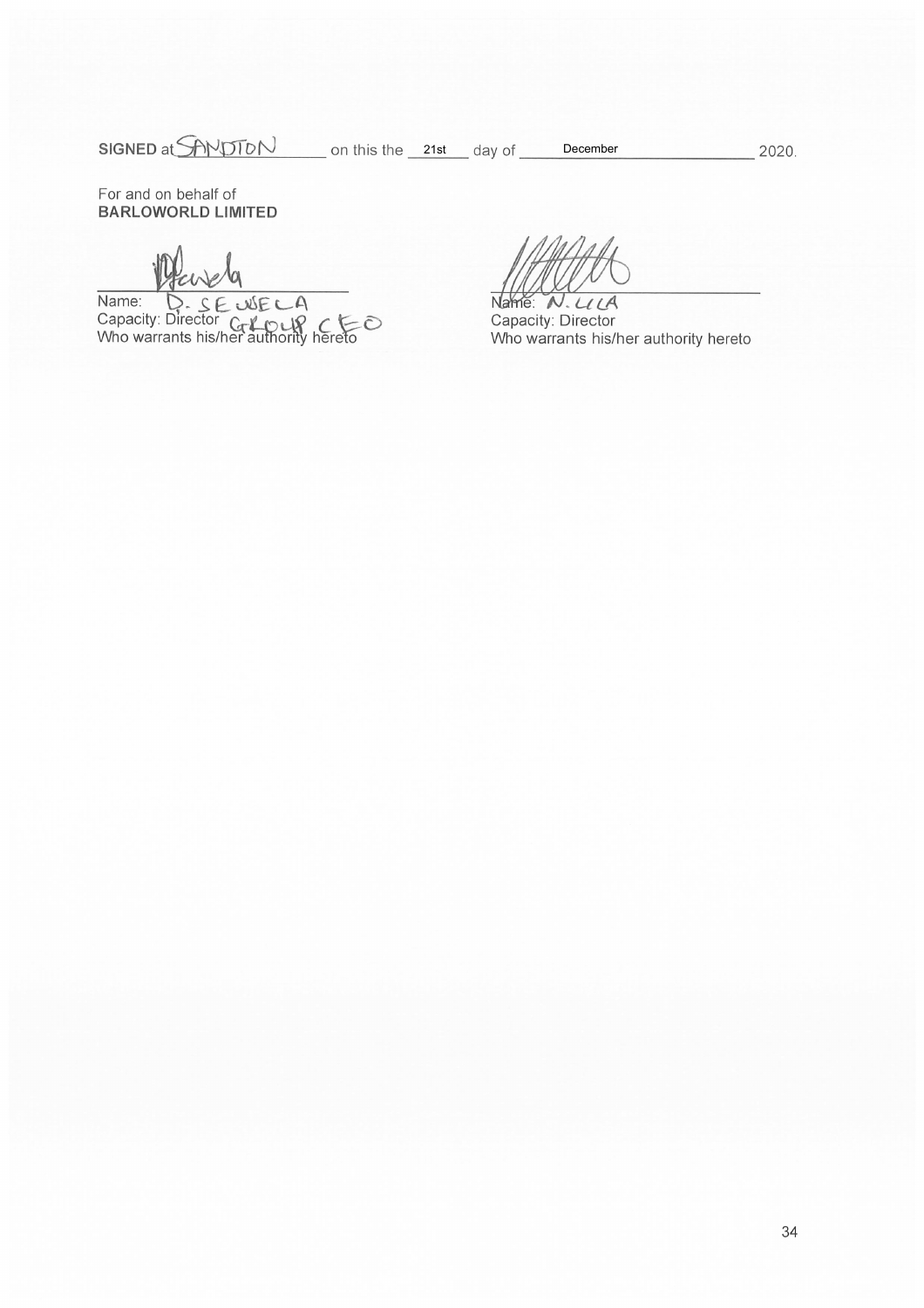## **CORPORATE INFORMATION**

### **ISSUER**

**Barloworld Limited** (Registration Number 1918/000095/06) Barloworld Corporate Office 61 Katherine Street Sandton, 2196 South Africa Contact: Ms A Ndoni Tel no: 011 445 1000

### **ARRANGER**

**Absa Corporate and Investment Bank, a division of Absa Bank Limited** (Registration Number 1986/004794/06) 15 Alice Lane Sandton, 2196 South Africa Contact: Head – Debt Capital Markets Tel: 011 895 6999

### **DEALERS**

#### **Absa Corporate and Investment Bank, a division of Absa Bank Limited**

(Registration Number 1986/004794/06) 15 Alice Lane Sandton, 2196 South Africa Contact: Head – Debt Capital Markets Tel: 011 895 6999

**Nedbank Limited, acting through its Corporate and Investment Banking division** (Registration Number 1951/000009/06) 135 Rivonia Road Sandown Sandton, 2196 South Africa Contact: Head – Debt Capital Markets Tel: 0860 555 111

**Investec Bank Limited, acting through its Corporate and Institutional Banking division** (Registration Number 1969/004763/06) 100 Grayston Drive Sandown Sandton, 2196 South Africa Contact: Head – Debt Capital Markets Tel: 011 286 7000

## **Rand Merchant Bank, a division of FirstRand Bank Limited**

(Registration Number 2000/001225/06) 1 Merchant Place Corner Rivonia Road and Fredman Drive Sandton, 2146 South Africa Contact: Head – Debt Finance Group Tel: 011 282 8000

### **The Standard Bank of South Africa Limited, acting through its Corporate and Investment Banking division** (Registration Number 1962/000738/06) 3 Simmonds Street Johannesburg, 2001 South Africa Contact: Head – Debt Capital Markets Tel: 0860 123 000